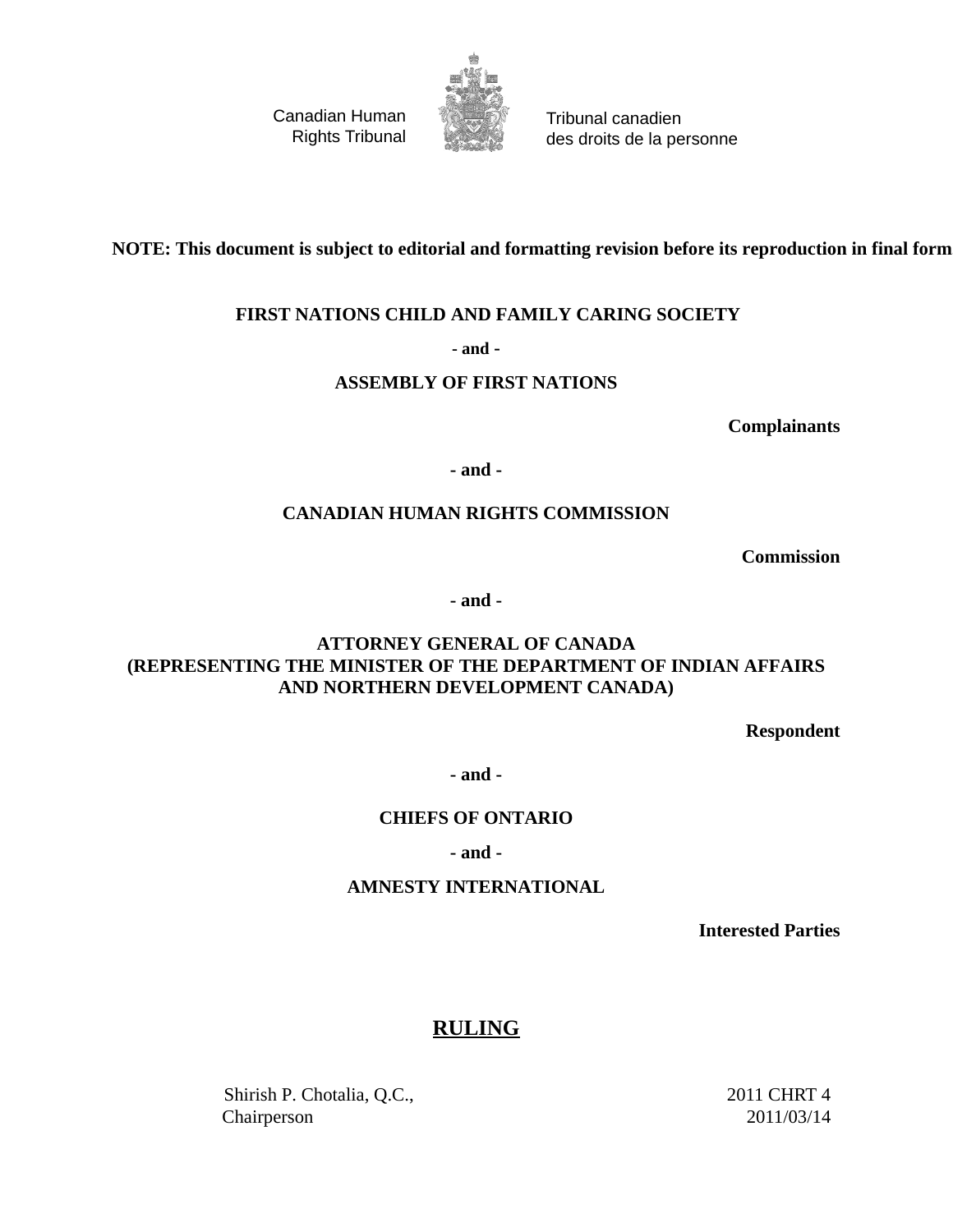| Ι.        |       |                                                                                               |
|-----------|-------|-----------------------------------------------------------------------------------------------|
| Α.        |       |                                                                                               |
| <b>B.</b> |       |                                                                                               |
| ΙΙ.       |       |                                                                                               |
| III.      |       |                                                                                               |
| Α.        |       |                                                                                               |
| <b>B.</b> |       |                                                                                               |
| C.        |       | Can the Tribunal Decide the Issues in This Motion based on the materials filed Without A Viva |
|           |       |                                                                                               |
|           | (i)   |                                                                                               |
|           | (ii)  |                                                                                               |
|           | (iii) | Does Using A Motion Forum To Decide a Complaint Based on Uncontroverted Facts or A            |
|           | (i)   | Consider The Nature Of The Decision Being Made And The Process - How Judicial Is It? 18       |
|           | (ii)  | Consider the statutory scheme and the terms of the statute - How Final Is the Decision? 18    |
|           | (iii) | Consider The importance of the decision to the individual or individuals affected 19          |
|           | (iv)  | Other Arguments Raised By The Parties Addressing Whether Motion Forum is Sufficient23         |
|           | a.    | The Crown Argues that the Complaint Raises a Real Question of Jurisdiction Which Should       |
|           | b.    | The Crown Argues that The Complaint Raises an Abuse of Process Issue that Can Be Dealt        |
|           | c.    | The Complainants Argue that the Test is the "Plain and Obvious" Test That Comes from the      |
|           | d.    | The Complainants Argue that The Earlier Federal Court Decision Requires the Tribunal to Go    |
|           | e.    | The Crown Argues that the Complainants have the Burden to File the Requisite Evidence. 28     |
| D.        |       | Addressing Services In A Motion Forum - Are the Material Facts Clear, Complete and Not in     |
|           | (i)   |                                                                                               |
|           | (ii)  |                                                                                               |
|           | (iii) |                                                                                               |
|           | a.    | Crown Has Not Demonstrated Clear, Complete and Uncontroverted Material Facts  34              |
|           | 1.    |                                                                                               |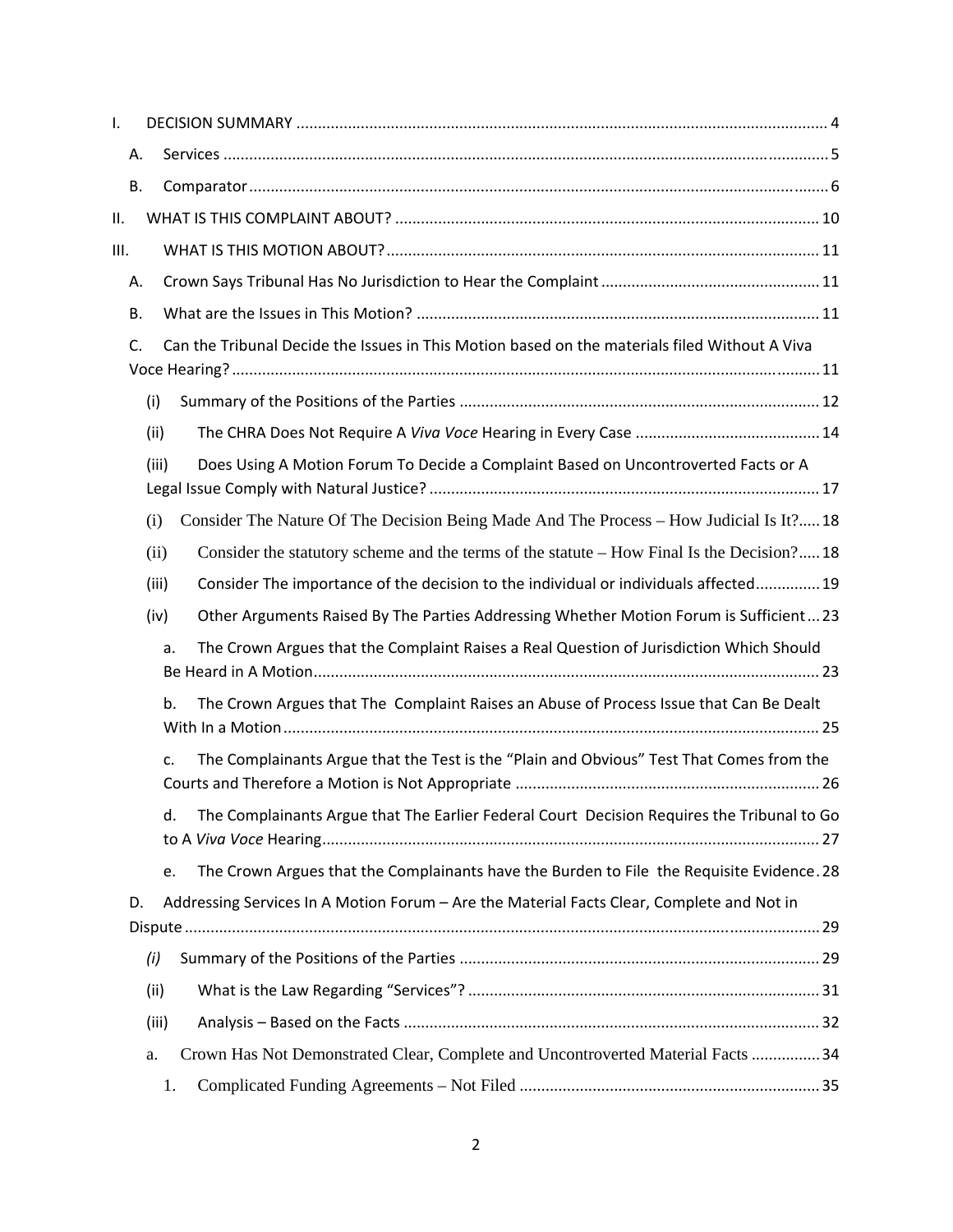| Witnesses are Needed to Clarify Funding Agreement that Is Filed and Are Yet to Be Filed. 35<br>2.                                                                                            |
|----------------------------------------------------------------------------------------------------------------------------------------------------------------------------------------------|
| 3.                                                                                                                                                                                           |
| The Evidence Does not Clarify How The Manitoba Funding Arrangement Works 37<br>5.                                                                                                            |
| The Evidence Does not Clarify How the 1965 Agreement Works And if All Relevant<br>6.                                                                                                         |
| 7.                                                                                                                                                                                           |
| 8.<br>Cannot Determine if INAC Takes Actions Beyond Auditing for Accountability  39                                                                                                          |
| Conclusion - The Crown Has Not met its Onus - Crown Has Not Filed Sufficient Evidence or<br>(iv)<br>Made Sufficient Submissions To Demonstrate That the Funding Program Is Not a Service  40 |
| Ε.                                                                                                                                                                                           |
| (i)                                                                                                                                                                                          |
| (ii)                                                                                                                                                                                         |
| F.                                                                                                                                                                                           |
| (i)                                                                                                                                                                                          |
| (ii)                                                                                                                                                                                         |
| What Does "Differentiate Adversely" mean in the Context of Section 5(b) of the Act?  45<br>(iii)                                                                                             |
| (iv)                                                                                                                                                                                         |
| a.                                                                                                                                                                                           |
| No Shared Meaning – English is Clear but French May or May Not Require a Comparator 48<br>1.                                                                                                 |
| Parliament Intended That S. 5(b) of the Act Be Interpreted as Requiring the Making of A<br>2.                                                                                                |
| 3.<br>Arguments to Use Case Law Arising Under Charter Not Faithful to the CHRA50                                                                                                             |
| Arguments to Use Case Law Arising Under Other Human Rights Statutes Not Faithful to the<br>4.                                                                                                |
| Section 5(b) Does not Allow for Comparisons Between Two Service Providers  52<br>b.                                                                                                          |
| Complainants Arguments-That race Based Funding Require an Interpretative Exception - Hard<br>c.                                                                                              |
| The Complainants' Arguments that The Crown's Position Results in An Unacceptable<br>d.                                                                                                       |
|                                                                                                                                                                                              |
| G.                                                                                                                                                                                           |
|                                                                                                                                                                                              |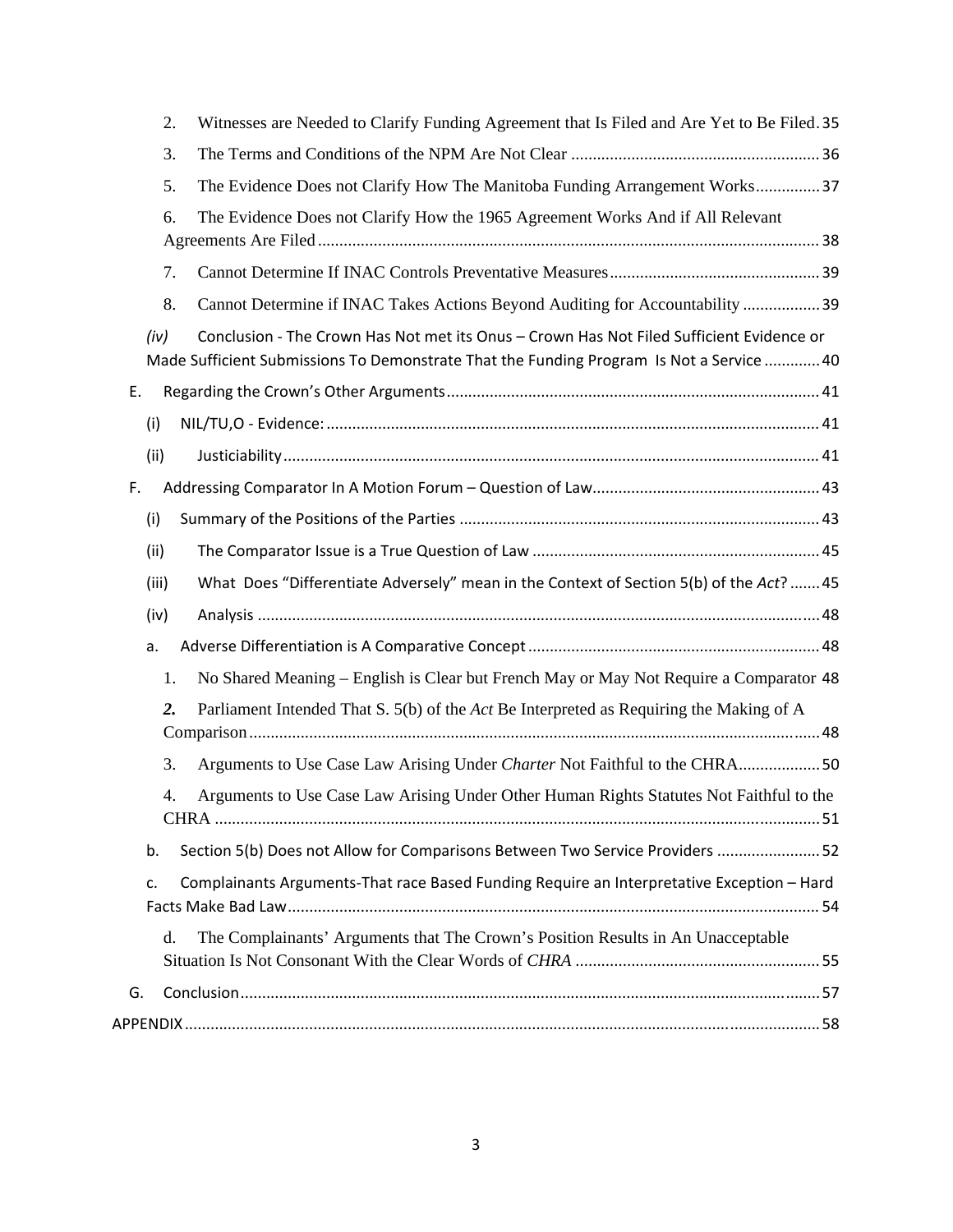### **I. DECISION SUMMARY**

- [1] Indian and Northern Affairs Canada (INAC) provides funding to First Nations Service Providers who provide child welfare Services (child welfare) to First Nations Children residing on reserves. The First Nations Child and Family Caring Society of Canada (the Society) and the Assembly of First Nations (AFN) assert that INAC does more than fund. They say INAC provides child welfare directly or indirectly to these children. They say the funding is inadequate when compared to the funding that provinces provide to other children residing off reserve. They say this funding differentiates adversely against these First Nation children contrary to section 5(b) of the *Canadian Human Rights Act* (*CHRA or Act*).
- [2] The Crown brings a motion for a ruling that questions arising out of the complaint are not within the jurisdiction of the Tribunal. It argues principally that funding / transfer payments do not constitute the provision of "services" within the meaning of the *CHRA*, and that INAC's funding cannot as a matter of law be compared to provincial funding. It says that these two questions may be dealt with now and without a fuller hearing wherein witnesses would testify and more evidence would be tendered.
- [3] The *CHRA* does not require that the Tribunal hold a hearing with witnesses in every case. The onus is on the Crown in this motion to demonstrate that this is the case here. The Tribunal must be satisfied that the parties have had a full and ample opportunity to be heard and to present their evidence. The Tribunal will only entertain a motion to dismiss a complaint wherein more evidence could not conceivably be of any assistance: where the Crown has shown that the facts are clear, complete and uncontroverted, or where the Crown has shown that the issues involve pure questions of law. If the Crown meets this onus, the Tribunal may decide the substantive questions in a motion forum.
- [4] There are two principle questions that the Crown wishes me to answer in this motion:
	- i. Is INAC's funding program a "service" within the meaning of s.5(b) of the *Act*?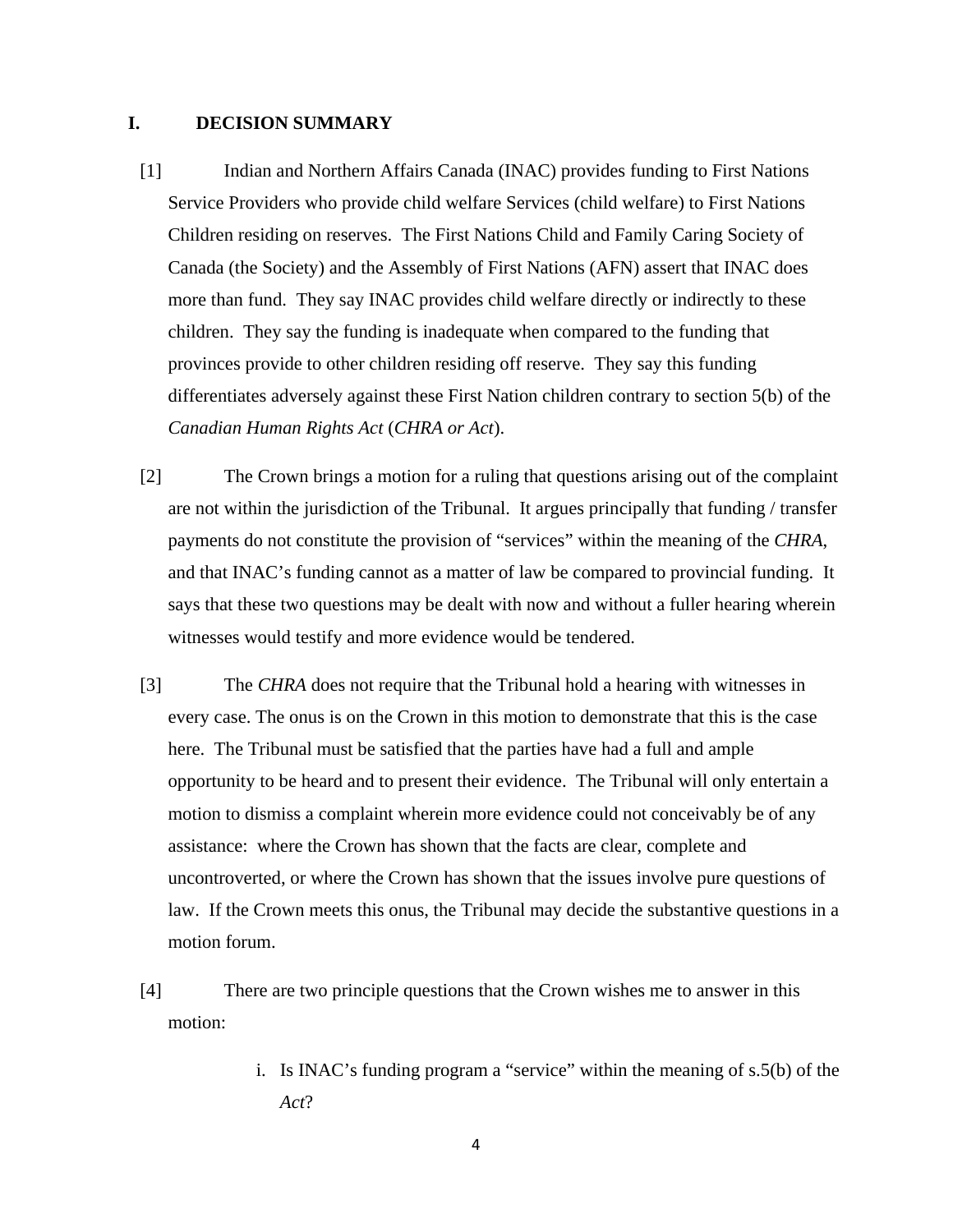- ii. Can two different service providers be compared to each other to find adverse differentiation, or for that matter, is a comparison even required?
- b. On the services question, the Crown has not met its onus of demonstrating that the facts are clear, complete and uncontroverted. I cannot decide the question. On the comparator question, the Crown has met its onus. It has satisfied me that the "comparator" question is a pure question of law. I can decide this question on the basis of the materials filed in this motion. I find that the *CHRA* does require a comparison to be made, but not the one proposed by the complainants. Two different service providers cannot be compared to each other. Accordingly, even if I were to find that INAC is a service provider as asserted by the complainants, the *CHRA* does not allow INAC as a service provider to be compared to the provinces as service providers. The complaint could not succeed, even if a further hearing were held on the services question. Accordingly the complaint must be dismissed. A summary of my reasons follow:

### **A. Services**

- [5] The Crown's motion has resulted in the following evidence being placed before me. In this case, the Crown, and the complainants, and two interveners, Chiefs of Ontario, ("The Ont. Chiefs") and Amnesty International ("Amnesty") have filed the documents and the submissions as outlined in Appendix "A". I have vetted the materials filed relevant to this motion, more than 10,000 pages. Ironically, this volume of materials appears to be grossly insufficient to address the scope and breadth of this complaint.
- [6] INAC's funding is complex. INAC's funding supports 108 First Nations child welfare Service Providers to deliver child welfare to approximately 160,000 children and youth in approximately 447 of 663 First Nations. There may be at least 50 to 60 funding agreements and memoranda relating to Directive 20-1 alone that are involved.(not yet filed) There are provincial and territorial differences in funding schemes and differences in service models: e.g. self-managed reserves versus other First Nation reserves. What are the terms and conditions of these various funding agreements? What are the terms and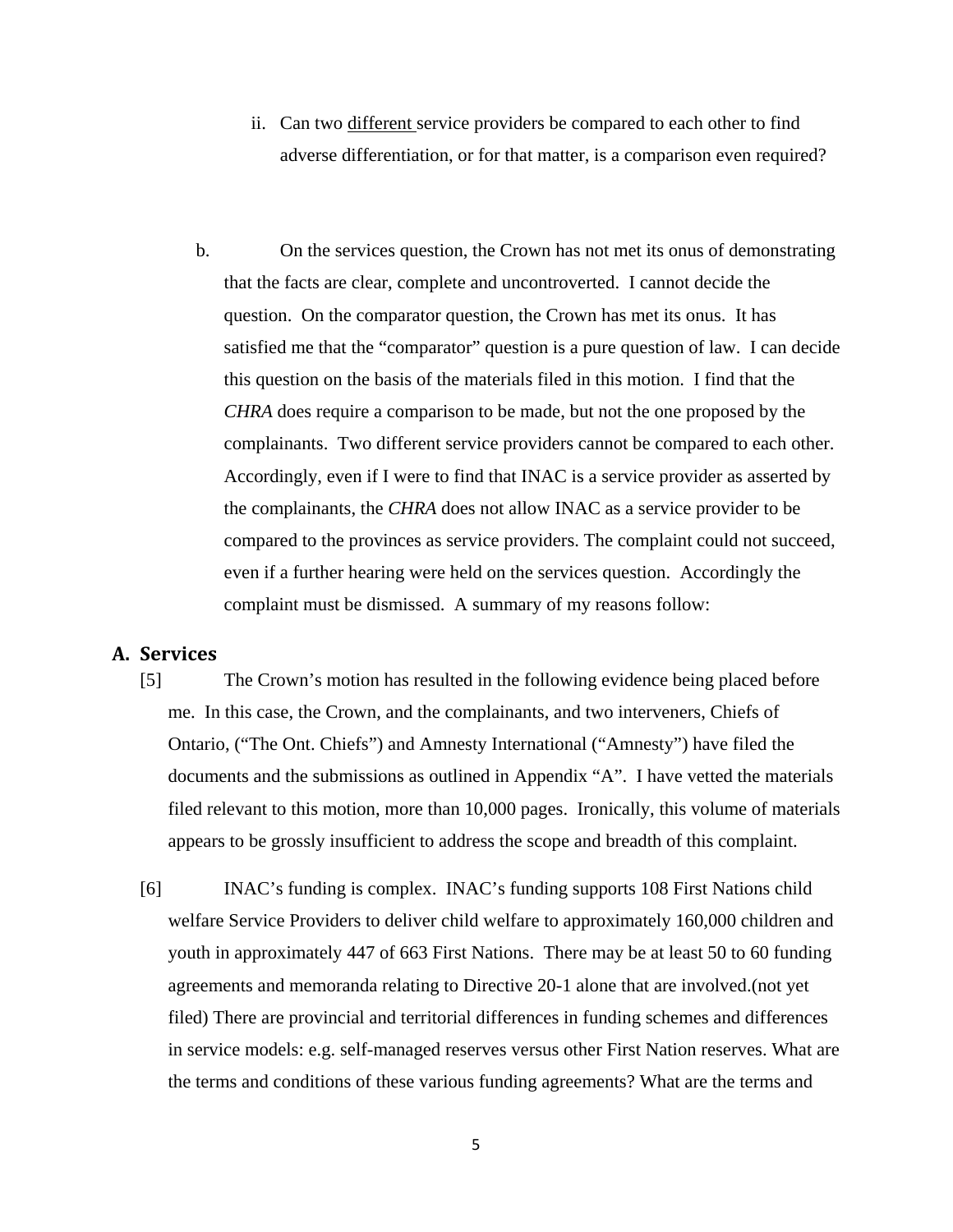conditions of each of the various memoranda of understanding? Does INAC control the type of child welfare delivered through any or each of the funding terms and conditions? Do these terms and conditions define the content of child welfare? As well, do INAC's auditing measures go beyond simply ensuring accountability of funds? Do INAC's auditing measures in fact constitute an action by INAC demonstrating that INAC is delivering child welfare? Again, even if the transfer payments are on the whole only transfer payments, is there a discrete subset of the program administration wherein INAC can be said to control the content of child welfare? The Crown has not met its onus. The material facts are not clear, complete and uncontroverted. This is due in part to the scope and breadth of this complaint that exceeds any complaint filed with the Tribunal to date. In this case, the Commission did not conduct an investigation of the relevant facts before referring the complaint to the Tribunal for a hearing. Rather, it wrote that the "main arguments being adduced are legal and not factual in nature and are not settled in law".

[7] Irrespective, of the Commission's referral decision, it is incumbent on the Tribunal to help the parties to diligently narrow the broad and complex factual issues, while identifying and determining any clear legal issues that arise in this complaint. As one means of achieving this objective, I offered the parties a Member to work with them in process mediation to narrow the factual and legal issues. The parties did not reach agreement on material facts. The parties chose not to file with the Tribunal to date a consolidated Agreed Statement of Facts. Given the expanse of the complaint, and a lack of reasonable definition to its parameters, I cannot decide the services issue on the evidence filed.

### **B. Comparator**

[8] However, on the evidence and submissions filed, I can decide the comparator issue. I can determine whether the allegation of *adverse differentiation* is legally deficient. Section 5(b) of the *CHRA* states that a service provider may not *adversely differentiate* against an individual in providing services customarily available to the public. Whether these words in the *CHRA* require a comparison, and if so, the manner of comparison, are pure questions of law. The Crown has met its onus of demonstrating that this is a pure question of law that may be decided now. The parties have had full and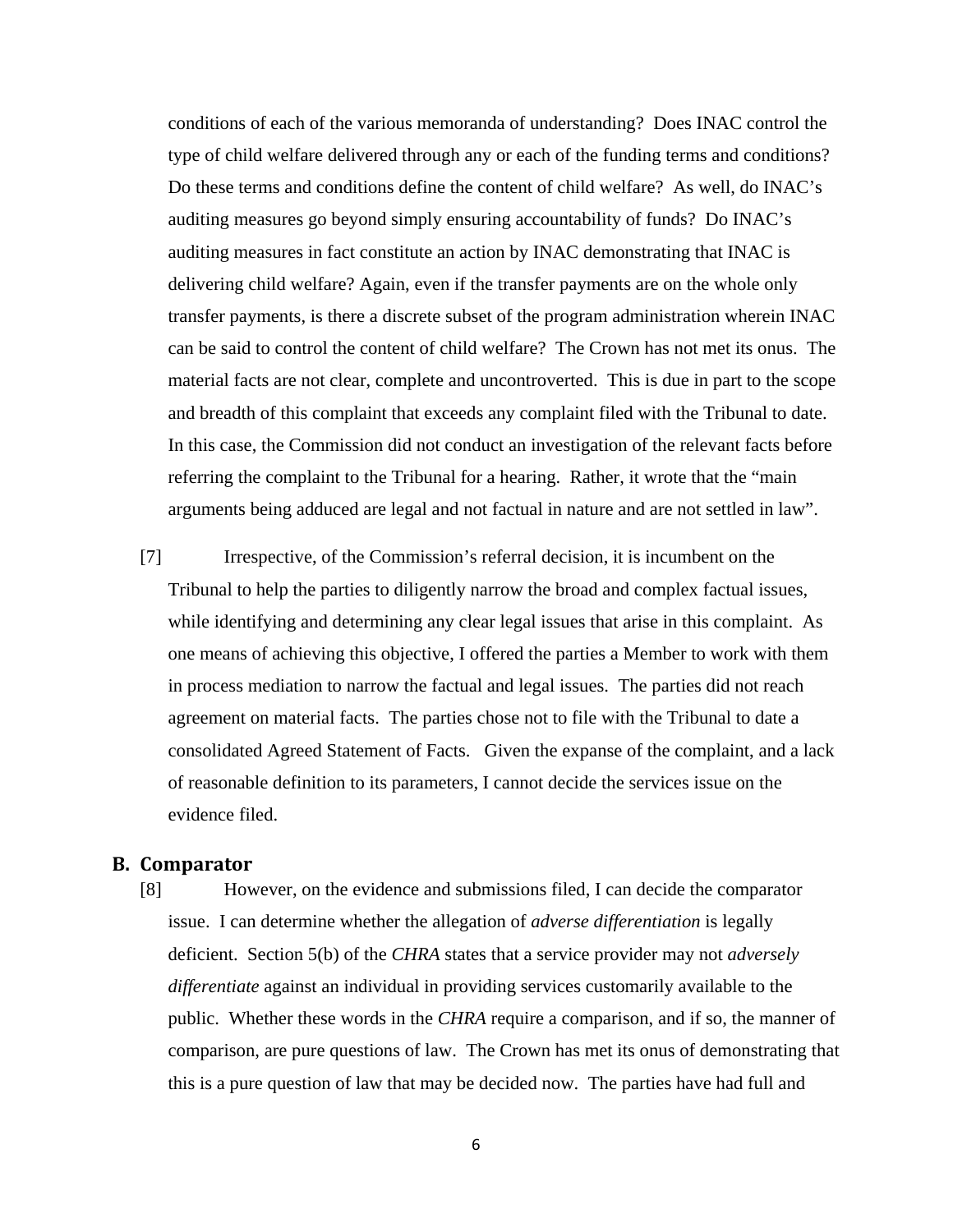ample opportunity to be heard on this question of law. There is no further evidence that the complainants can file that will further their position.

- [9] I decide as follows: In order to find that *adverse differentiation* exists, one has to compare the experience of the alleged victims with that of someone else receiving those same services from the same provider. How else can one experience *adverse differentiation*? These words of the *CHRA* must be accorded their clear meaning as intended by Parliament. These words are unique to the *CHRA*. These words have been decided by the Federal Court of Appeal as requiring a comparative analysis in the case of *Singh v. Canada (Department of External Affairs)*, [1989] 1 F.C. 430 (F.C.A.) [*Singh*]. Further, the complaint itself, seeks a comparison. The heart of the complaint involves comparing INAC's funding to provincial funding.
- [10] Regarding the issue of choice of comparator, the parties agree that INAC does not fund or regulate child welfare for off-reserve children. The provision of child welfare to off reserve children is entirely a provincial matter falling with section 92 of *Constitution Act, 1867.* Can federal government funding be compared to provincial government funding to find adverse differentiation as set out in section 5(b) of the *Act*? The answer is "no".
- [11] The Act does not allow a comparison to be made between two different service providers with two different service recipients. Federal funding goes to on-reserve First Nation children for child welfare. Provincial funding goes to all children who live offreserve. These constitute separate and distinct service providers with separate service recipients. The two cannot be compared.
- [12] Let us look at how the *Act* works. As an example, the *Act* allows an Aboriginal person who receives lesser service from a government to file a complaint if a non-Aboriginal person receives better service from the same government. However, the *Act* does not allow an Aboriginal person, or any other person, to claim differential treatment if another person receives better service from a different government.
- [13] Were it otherwise, the far-reaching impact of the proposed reasoning would also extend to employment. As another example, the *Act* allows an Aboriginal employee who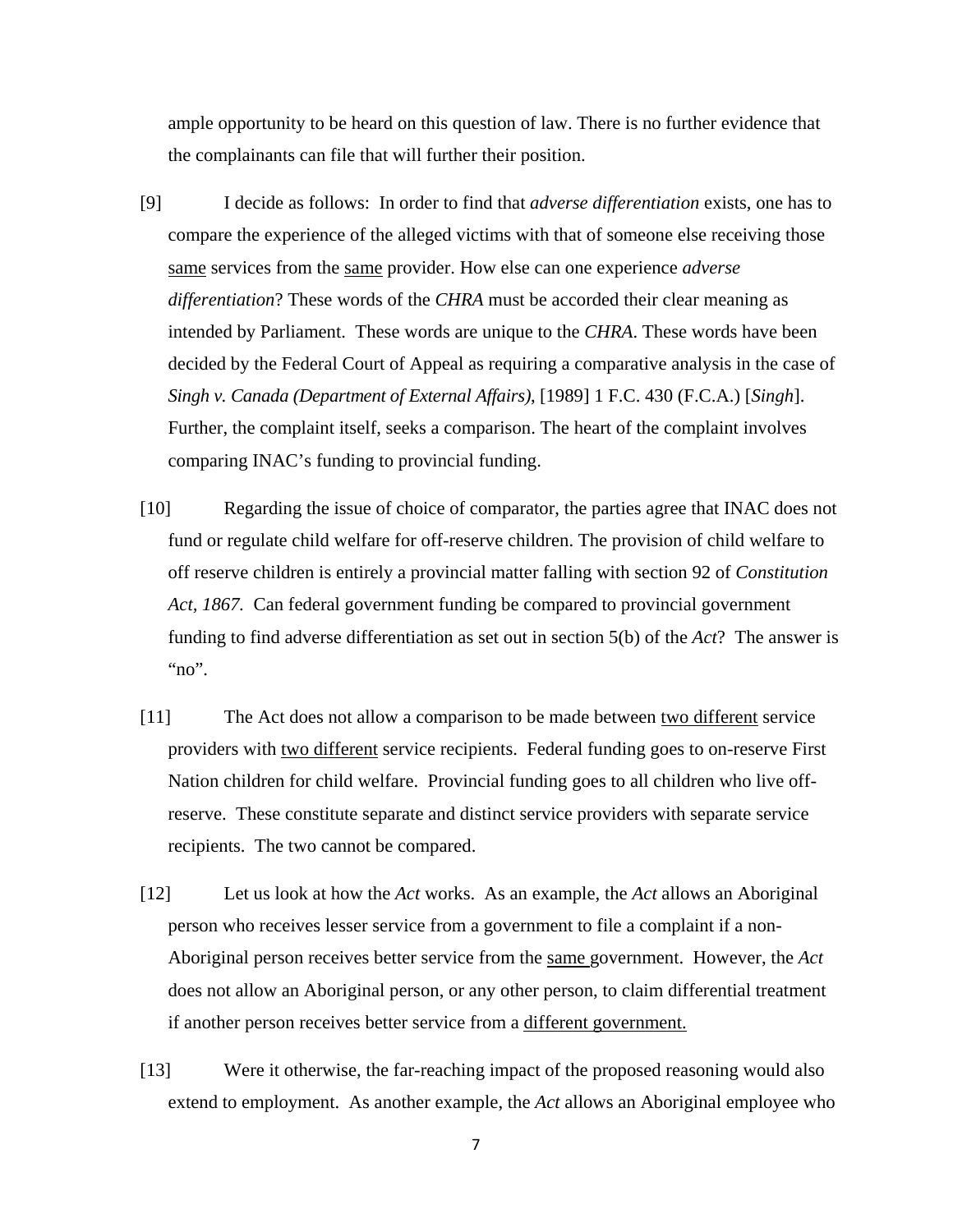receives different treatment from an employer to file a complaint if a non-Aboriginal employee receives better treatment from the same employer. However, the Act does not allow an Aboriginal employee, or any other employee, to claim differential treatment if another employee receives better treatment from a different employer.

- [14] In addition, such reasoning would extend to allow a Member of one First Nation to argue that her First Nation adversely differentiated against her by comparing the services she received with those offered by another First Nation to another First Nation Member.
- [15] There would be no limit to the comparisons that could be made. Further, in this case, the comparison sought to be made is between constitutionally independent jurisdictions: the federal government and the provincial / Territorial governments.
- [16] On this issue, the parties have had a full and ample opportunity to file affidavits, cross-examine on affidavits, appear before the Tribunal with their lawyers, and submit arguments. Further, the parties were granted an opportunity to file submissions until August 23, 2010 and December 23, 2010, (See Appendix "A") respectively with respect to three new decisions. These were *New Brunswick Human Rights Commission v. Province of New Brunswick (Department of Social Development)*, 2010 NBCA 40 (*NBHRC v. PNB*) released on June 3, 2010, and two decisions of the Supreme Court of Canada being *NIL/TU,O Child and Family Services Society v. B.C. Government and Service Employees' Union*, 2010 SCC 45 (*NIL/TU,O*), and C*ommunications, Energy and Paperworkers Union of Canada v. Native Child and Family Services of Toronto*, [2010] 2 S.C.R. 737 (*Native Child and Family Services of Toronto*) rendered together on November 4, 2010. They were also granted the opportunity to file submissions with respect to *United Nations Declaration on the Rights of Indigenous Peoples* (*UNDRIP*). No further evidence in a further hearing with witnesses can make this legal issue any clearer. Indeed, a further hearing may result in the devotion of time and resources to a protracted and lengthy fact finding exercise that is irrelevant to the legal flaw identified. Any further hearing would be moot. The complaint cannot succeed on this legal point.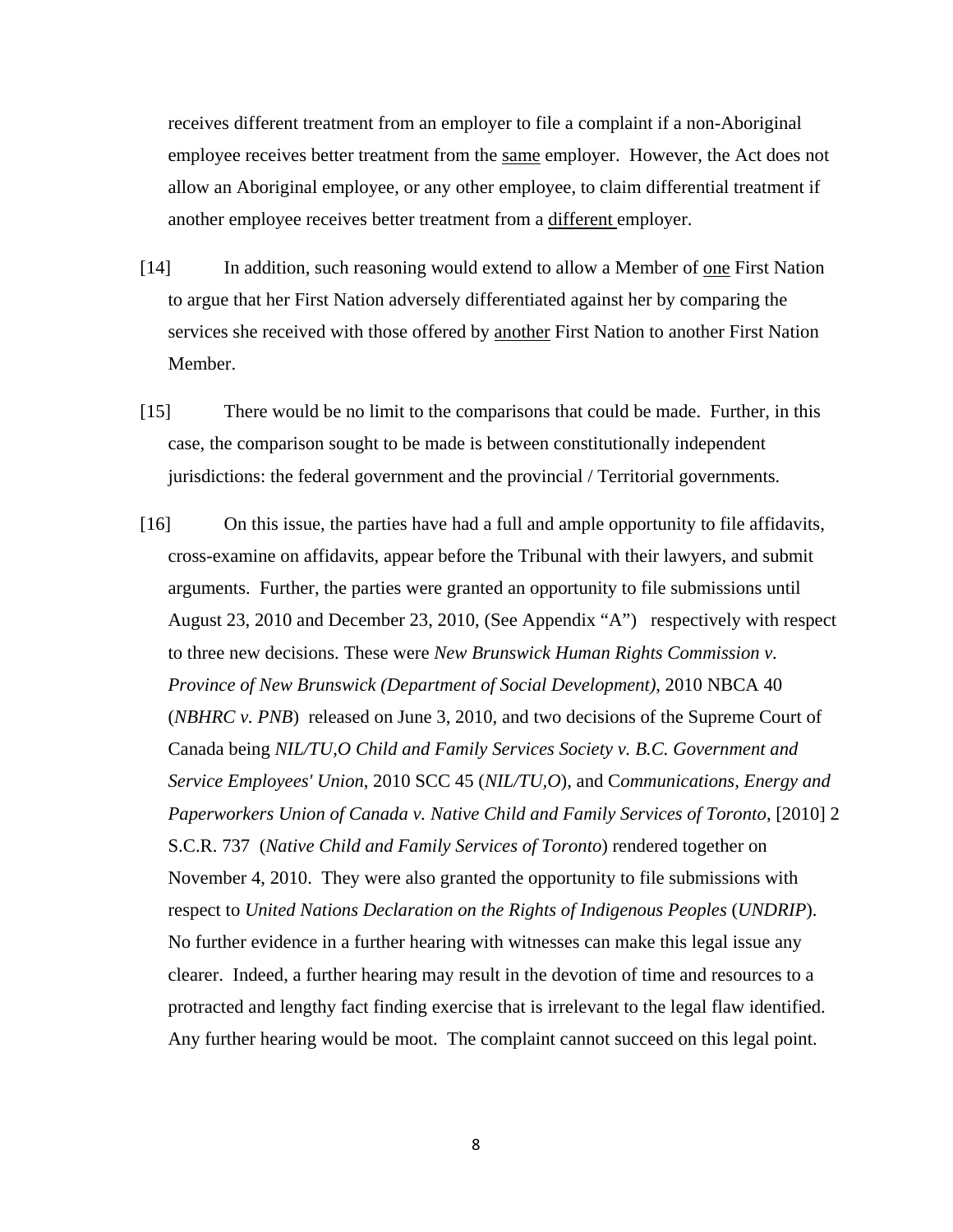#### *Cultural Considerations – Canada's First Nations People – Oral Tradition*

- [17] The hearing of this motion opened with an Algonquin prayer recited by Elder Bertha Commanda. In deciding this motion, I am acutely aware of the need to be cognizant and respectful of the cultural concerns of Canada's First Nations Peoples. The AFN, the Society and the Commission make vigorous submissions to move towards both a hearing and a determination that the *CHRA* allows a finding of adverse differential treatment by comparing the actions of one race based service provider or funder, in this case, INAC, to that of the provinces. I acknowledge the importance of the oral tradition to the First Nations people. However, had this complaint proceeded to a hearing with witnesses, which would be fruitless, the hearing would have been complex and lengthy, potentially stretching into years of protracted litigation. Such a hearing would have been mired with the requisite burden of emotional and legal costs for all parties and the witnesses. In fact, the Tribunal has been criticized by the Federal Court of Appeal for mismanaging a pay equity hearing that spanned more than ten years before the Tribunal, and is still in litigation.(*PSAC* v *Canada Post Corp* 2010 FCA 56 at para 145 (leave to appeal to SCC granted Docket No. 33668, 33669, 33670) ("*Canada Post*"). Proceeding to a *viva voce* hearing on a complaint that cannot succeed on a legal basis does not serve the parties or the justice system. This is not access to justice. This is contrary to access to justice.
- [18] It is important to understand that the name of the *CHRA* is misleading. Even though its name imports a notion that the *CHRA* and the Canadian Human Rights Tribunal may cure a range of human rights violations, the Tribunal's mandate is restricted to remedying discrimination on the legislated grounds in legislated areas such as employment, services, residential accommodation, to name a few. Thus, Canada's First Nations people, and their fellow Canadians, are restricted from obtaining broader human rights remedies that do not involve a discriminatory practice within the meaning of the *Act*. Unless the subject matter of the complaint falls within a section of the antidiscrimination statute, it cannot succeed.
- [19] Finally, I am mindful of the constitutional quagmire that Canada's First Nations peoples find themselves in. However, the legal tools for contesting allegedly inequitable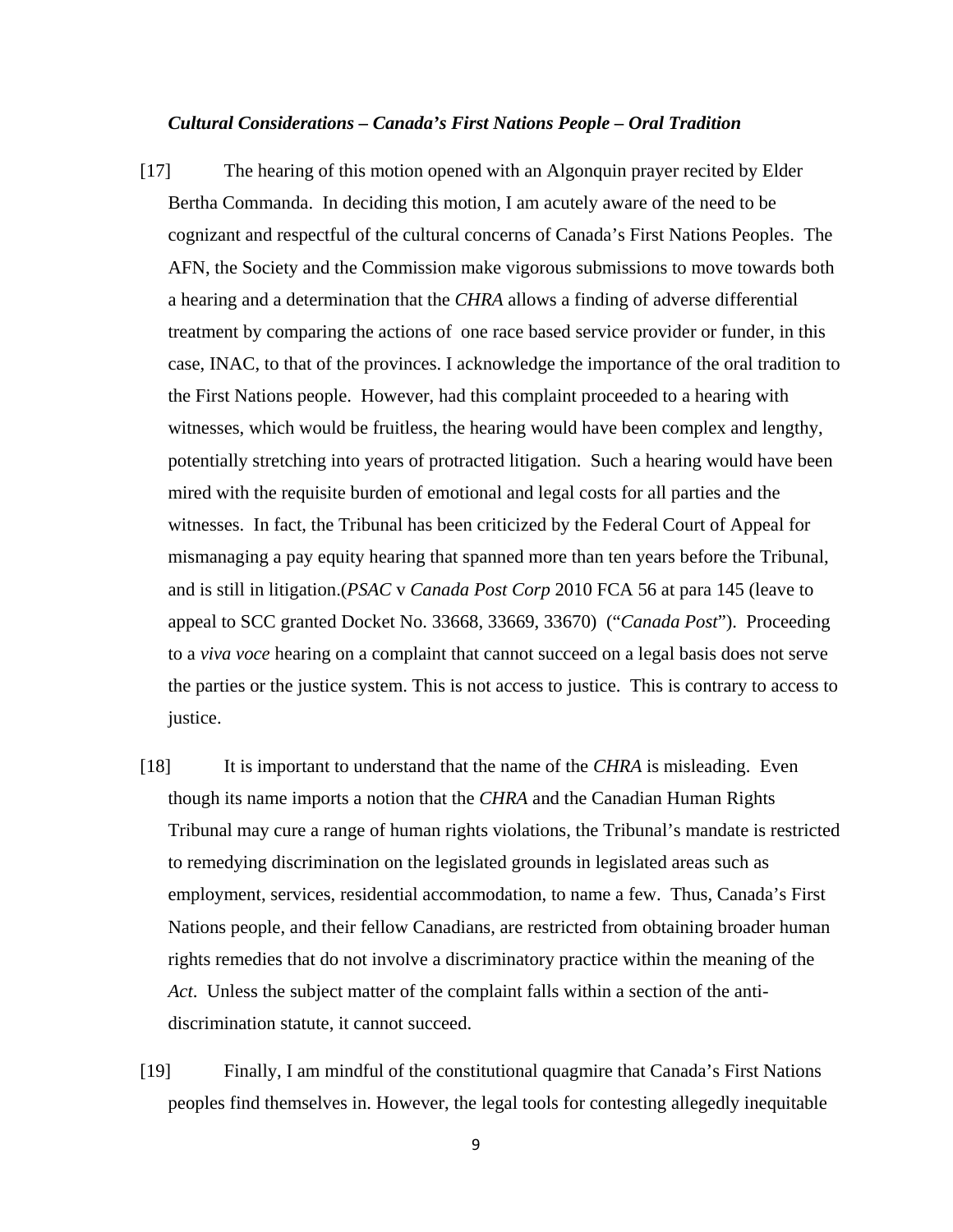funding do not lie in s. 5(b) of the *CHRA* as it is currently framed. The Tribunal is not a court seized with a constitutional challenge. It does not have the ability to redefine the meaning of adverse differentiation to suit the circumstances. The Tribunal must reside with integrity within the four corners of the statute that creates it. The claims may well be cognizable through the initialization of other legal processes, or in political action and / or ongoing federal and provincial consultations, or may ultimately even require statutory amendments. The laudable arguments of the complainant group may be well received by those appropriately charged with hearing them.

### **II. WHAT IS THIS COMPLAINT ABOUT?**

- [20] The "Society" and the "AFN" assert that thousands of First Nations children living on Canadian reserves do not receive adequate funding of child welfare services (child welfare). Child welfare for children residing off reserve is funded by provinces or territories. The complainants seek that INAC be required by law to fund child welfare to similar levels as provinces and territories. They allege that a First Nation child residing on a reserve receives less child welfare and protection services than another Canadian child, possibly living across the highway, not on reserve. They allege that the Provinces fund child welfare to a significantly greater extent than INAC does and that INAC's underfunding results in a systemic discriminatory impact upon the lives of Aboriginal children residing on reserves. They allege that this underfunding results in culturally inappropriate delivery of such services contrary of the purposes of the funding program. They seek that the Tribunal order INAC to increase funding by 109 million dollars per year to address existing funding shortfalls.
- [21] Specifically, the complaint alleges that a funding formula, Directive 20-1, Chapter 5 ("Directive 20-1") contravenes s. 5 in that registered First Nations children and families resident on reserve are provided with inequitable levels of child welfare because of their race and national, ethnic origin as compared to non-Aboriginal and other children residing off reserve. The particulars / pleadings filed by the complainant group broaden the discrimination allegation to include the INAC First Nations Child and Family Services Program (Funding Program), that includes both Directive 20-1 and the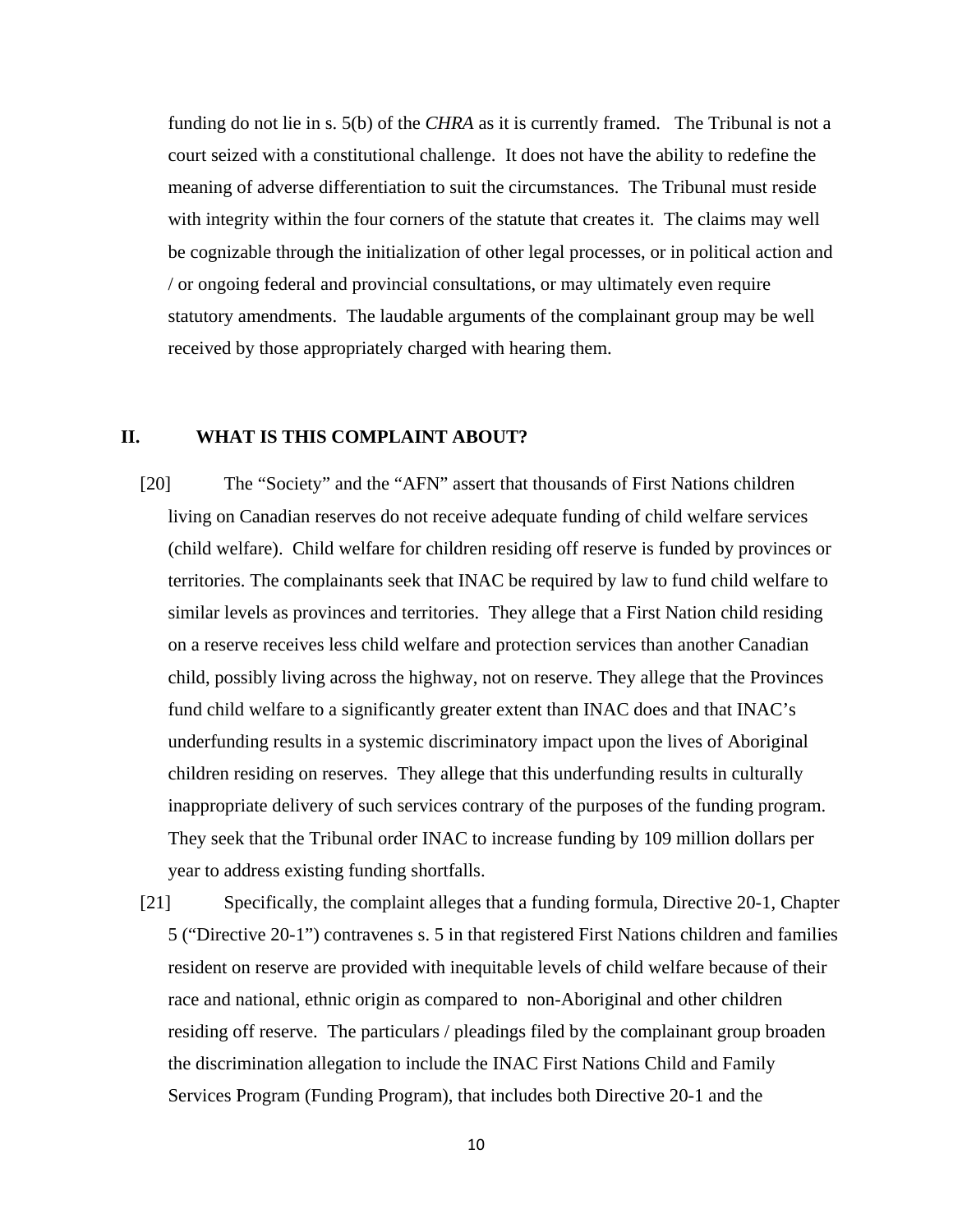Enhanced Prevention-Focused Approach funding ("EPFA"), and the funding INAC provides in Ontario pursuant to the Memorandum of Agreement Respecting Welfare Programs for Indians known as the 1965 Welfare Agreement ("1965 Agt").

### **III. WHAT IS THIS MOTION ABOUT?**

### **A. Crown Says Tribunal Has No Jurisdiction to Hear the Complaint**

[22] The respondent the Attorney General of Canada ("the Crown") brings a motion for an order to dismiss this complaint for lack of jurisdiction alleging that the complaint does not come within the provisions of section 5(b) of the *CHRA* The other parties say that the motion is unfounded and premature and that the matter should proceed immediately to a full hearing on the merits.

### **B. What are the Issues in This Motion?**

[23] i. Does the Act require the Tribunal to hold a *viva voce* hearing inquiry in every case?

- ii. If not, can the Tribunal decide the following issues in this motion:
	- a. Is INAC providing a service for the purposes of s. 5(b) of the *Act*? Is funding justiciable?
	- b. Does *adverse differentiation* within the meaning of s. 5(b) of the Act require a comparator group? Alternatively, does it allow a comparison between two service providers?

### **C. Can the Tribunal Decide the Issues in This Motion based on the materials filed Without A Viva Voce Hearing?**

[24] The essence of this motion involves whether or not the complainants should be able to proceed to a *viva voce* hearing or whether this Tribunal may decide the complaint now, based on the materials before it without a viva voce hearing?. The parties have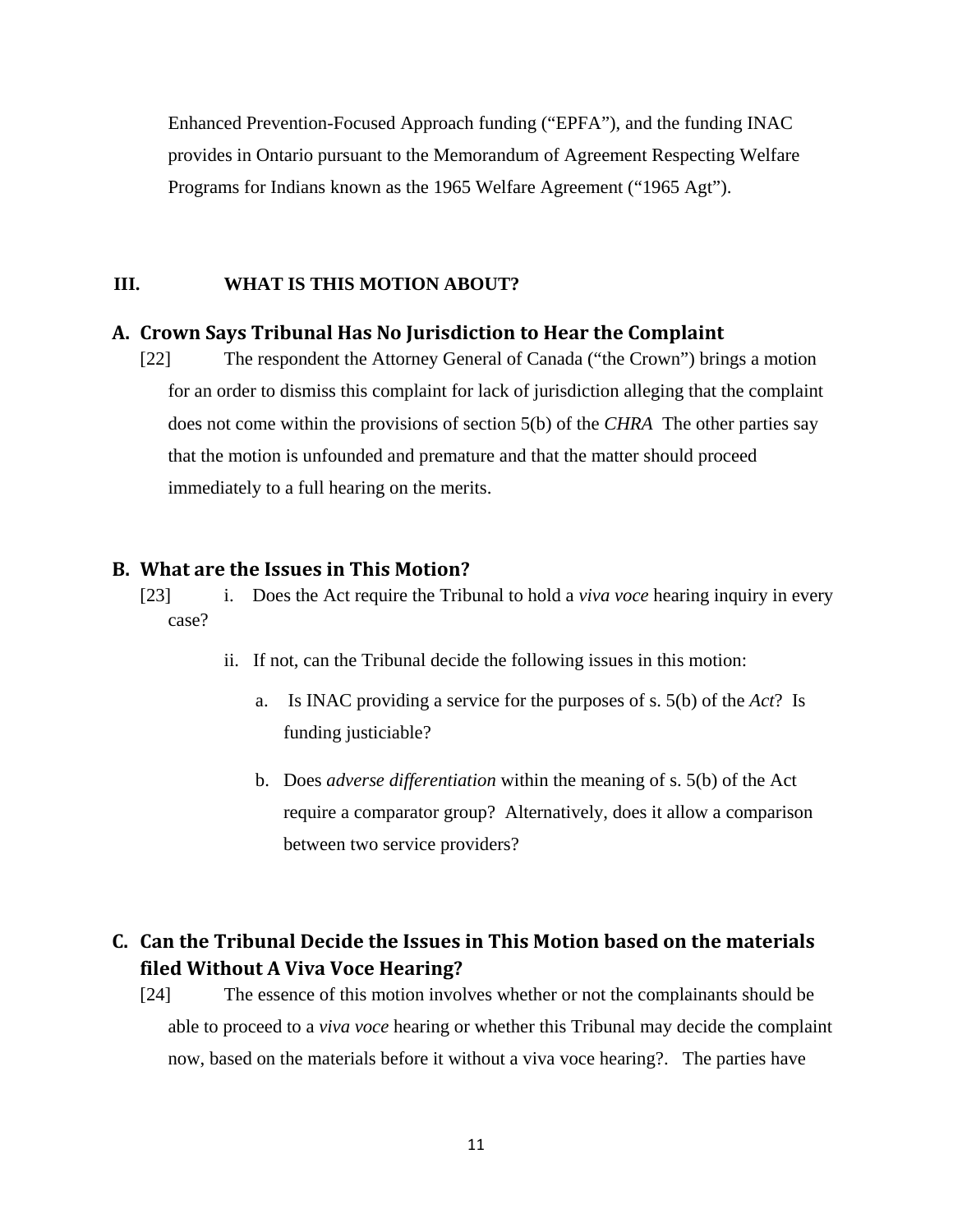widely diverging views on the Tribunal's authority to decide the issues raised in the motion at this stage.

#### **(i) Summary of the Positions of the Parties**

#### *The Crown*

[25] The Crown's position appears somewhat multi-faceted: On one hand, the Crown in some instances characterizes its motion as being "jurisdictional" in nature, and submits that the tribunal may determine the limits of its own jurisdiction at any time during the course of the inquiry. Whereas it has been judicially recognized that the Tribunal has the authority to dismiss a complaint without a *viva voce* hearing for abuse of process, the Crown asserts that bringing a complaint outside the jurisdiction of the Tribunal is an abuse of process and thus susceptible to summary dismissal. However at other points in its representations, the Crown characterizes its motion as concerning matters going directly to the "merits" of the Complaint. In this last regard the Crown argues that the burden is on the complainants to demonstrate, on a balance of probabilities, that they have shown a *prima facie* case of discrimination, and that this burden remains with the complainants throughout the inquiry. Moreover, the Crown also asserts that the matters raised in its motion deal with questions of law, which the Tribunal may decide in the course of hearing and determining any matter under inquiry. The Crown rejects the use of legal tests developed from rules of civil procedure, in particular, the "plain and obvious test", which the civil Courts apply when hearing motions to strike a claim that allegedly discloses no reasonable cause of action.

### *The Commission*

[26] The Commission's position is also multifaceted: First, the Commission alleges that the Tribunal may only dismiss a complaint after a hearing on the merits, unless it can be demonstrated that to pursue the inquiry would be an abuse of process. Even in the context of abuse of process, the power of summary dismissal must only be exercised with a great deal of caution, and only in the clearest of cases. The threshold to prove abuse of process is extremely high—the proceedings must be unfair to the point that they are contrary to the interests of justice. Second, the Commission asserts that the issue before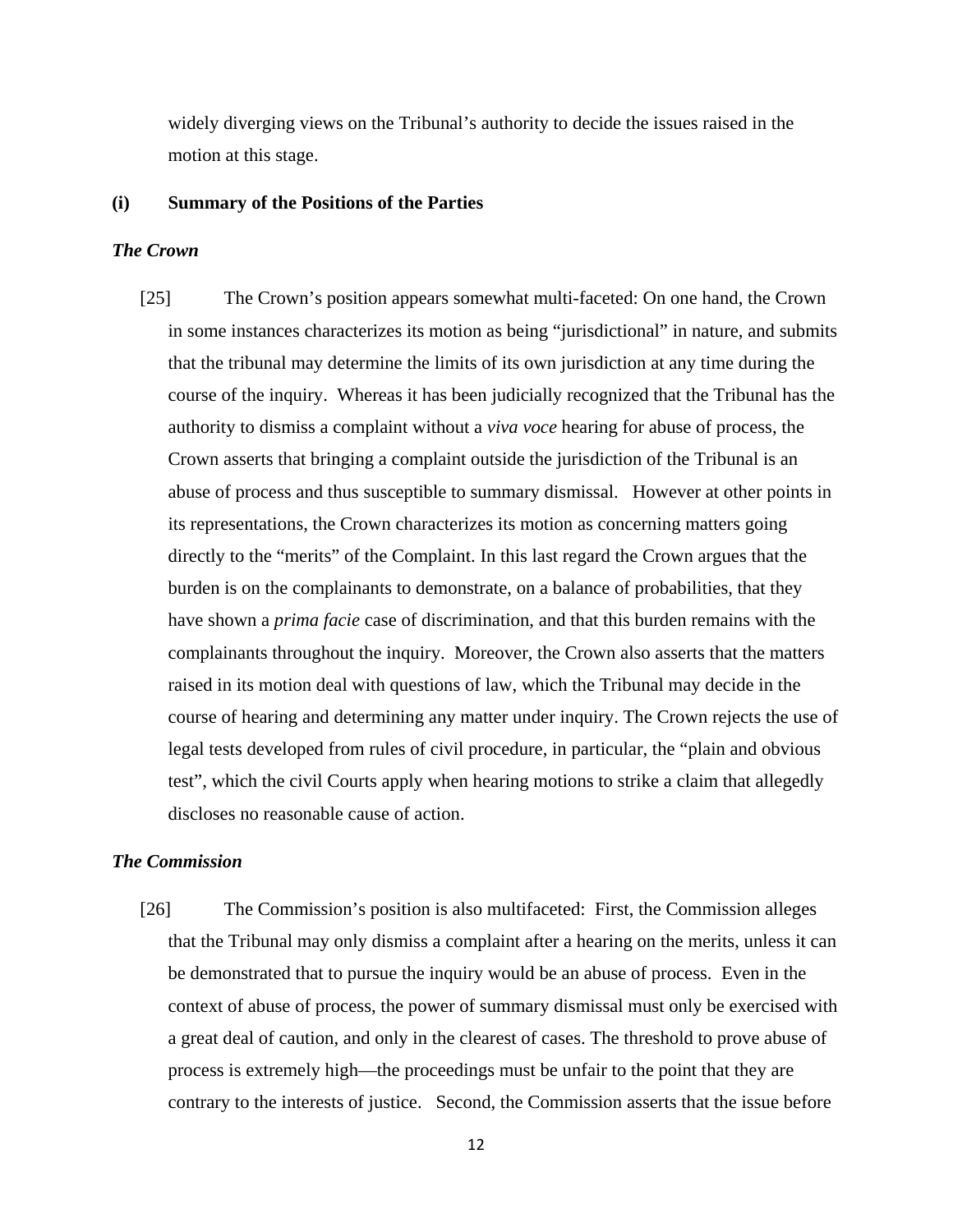the Tribunal in regards to the motion is whether it is "plain and obvious" that the Complainants and Commission's pleadings disclose no reasonable cause of action—or in *CHRA* terms—has the Respondent demonstrated that the complaint is devoid of any merit? To strike the complaint, the Tribunal must find that, assuming all the facts alleged to be true and complete by means of affidavits, there is no chance that the complaints will succeed. Moreover, a claim should not be struck if it involves a serious question of law or questions of general importance, or if additional facts are required before the Complainants rights can be decided on the merits.

### *The Society*

[27] In the Society's view, the Crown must establish that it is "plain and obvious" that the complaint should be dismissed without a *viva voce* hearing and in the absence of a complete evidentiary record, and contrary to a direction of the Federal Court pertaining to judicial review of the Commission's referral decision. The Society notes that the Tribunal has been loathe to grant motions to dismiss, given the language of the *CHRA*, and the significance and remedial objectives of human rights legislation. Two particular legislative features militating against summary dismissal are (i) the screening provisions enabling the Commission to dispose of a complaint without a Tribunal inquiry, (ii) the Tribunal's duty, set out in s. 50(1), to give all parties a full and ample opportunity to present evidence and make arguments on the matters raised in the complaint. While Tribunal jurisprudence has recognized an authority to dismiss a complaint by motion in circumstances where the issues in the complaint have been heard in another forum, or where there is a clear breach of natural justice, the Society argues that such circumstances are not present in the case at hand. However, the Society also asserts that motions for preliminary dismissal should not be granted where the disposition of the case on the merits calls for an assessment and finding of fact, or where the claim raises a difficult and important point of law. Finally, in the Society's view, the current case is not a case that could ever be dismissed on a preliminary basis: It involves a significant personal interest for thousands of children. It raises difficult and important issues of law previously unaddressed. It has wide ranging precedential impact, and is fact driven where the facts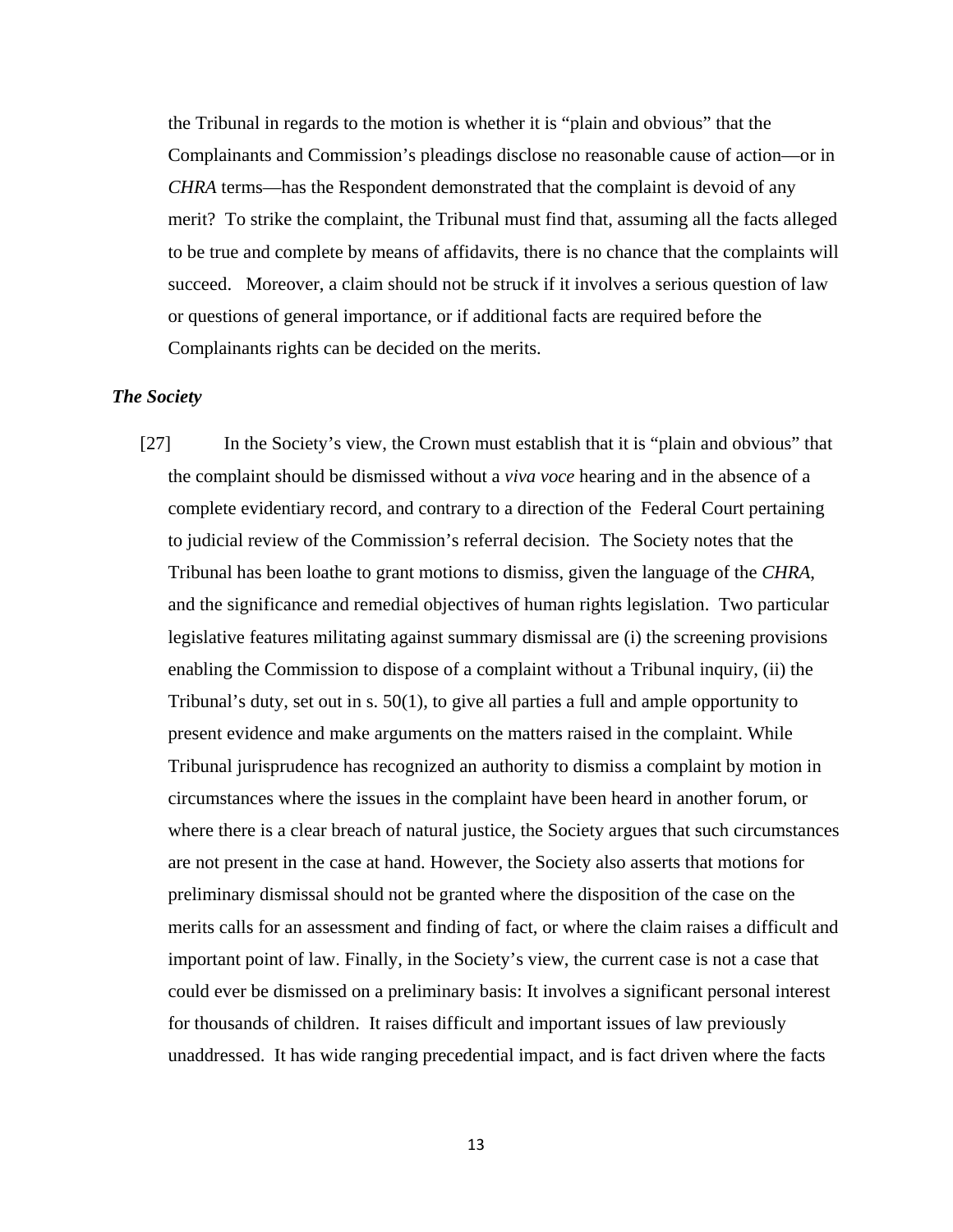are myriad and complex, and where the facts will inform the Tribunal's jurisdictional analysis.

### *The Ont. Chiefs*

[28] The Ont. Chiefs submit that the Crown's motion is premature, and inappropriate given the Federal Court's refusal to judicially review the Commission's referral of the case for inquiry. The Ont. Chiefs assert that unless it is clear and plain that the complaint has absolutely no merit, the Crown's motion must be dismissed. The Crown must establish that it is plain and obvious that the complaint will inevitably fail even after a full record is laid before the Tribunal. The Ont. Chiefs argue that the jurisdictional and other issues raised by the Crown should be decided on a full body of evidence, as opposed to the relatively threadbare record attached to the current motion. A full record before the Tribunal is crucial, given the enormous stakes of the motion, namely determination of whether a program with a funding component falls within s. 5 of the *CHRA*. A negative finding on this point would effectively exempt from *CHRA* review the bulk of federal programming in relation to First Nations. Making a preliminary decision could also prejudice the parties by delaying a hearing on the merits, for if the case is terminated on preliminary grounds and this ruling is overturned by the superior courts, the parties will be obliged to start their case several years in the future (even though they are ready to proceed on the merits now). By the time the preliminary dismissal is remitted to the Tribunal, key witnesses may no longer be available. Judicial economy militates against the fragmentation of the proceeding in this way.

### **(ii) The CHRA Does Not Require A** *Viva Voce* **Hearing in Every Case**

### **Material Facts Are Clear and Uncontroverted or Questions of Pure Law**

[29] The Tribunal is a creature of statute and exists as part of a larger legislative scheme for identifying and remedying discrimination. Accordingly, the question as to the appropriateness of *the motion* for summary dismissal requires an examination of the Act. By examining all relevant aspects of the Tribunal's enabling statute, one may determine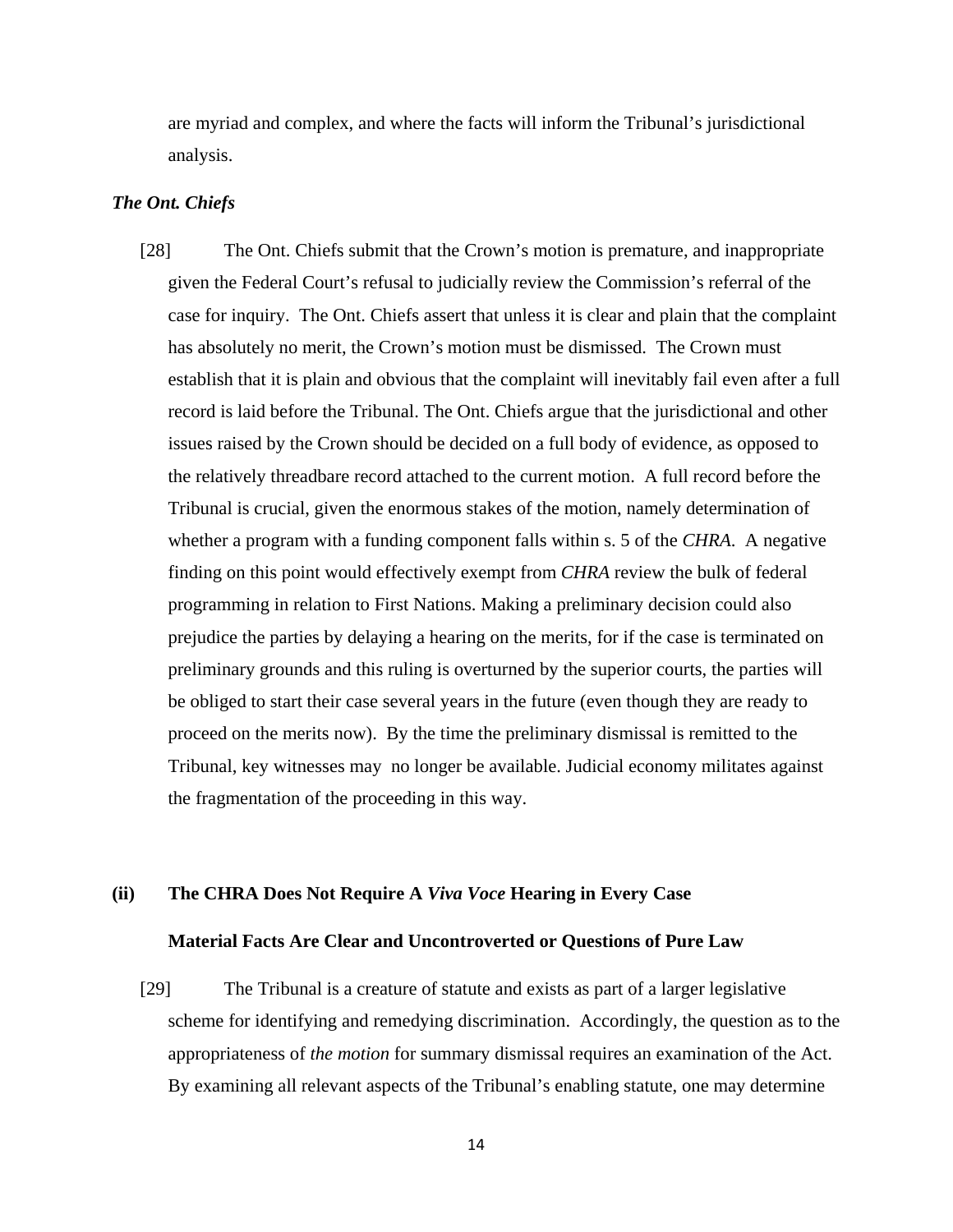precisely what forms of case disposition Parliament intended the Tribunal to carry out. Any ambiguities in the enabling legislation must be interpreted in a manner that furthers, rather than frustrates the objectives of the *CHRA* (*Bell Canada v. C.T.E.A.* [2003] 1 S.C.R. 884 at para 42).

- [30] The Tribunal is an independent body established by the Act to hold inquiries into complaints referred to it by the Commission. The Act provides that the Tribunal may hold two types of inquiries, one with a viva voce hearing and one without. Under s. 50(1), the assigned member shall inquire into the complaint and "shall" give all parties a "full and ample opportunity", in person, or through counsel, to appear at the inquiry, present evidence and make representations. Section 50(3) authorizes the member presiding over a hearing of the inquiry to summon witnesses, compel them to give evidence and produce such documents and things as are necessary, administer oaths, receive such evidence and other information, on oath, by affidavit, or otherwise that the member sees fit, and decide procedural and evidentiary questions. In *Canada (Human Rights Commission) v. Canada Post Corp*., 2004 FC 81, [2004] 2 F.C.R. 581, aff'd 2004 FCA 363 (*Cremasco)*,at para 76, the Federal Court made clear that the inquiry is distinct from the "hearing" and is not coextensive with the term "hearing", as that word is used in s. 50(3). In *Cremasco,* the Federal Court held that Parliament's use of the term "inquiry" in subsection 50(1) and the term "hearing" subsection 50(3) clearly indicates that the referral of a matter to the Tribunal does not necessarily have to result in a hearing in every case. Thus, while dismissal of the complaint requires an inquiry, it does not "necessarily" require a hearing.
- [31] Further to s. 48.9(2) the Tribunal shall proceed as informally and expeditiously as possible. As the Court said in *Cremasco* at para. 18, "…it is hard to fathom a reason why it would be in anyone's interest to have the Tribunal hold a hearing in cases where it considers that such a hearing would amount to an abuse of its process." In such endeavour, of particular relevance to the current issue is the inference to be drawn from s. 53 of the *Act*, namely, that the Tribunal can only dismiss a complaint "…[a]t the conclusion of the inquire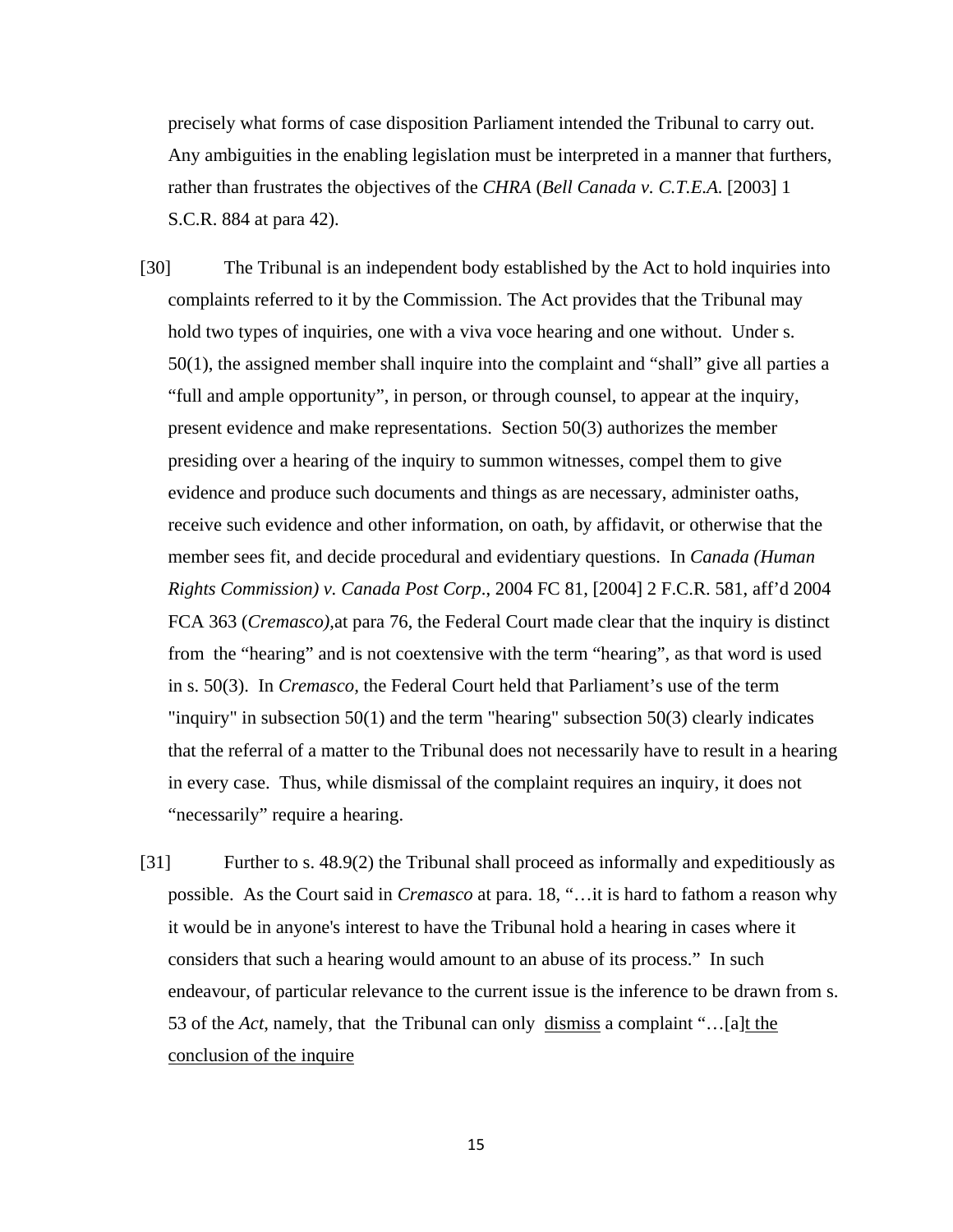- [32] The repeated use of the word "shall" in these provisions strongly suggests the imposition of two mandatory duties on the Tribunal: on one hand, it must conduct its process as informally and expeditiously as natural justice will permit. On the other hand, it must ensure that in every inquiry the Tribunal accords a full and ample opportunity for the parties to participate as described. In this aspect, the Act is exceptional in codifying the common law duty of adherence to the principles of natural justice as well as the common law principles that administrative tribunals operate informally and expeditiously and neatly juxtaposes them as countervailing duties in s. 48.9(1). It is for the Tribunal to find the judicial fulcrum in each case.
- [33] The instruction in s. 48.9(2) to proceed with informality and expedition is subject to two important limits: the principles of natural justice and the Tribunal's rules of procedure.
- [34] But when can dismissal occur in the absence of a *viva voce* hearing? Here again, the *Cremasco* decision is instructive. In *Cremasco*, the Court held that the Tribunal can dismiss a case without holding a hearing where holding a hearing would amount to an abuse of process. In the *Cremasco* case, the particular form of abuse of process at issue was the re-litigation of previously decided questions, which is sanctioned by the doctrine of *res judicata*, or issue estoppel. There are other forms of abuse of process, but the question which immediately arises is, does *Cremasco* detail the only conceivable situation where the Tribunal can dismiss the complaint without a hearing? I do not believe so. I believe that the logic of the *Cremasco* decision, based as it is on the legislative scheme of the *CHRA*, can be extended to other contexts, so long as no complaint is dismissed before the conclusion of an inquiry. And as has been seen above, the fundamental procedural requirement in any inquiry is the granting to parties of a "full and ample opportunity" to present evidence and make representations (as per s. 50(1)). But what this opportunity actually entails will depend on the nature of the specific case and the reasons for which dismissal is being sought.
- [35] Thus when faced with a request to dismiss the case in the context of a motion inquiry, all the bases for the motion must be closely scrutinized to ensure that each one lends themselves to adjudication—in motion format—in compliance with s. 50(1).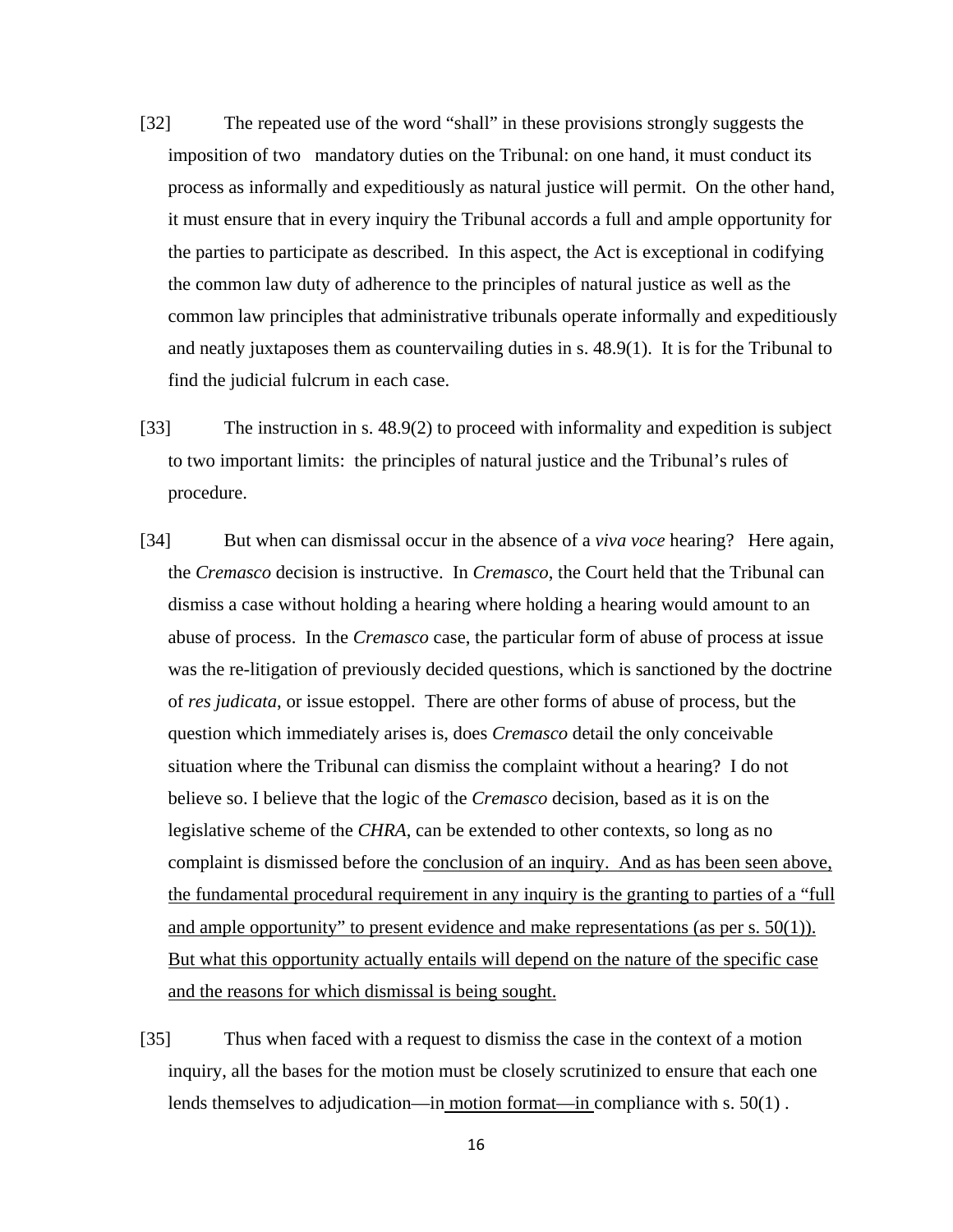- [36] The consequence of this analysis is that the moving party in a pre-hearing motion to dismiss bears a double onus:
	- (1) The "procedural" onus of convincing the Tribunal that the issues raised can be properly adjudicated in the context of a motion (as opposed to a *viva voce* hearing) and in full compliance with the Tribunal's statutory obligation to provide all parties a full and ample opportunity to be heard.
	- (2) The "substantive" onus of convincing the Tribunal that the reasons for dismissal are valid.
- [37] Given the wording of the Act and the objectives of the legislative scheme (in particular, the promotion of equal opportunity) it is appropriate that the party seeking summary disposition of the complaint justify why summary proceedings are appropriate. In practical terms, assuming that the Tribunal has safeguarded the rights of the parties for a full and ample opportunity to appear at the inquiry and make representations, the moving party must satisfy the tribunal that the motion forum is one in which the rights of all parties to *present evidence* is safeguarded; i.e. that no further *evidence* can be of assistance in making the determination at hand.
- [38] This may occur in two instances: a) where the moving party has demonstrated that the material facts in the relevant case are clear and are not in dispute and/or b) the issues raised involve only questions of pure law. Thus additional evidence is of no assistance.

# **(iii) Does Using A Motion Forum To Decide a Complaint Based on Uncontroverted Facts or A Legal Issue Comply with Natural Justice?**

### *Does the motion forum in this case comply with natural justice?*

- [39] Parties have the right to a fair hearing. (*Baker v. Canada (Minister of Citizenship and Immigration),* (*Baker)*, at para 22 and 28; *See also Uniboard Surfaces Inc. v. Kronotex Fussboden GmbH and Co. KG*, 2006 FCA 398, [2007] 4 F.C.R. 101at para 26.]
- [40] The factors affecting the content of the duty of fairness were discussed by the Supreme Court in *Baker* at para 22-27 and include the nature of the decision being made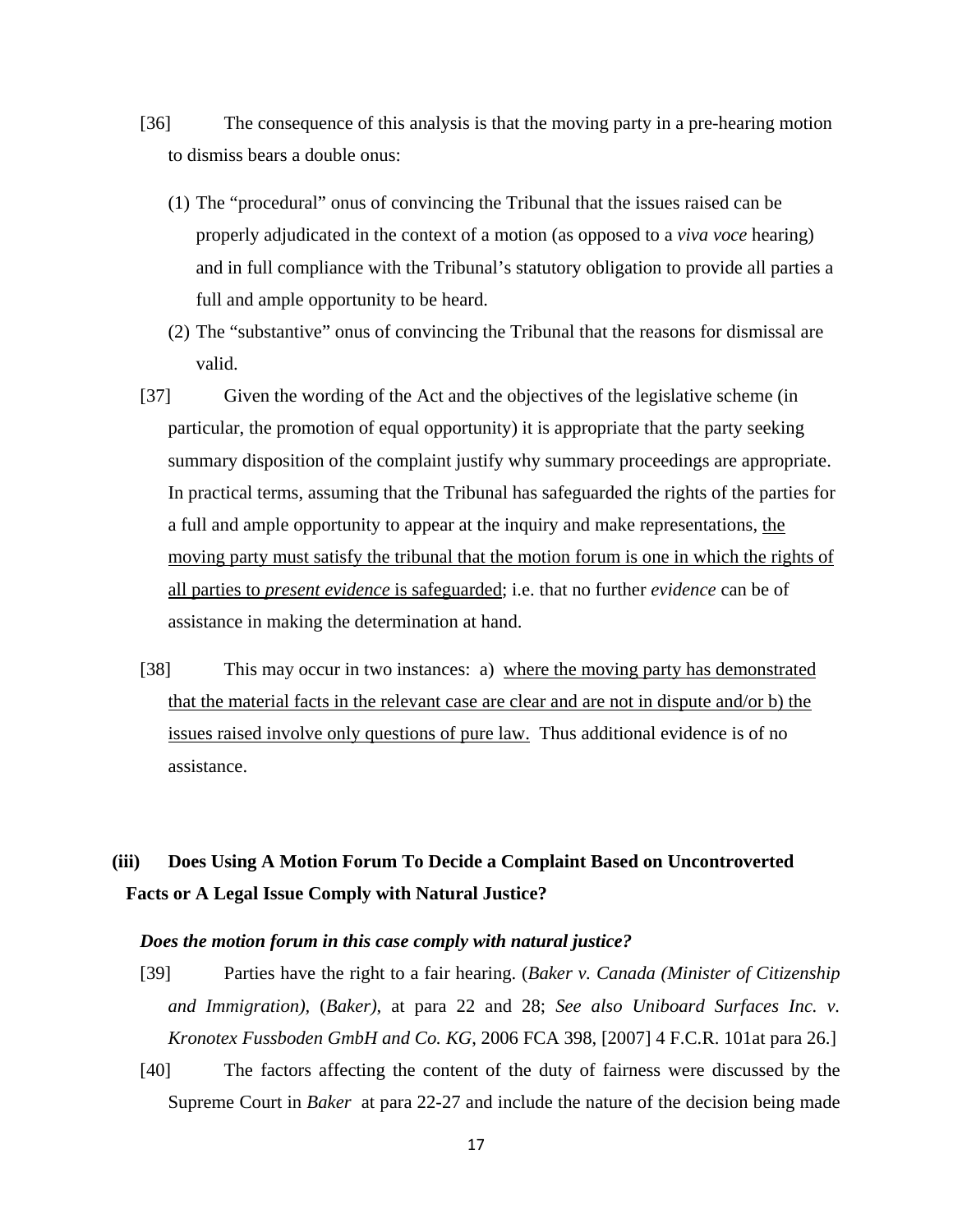and the process followed in making it, the nature of the statutory scheme and the terms of the statute, the importance of the decision to the individuals affected, the legitimate expectations of the person challenging the decision, and the choices of procedure made by the agency itself, particularly when it has expertise and the statute gives it procedural discretion. Each of these five factors are not to be routinely applied to a given process but must be adapted to the particular context. (*Uniboard,* supra). A case by case analysis is required to meet the requirements of procedural fairness. (E.g. *Ha v. Canada (Minister of Citizenship and Immigration)*, 2004 FCA 49, [2004] 3 F.C.R. 195. (*Ha*))

### (i) Consider The Nature Of The Decision Being Made And The Process – How Judicial Is It?

[41] Pertaining to the administrative process, I observe that the Tribunal's administrative process is very close to the judicial process, and has been characterized as very Court-like as its hearings have "much the same structure as a formal trial before a Court" (see *Bell Canada, supra,*at para. 23). However, the Courts do not utilize the "trial model" for the disposition of every case (see *e.g. Federal Courts Rules,* SOR/98- 106, as am., Rule 210 (motion for default judgment); Rule 213 (motion for summary judgment or summary trial); Rule 220 (preliminary determination of question of law or admissibility); Rule 221 (motion to strike out pleading); Part 5 (Applications)). Thus any analogy drawn between CHRT adjudication and "judicial decision-making" should reflect the fact that a good part of "judicial decision-making involves final –or potentially final—disposition of cases outside of the "trial model".

### (ii) Consider the statutory scheme and the terms of the statute – How Final Is the Decision?

[42] The nature of the statutory scheme and the "terms of the statute pursuant to which the body operates" need to be examined in view of the degree of finality of the decision in question. While it is true that a Tribunal decision dismissing a complaint under the *CHRA* is not subject to appeal, it is not protected by a privative clause either, and Tribunal decisions are reviewable without leave, by the Federal Court, followed by an appeal as of right to the Federal Court of Appeal. (*Dunsmuir v. New Brunswick*, [2008] 1 S.C.R. 190, paras. 52, 64, 123, 143; *Federal Courts Act*, R.S.C. 1985, c. F-7 as am., ss.18, 27, 28) I note that in *Ha v. Canada (Minister of Citizenship and Immigration)*,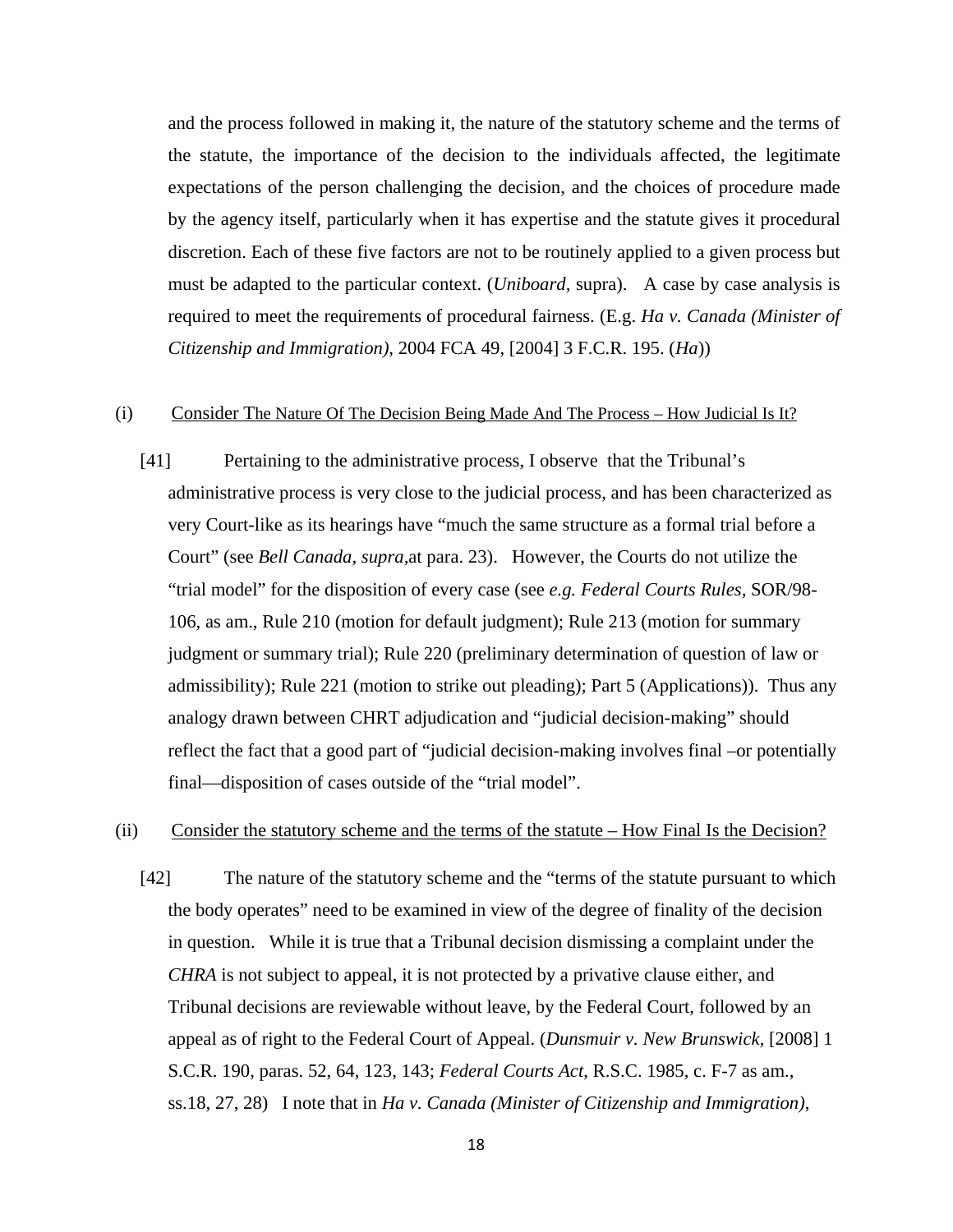2004 FCA 49, [2004] 3 F.C.R. 195 the Court held that judicial review cannot be equated to full appeal rights because the reviewing judge's authority may be limited with respect to the substantive issues of the case. This is not to say that the availability of judicial review has no relevance whatsoever, especially as in case here where there is no privative clause, no leave is required and the judicial review proceeds directly to the Federal Court. *Ha* is a case in point: it is grounded in the examination of the particular statutory scheme of the Immigration and Refugee Protection Act, 2001, c. 27, s. 72 wherein leave is required for judicial review.

### (iii) Consider The importance of the decision to the individual or individuals affected

- [43] In considering the importance of the decision to the affected individuals, the Supreme Court directed that "the more important the decision is to the lives of those affected and the greater its impact on that person or those persons, the more stringent the procedural protections that will be mandated." [*Baker*, para 25]. Yet, all decisions are equally important for those who are affected by them and thus there is a need to examine how the decision may actually affect the persons concerned. I believe that the cultural and constitutional considerations that resonate throughout this case militate in favour of significant procedural fairness. I am also fastidiously conscious of the quasiconstitutional nature of human rights litigation juxtaposed against the uniqueness of this case, the significant cultural, social and political ramifications of the decision for First Nations, as well as the oral tradition history of First Nations people that may be incongruous with the use of affidavit evidence that forms the basis of the motion.
- [44] In the same vein, I observe that the Crown's affiant, Ms. Johnson deposed that INAC has increased funding from 193 million in 1996 to 523 million in 2008-2009 under the EPFA available in 5 provinces, and has tripled funding in this time period. The complainant group does not appear to contest these figures. Rather, it argues that this funding increase is insufficient, funding remains inadequate, and further that some provinces seeking to access EPFA but are unable to do so due to INAC's failure to make it available to them.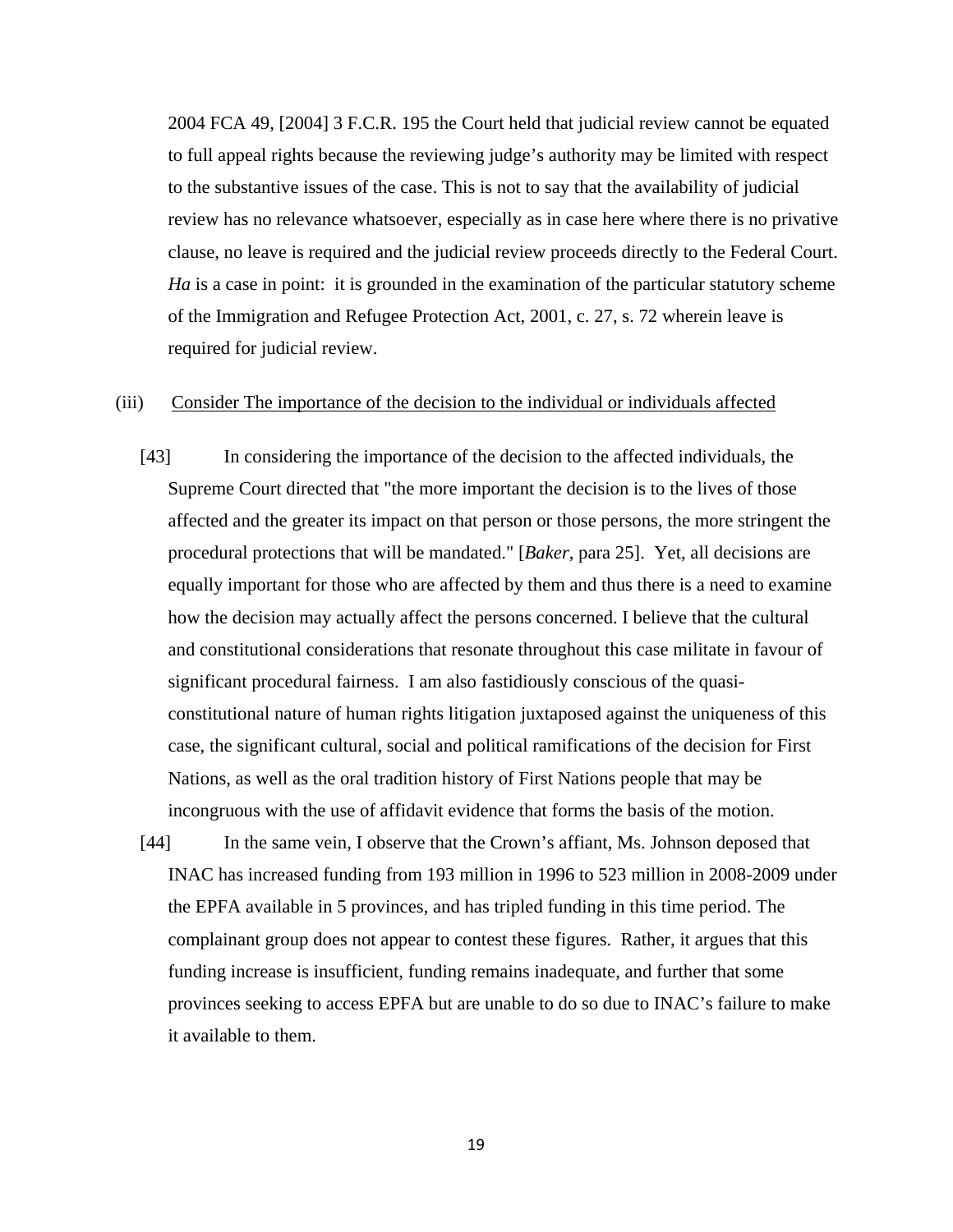- iv Consider the legitimate expectations of the parties Did They Reasonably Expect a *Viva Voce* Hearing?
	- [45] The legitimate expectations of the person challenging the decision may also determine what procedures the duty of fairness requires in given circumstances. This factor raises the question of whether the complainant group in this motion had a reasonable expectation that the merits of the case would be dealt with exclusively by means of a *viva voce* "trial-type" hearing. Of significant relevance to this issue are the Tribunal's informal rules of procedure, of which Rule 3 (discussed above) provides a broad opportunity for the bringing of motions, the presentation of evidence in support thereof, and in answer thereto, and flexibility in the options for disposition. The rules may not have the status of statutory instruments, but that does not diminish their ability to assist parties and members of the public to predict how the Tribunal may likely proceed. (See *Thamotharem*, *supra*, at para. 55-56.) Another consideration affecting the legitimate expectations of the parties in this case would be the absence of any firm promises made to them that all substantive matters would be dealt with in a formal hearing under s. 50(3).
	- [46] The former Chairperson's approach to case management of this case may have been less structured, but he was not irrevocably seized with the case for purposes of s.48.2(2). The parties would have known as of September 2009 that his term was due to expire imminently. Indeed, he had been pro tempore since January 1, 2009. (P.C. 2008- 1886) Further, while he outlined a schedule for a *viva voce* hearing of this complaint, his schedule was not rigorously adhered to under his tenure. In a December 2009 case management conference, I asked the parties if they wished to make submissions regarding how I should exercise any discretion I may have had to extend the former Chairperson's tenure for the purposes of this inquiry. The parties chose not to avail themselves of this opportunity.
	- [47] Since early November of 2009, through case management discussions, the parties have been aware that there was a serious possibility that the "trial model" would not be dogmatically adhered to in this case. As well, the Tribunal offered the parties new and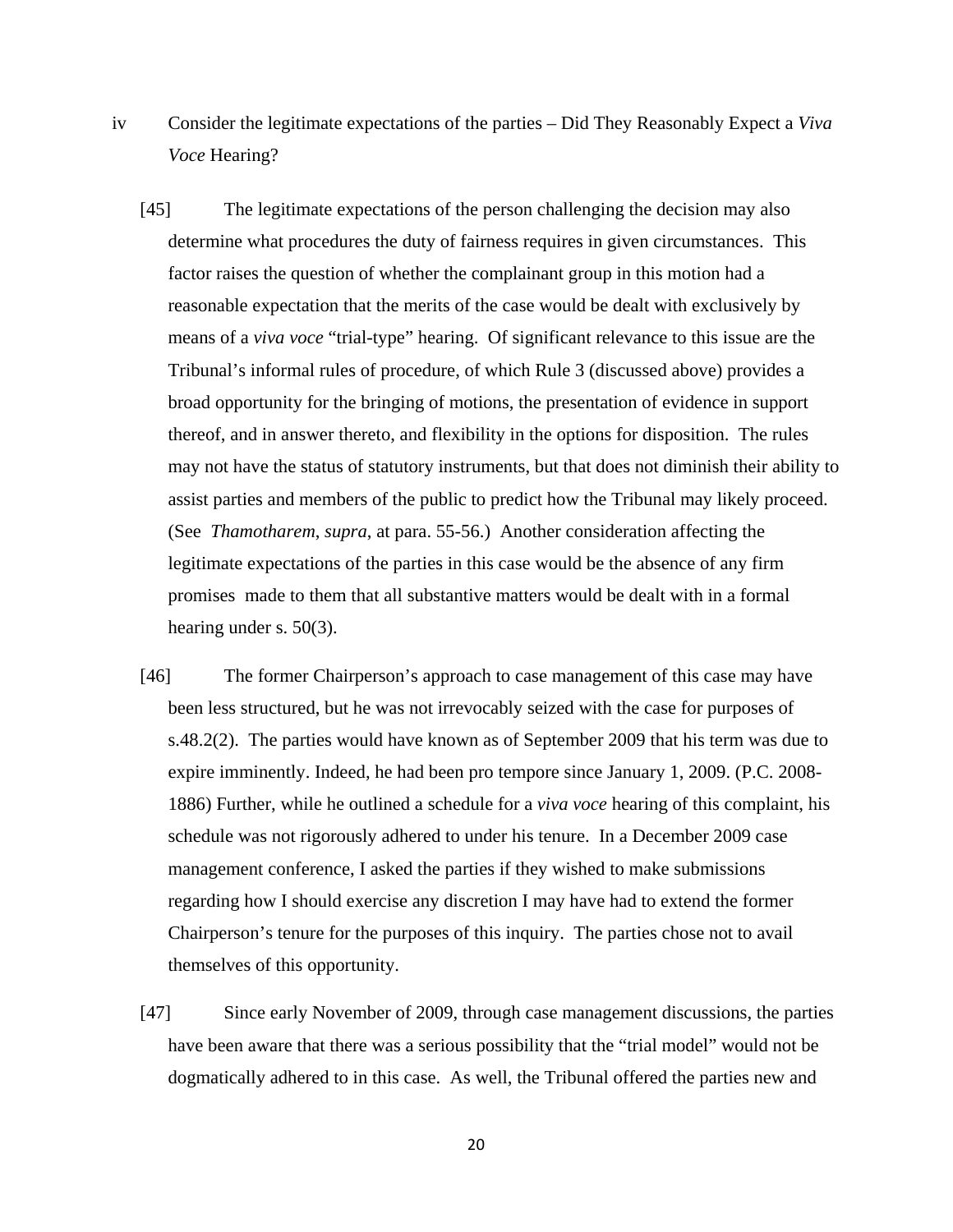innovative ways to work towards agreement concerning issues, facts and the presentation of evidence in dispute through the assignment of another Tribunal Member to act as a process mediator in January 2010. Finally, the complainant group had been aware of the Crown's intention to address these issues in this motion as threshold issues through the Crown's filing in November 2008 of a judicial review application of the Commission's referral decision. I will address the orders of Prothonotary Aronovitch and the appeal decision in respect of those orders below in another context.(which were only rendered on November 24, 2009 and March 30, 2010 respectively.) All in all, abbreviation of the process, if appropriate, could have been reasonably anticipated. At the very least, it was not unforeseeable.

# (v) Consider the choice of procedure made by the Tribunal – Does the Act Give the Chairperson Discretion and Does That Person Have the Expertise To Make That Decision?

[48] Finally, one must consider the choices of procedure made by the Tribunal itself, particularly when the Act leaves to the Tribunal the ability to choose its own procedures, and further where the Tribunal has an expertise in determining what procedures are appropriate in the circumstances. Regarding the latter, Members of the Tribunal are appointed for their expertise, experience and sensitivity to human rights (*CHRA*, s. 48.1(2)). Moreover, where a case proceeds to a *viva voce* hearing it is noteworthy that Parliament has expressly entrusted the Members with the authority to decide any procedural question arising therein.(s.  $50(3)(e)$ ) Regarding the former, I have already discussed the issues above. Parliament has granted the Tribunal Chairperson with a broad discretion, both to establish a procedural framework for Tribunal inquiries (s. 48.9(2), and to otherwise define procedural aspects of the inquiry (s. 49(2), (3)). In the current case, entertaining the Crown's motion exemplifies the access to justice policy adopted by the Tribunal, in pursuit of the twin goals of decreased costs (legal and emotionally restorative) for parties, and speedier—though nonetheless expert and fair—disposition of cases.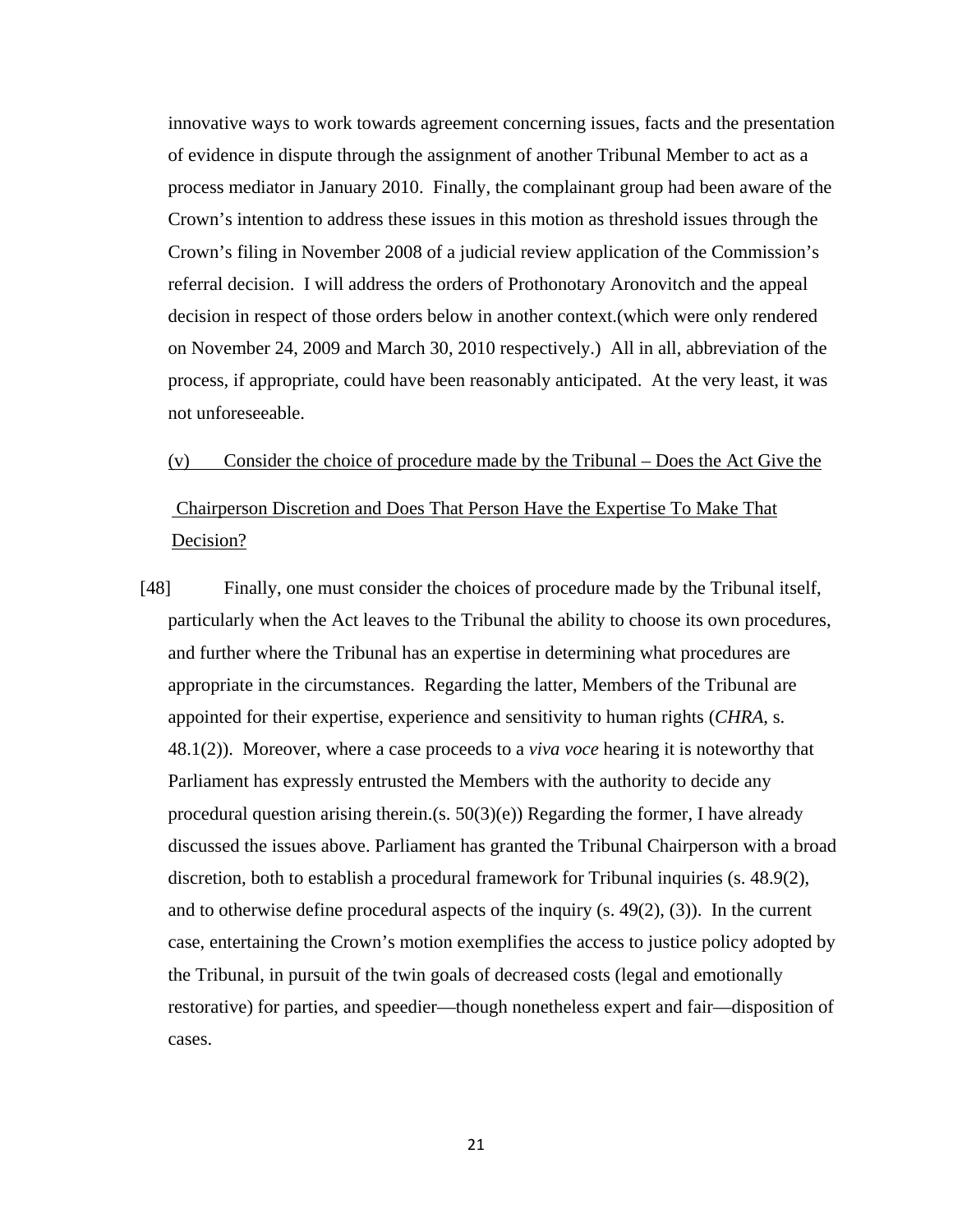#### *Conclusion – Hearing The Crown's Arguments in This Motion Meets Natural Justice*

- [49] A summary of the five *Baker* factors leads to the conclusion that while the duty of fairness (and consequently the principles of natural justice) requires much more than an administrative review or "paper hearing" of the issues at stake, the procedural protections need not be identical to those existing in a formal trial. In the current case the parties were able to file documentary evidence, affidavit evidence, as well as the transcribed cross-examinations of the affiants, and were granted a full opportunity to attend before the Tribunal to make oral arguments. The Tribunal record on this motion alone consists of more than10,000 pages. Additional opportunities were sought and granted to present additional legal authorities and make submissions thereon as mentioned above. From the stand point of s. 48.9 (1), I believe that the relatively informal and expeditions summary proceeding opted for by the Crown in this case does not offend the rules of natural justice. All parties have been accorded procedural fairness with regards to the presentation of the Crown's motion for dismissal.
- [50] Further, the disposition of certain issues through a motion is consistent with the longstanding mission of administrative tribunals, including this Tribunal, of continuously striving for the expeditious, fair and well-informed resolution of legal disputes. (*Canada (A.G.) v. P.S.A.C,* [1993] 1 S.C.R. 941; *Douglas/Kwantlen faculty assn. v. Douglas College,* [1990] 3 S.C.R. 570.
- [51] In response to Ont. Chiefs' concerns about the potential for fragmentation of the hearing, cases involving clear legal issues are relatively rare, and further, the argument presupposes that the Tribunal's determination will be set aside in subsequent judicial proceedings. The benefits of clear and early determination of pivotal issues outweigh such speculative risks.
- [52] On the whole, hearing the Crown`s motion in the present case facilitates, rather than impedes access to justice. It allows the parties to consider where and how to best expend their resources and whether for example, a constitutional challenge or other avenues, may constitute a more appropriate means to address their concerns. It prevents the inflation of unrealistic expectations. It aims to address fundamental objections appropriately prior to parties dedicating significant resources to *viva voce* hearings, which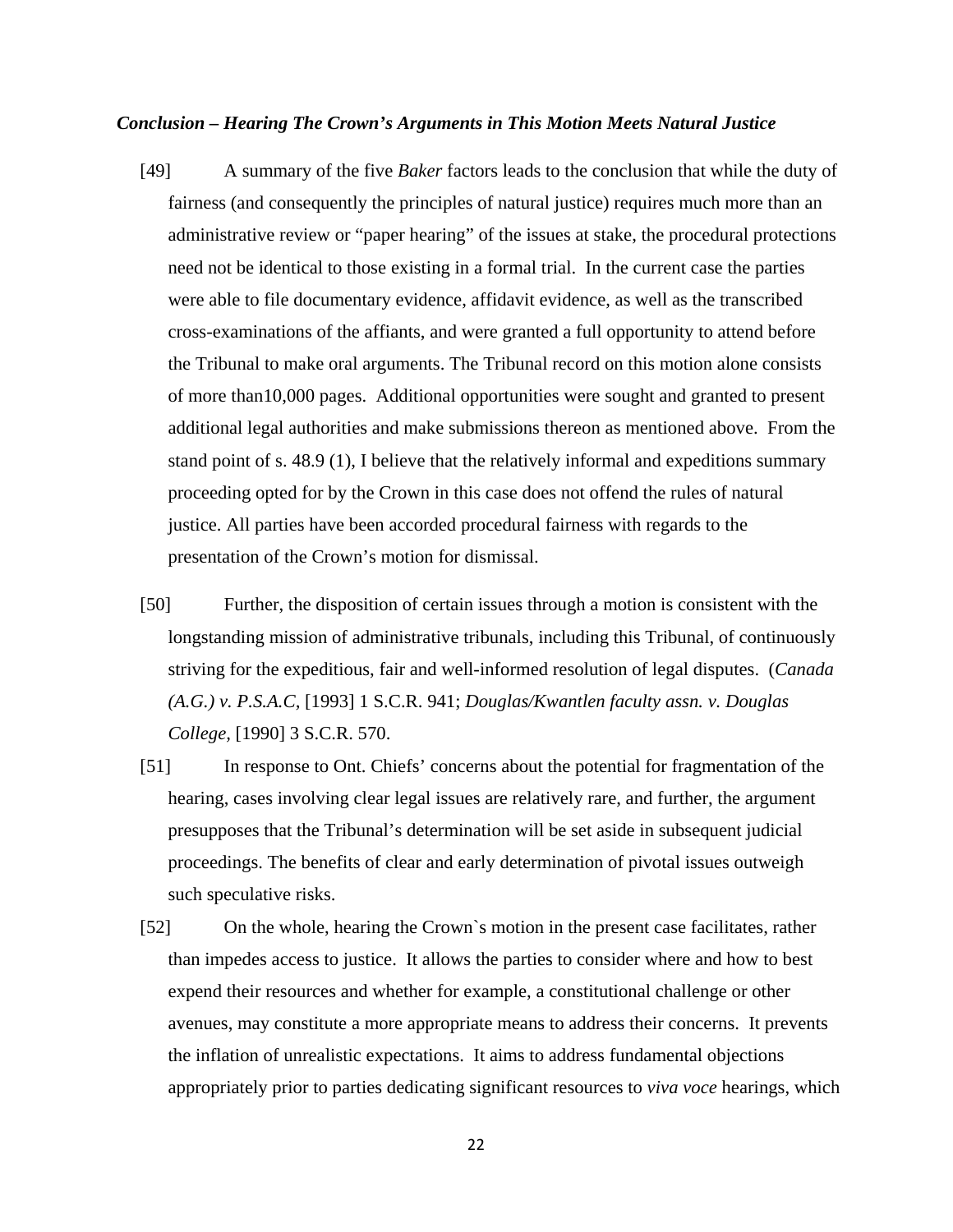may themselves run for years together. Indeed, the Federal Court of Appeal has chastised this Tribunal for mismanagement of the hearing process in allowing a complex case to consume exceptional amounts of time and resources. (*Canada Post)* In that case, the Applications Judge had noted "a legal hearing without discipline and timelines both delays and denies justice."(para. 145) In my view, given the expansive nature of the present complaint, it did and does require disciplined case management. This is why I provided the parties with an innovative tool, being process mediation, whereby I appointed a Member of the Tribunal in January 2010, to work with them to narrow the issues in dispute. It is, in my view, incumbent upon the Tribunal to actively manage its inquiry process from the receipt of the Commission referral to the conclusion of either settlement or decision by utilizing all available administrative tools. This may include working with counsel and the parties to narrow the issues of fact and law that are truly in dispute actively prior to any hearing, and addressing and disposing of issues that may both be efficiently and fairly addressed prior to a full *viva voce* hearing. In this sense, the Tribunal, with his unique statutory framework has greater flexibility than the courts do to manage its process, and also, may I add, has a greater responsibility. It is a specialized Tribunal that can and should identify the unique access issues in its field of expertise: e.g. costs and delay. It is the raison d'être of administrative tribunals to craft unique solutions to improve access, limited only by imagination and fairness within its statutory parameters.

[53] The Act does not require a *viva voce* hearing in all cases. The presentation of further evidence is not required where the material facts are not in dispute and where pure questions of law are to be decided. Such a process does not violate procedural fairness.

# **(iv) Other Arguments Raised By The Parties Addressing Whether Motion Forum is Sufficient**

# **a. The Crown Argues that the Complaint Raises a Real Question of Jurisdiction Which Should Be Heard in A Motion**

[54] In its motion, the Crown has described its application as one to dismiss the complaint for lack of jurisdiction. In *Canada (Attorney General) v. Watkin*, 2008 FCA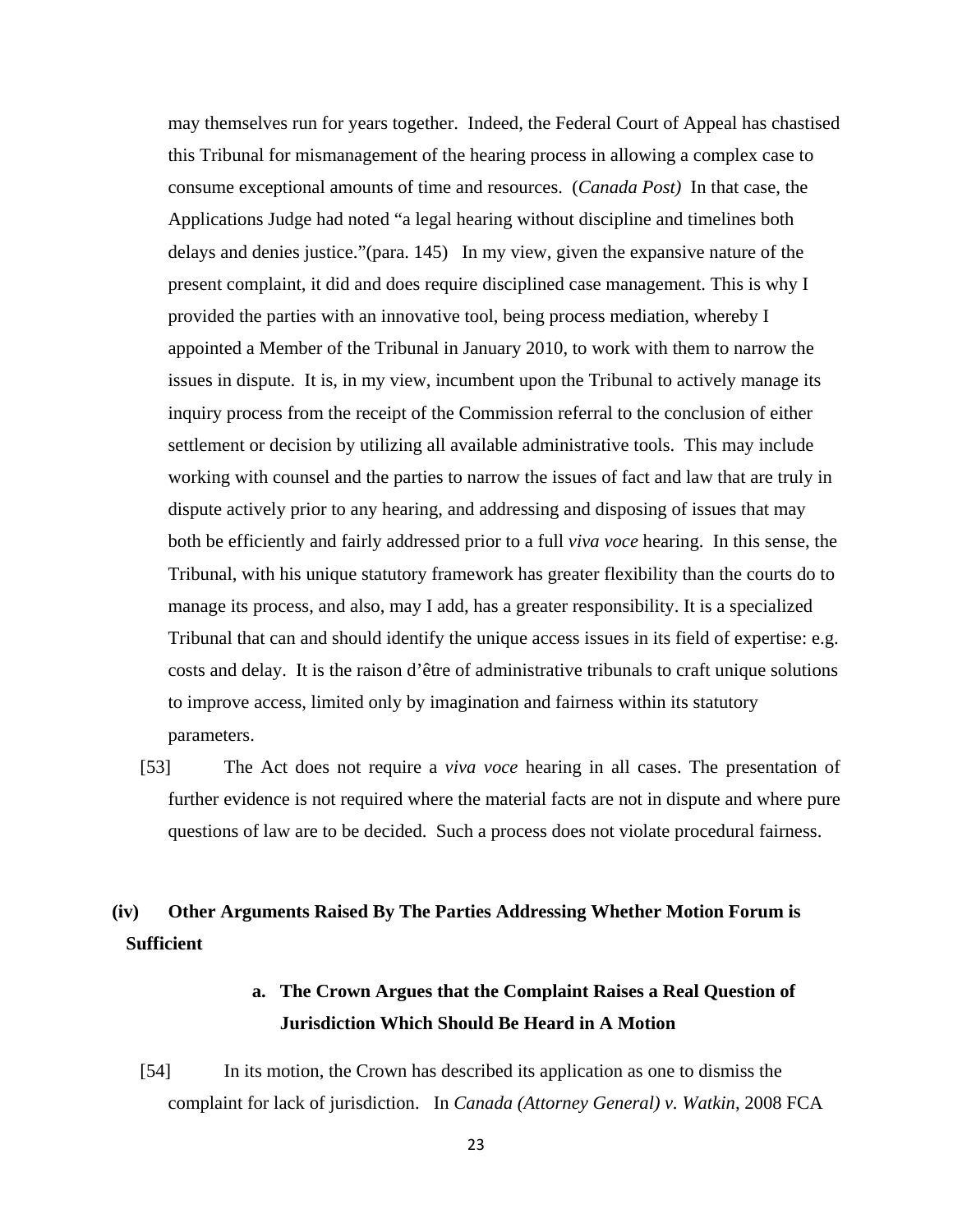170, (*Watkin*) the Court of Appeal stated that, whether or not the action complained of was a "service" is "a true question of jurisdiction or *vires*".

[55] It is true that historically, there was an attempt in the case law to identify and isolate preliminary questions which had to be answered in advance of a *viva voce*  hearing, because they defined the jurisdiction of a Tribunal to proceed with a case (see *Bell v. Ontario Human Rights Commission* [1971] S.C.R. 756, p. 775; *U.E.S., Local 298 v. Bibeault*, [1988] 2 S.C.R. 1048,at para. 110. However that trend has been reversed for some time now (see *C.U.P.E., Local 963 v. New Brunswick Liquor Corp., 1979 CanLII 23 (S.C.C.), [1979] 2 S.C.R. 227, Bibeault, supra, paras. 111-126* ). As the Newfoundland and Labrador Court of Appeal made clear in *Newfoundland (Human Rights Commission) v. Newfoundland (Health)* (1998), 164 Nfld. & P.E.I.R. 251; 31 C.H.R.R. 405; and, 13 Admin. L.R. (3d) 142, not all jurisdictional questions lend themselves to preliminary determination:

I find myself in agreement with Hoyt J.A. in Re New Brunswick Council of Hospital Unions et al and the Queen in Right of New Brunswick et al. (1986), 35 D.L.R. (4th) 282 (N.B.C.A.) at p. 286, when he concluded that "whether the preliminary jurisdictional question will be considered initially is, in my view, a question for the chairman to decide in his properly exercised discretion."

- [56] The Court of Appeal went on to note at paragraph 21 that a tribunal may choose to entertain an application to decide a point of law, but that generally this would occur where there was an Agreed Statement of Fact. Furthermore, while the tribunal could receive affidavit evidence or oral evidence and make findings of fact thereon, doing so would not be practical "…where the issues of fact and law are complex and intermingled. In that event, it would be more efficient to await the full hearing before ruling on the "preliminary" point". [emphasis added]
- [57] Thus characterizing the grounds of the Crown's motion as "jurisdictional" or "going to jurisdiction" does not assist in the determination of whether the issues raised should be considered in the context of a motion. With regards to preliminary jurisdictional questions, the Supreme Court of Canada has made it clear that it does not "…wish nor intend to return to the jurisdiction/preliminary question doctrine that plagued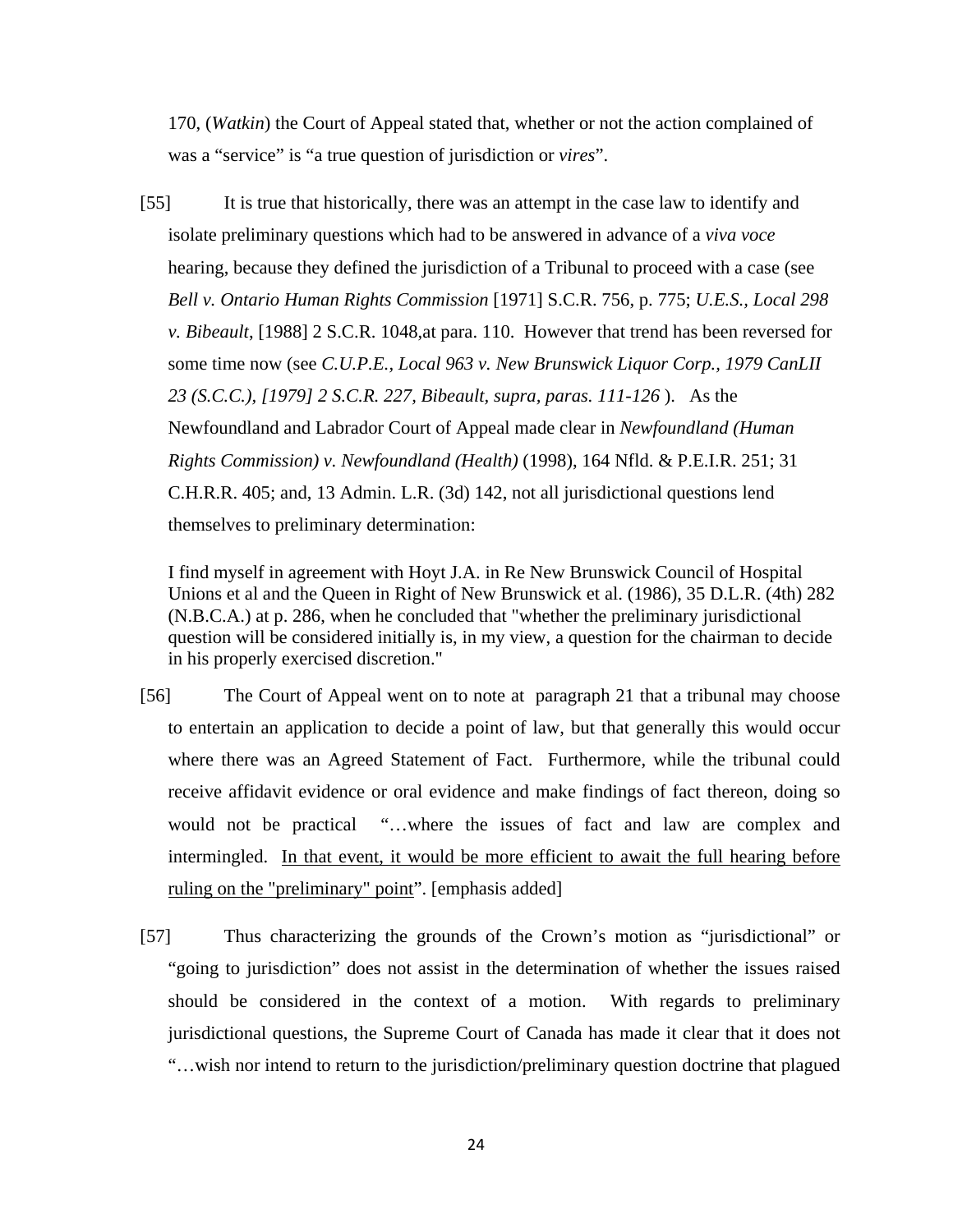the jurisprudence in this area for many years" (*Dunsmuir v. New Brunswick*, 2008 SCC 9 at para. 59).

# **b. The Crown Argues that The Complaint Raises an Abuse of Process Issue that Can Be Dealt With In a Motion**

- [58] Abuse of process is another issue that often lends itself to appropriate treatment in a motion. However, I do not agree with the Crown's arguments that pleading a cause of action that is beyond the Court's jurisdiction to adjudicate constitutes an abuse of its process. The Crown invokes the case of *Weider v. Beco Industries Ltd.* [1976] FCJ No 79 (FCTD) as authority for the proposition. By extension, the Crown submits that bringing a complaint beyond the jurisdiction of the Tribunal is an abuse of the Tribunal's process, and thus is susceptible to summary dismissal. It is not clear to me this point was a contested issue before the Court in *Weider*. Secondly, I am unsure how that statement in the *Weider* judgment would be articulated today in light of significant subsequent jurisprudence on what constitutes abuse of process (see *e.g. Toronto (City) v. C.U.P.E., Local 79,* 2003 SCC 63, paras. 35-36). Thirdly the abuse of process issues that the Court found in *Cremasco* could properly form the subject of preliminary disposition bore no resemblance to the jurisdictional "abuse of process" objections raised by the Crown in the current case. Finally, based on what I have said earlier about jurisdictional questions not automatically lending themselves to preliminary determination, I cannot accept the *Weider* judgment as authority for the argument that the Crown's motion, no matter how technical, complex or factually challenging it may be, nonetheless qualifies—without further analysis—for summary disposition outside of the formal hearing process.
- [59] That having been said, from the perspective of the complainant group, it argues that early dismissal is only appropriate in such cases as contemplated by this Tribunal's ruling in *Harkin v. Canada* 2009 CHRT 6. In *Harkin* the Member interpreted *Cremasco*  to restrict the Tribunal`s ability to hear summary dismissal motions to those involving a breach of natural justice, such as delay, an abuse of process, or where the issues have been heard and conclusively resolved in another forum. Inasmuch as *Harkin* purports to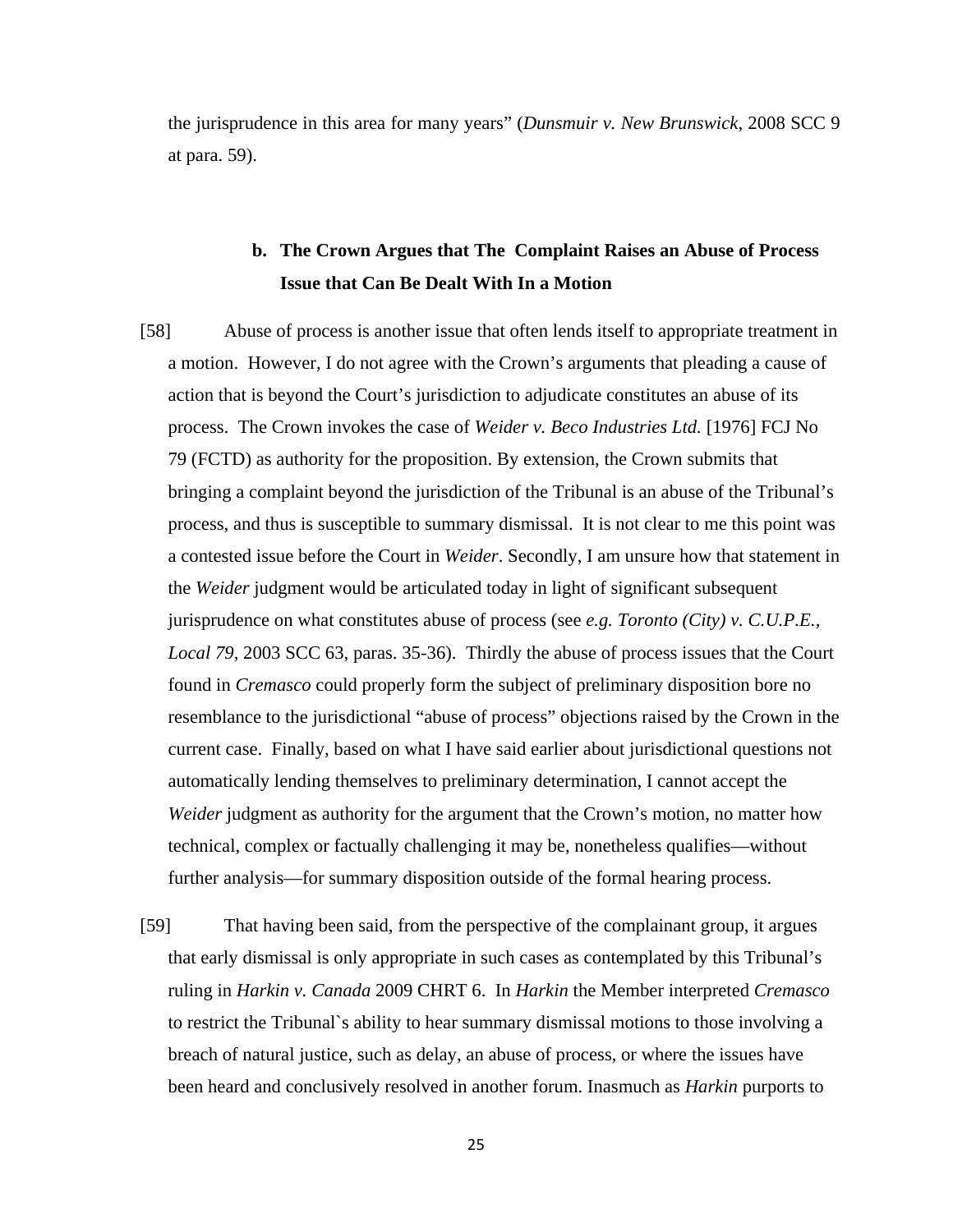establish an exhaustive list of scenarios in which summary dismissal is permitted, I respectfully disagree. While the Tribunal in *Harkin* restricts *Cremasco* to its facts, *Harkin,* did not directly consider the statutory language in s. 48.9(1) of the Act ("informally and expeditiously"). Further, I do not view *Cremasco* itself as setting out an exhaustive list of scenarios where summary dismissal is appropriate. On the contrary, the Court at one point speaks in quite general terms of entertaining "…preliminary motions to clear the procedural underbrush." As I have said above, I believe that the most sound and practical approach is simply for the Tribunal to review the motion record on an issue by issue basis and ensure that it adheres to the parliamentary directions of s.48.9(1) and 50(1) of the Act.

# **c. The Complainants Argue that the Test is the "Plain and Obvious" Test That Comes from the Courts and Therefore a Motion is Not Appropriate**

- [60] The complainant parties appeared to accept the idea that the Tribunal may dismiss a complaint on a preliminary basis where it is "plain and obvious" that the complaint cannot succeed. This legal threshold appears to originate from jurisprudence decided under rules of civil procedure allowing for the striking of a claim that did not disclose a reasonable cause of action (*Hunt v. Carey Canada Inc*. [1990] 2 S.C.R. 959). I agree with the Crown, that it is not appropriate to import such tests from the civil courts, which have a very different legal foundation, into the legislative scheme of the *CHRA.*
- [61] As an aside, I should note that the Tribunal has been applying the "plain and obvious" test when deciding whether to grant motions to amend the complaint (see *Bressette v. Kettle and Stony Point First Nation Band Council*, 2004 CHRT 2 at para 6 and 7; *Warman v. Lemire*, 2006 CHRT 13 at para 4). However, this test was not adopted by the Federal Court in reviewing a Tribunal ruling that allowed an amendment to the complaint (*Canada (Attorney General) v. Parent*, 2006 FC 1313).
- [62] I return to the test as being that if the objection can be fully and amply answered in a motion on the basis of the record generated by the motion and without having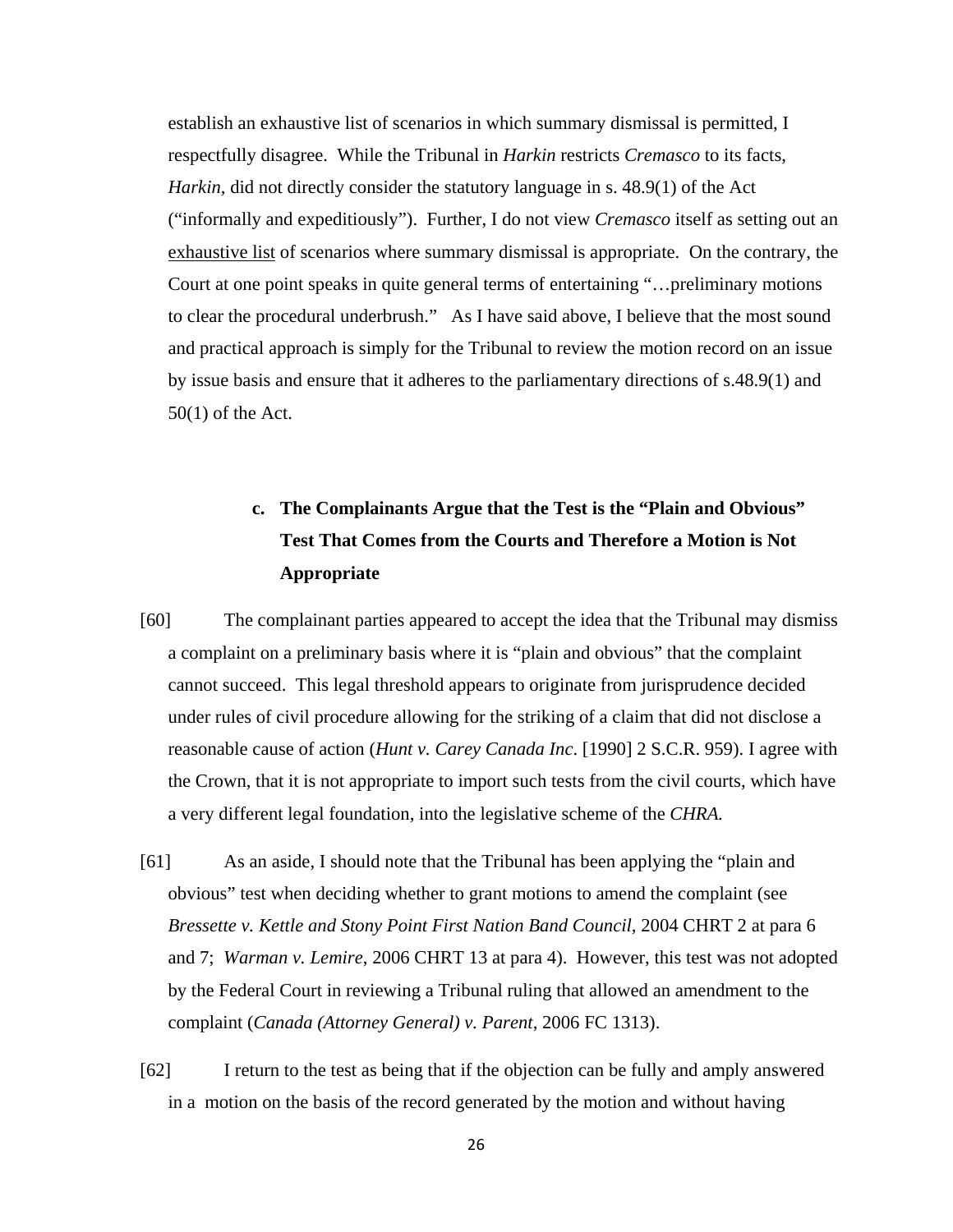recourse to a full *viva voce* hearing, then the motion will be decided on such a basis. I find that the Act authorizes the Tribunal to deal with the Crown's objections in the context of a motion at this stage by determining—on an issue by issue basis—if the motion process was sufficient to accord the parties their rights to present their case, in particular their *evidence,* as contemplated by the Act.

# **d. The Complainants Argue that The Earlier Federal Court Decision Requires the Tribunal to Go to A** *Viva Voce* **Hearing**

- [63] The complainant group argues that the Federal Court has directed a *viva voce* hearing of the within complaint, and this order compels me to direct a *viva voce* hearing. I respectfully disagree. The Crown sought to have the Commission's referral decision in this case judicially reviewed. The complainants moved to strike the application for judicial review or, in the alternative, to have the Crown's application stayed pending the outcome of the proceedings before the Tribunal. The Court refused to strike the Crown's application stating that striking an application is an exceptional remedy that will be granted only in the clearest of cases. [*David Bull Laboratories (Can) Inc. v. Pharmacie Inc,* [1995] 1 F.C. 588] Regarding the stay, Prothontary Aronvitch applied the tripartite test established in *RJR MacDonald Inc. v. Canada (AG),* [1994] 1 S.C.R. 311 and granted the complainant group's stay application. In addressing whether there is a serious question to be tried, she wrote that the complaint being serious and complex, should not be determined in summary fashion and in the absence of the factual record necessary to fully appreciate the matters in issue. Secondly, in examining the balance of convenience, she wrote that there is an interest in allowing a full and thorough examination in the specialized forum of the Tribunal, of issues which may have impact on the future ability of Aboriginal peoples to make discrimination claims.
- [64] I do not read these comments as detracting from the statutory direction of s. 48.9(1) and 50(1) and restricting in any manner, the obligation of this Tribunal to hear the Crown's motion and determine the appropriate manner of procedure in the circumstances of this case, and based upon the evidentiary record before it. Nor does the Tribunal's *de novo* exercise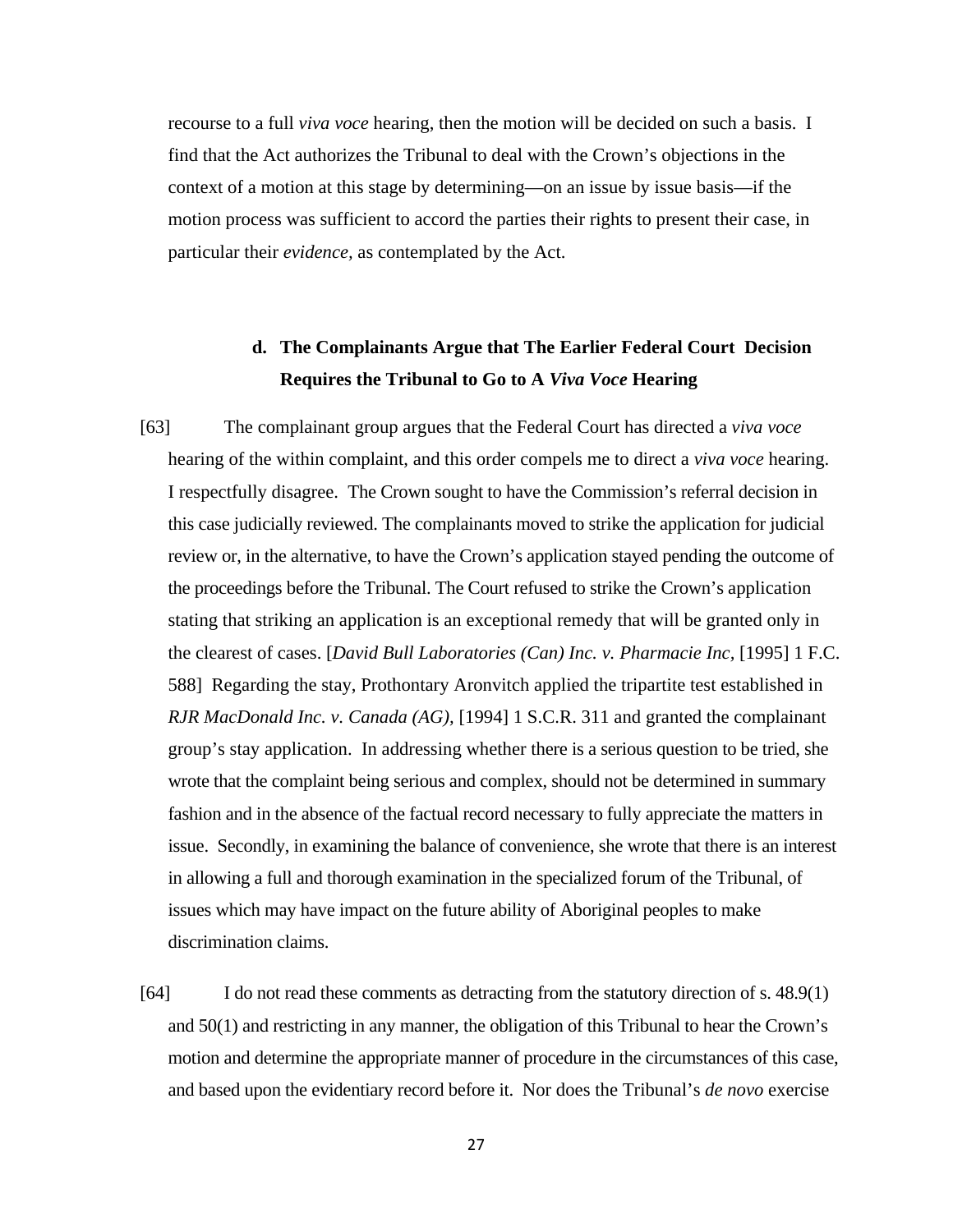of its mandate in entertaining a motion to dismiss constitute a review of the Commission's referral as it is grounded in the *CHRA.* Indeed, as seen above, the motion forum provides a legitimate forum for an inquiry in appropriate cases. [*Cremasco*] Finally, I note in passing that the net effect of the Federal Court decision is that the Crown's motion to judicially review the Commission's referral decision is deferred pending the completion of the hearing by this Tribunal

# **e. The Crown Argues that the Complainants have the Burden to File the Requisite Evidence**

[65] Finally, as I have stated earlier, there is a two-pronged burden of proof in this motion on the moving party, the Crown. In its submissions the Crown suggested that that the burden in the motion was borne by the complainant group, who had to establish a *prima facie* case of discrimination. I disagree. It is not for the Crown to require the complainants at this stage to "lead trump or risk losing" (see *e.g. Goudie v. Ottawa (City)*, 2003 SCC 14 para. 32), and I note here that the Crown itself has taken the position that summary judgment jurisprudence is as inapplicable to the motion as jurisprudence based on motions to strike for no cause of action. Put another way, it is not incumbent on complainants to proffer their entire evidentiary record in a motion in fear of a consequential dismissal of the complaint for want of evidence. In cases where the complainant is assigned the evidentiary burden of establishing a *prima facie* case of discrimination, such assignment occurs in the context of a formal "trial-model" hearing, not in the context of a motion brought by the person accused of discrimination. In making submissions on the procedural onus, it is open to the complainant group to explain why the motion process itself did not afford the parties the "full and ample opportunity" to, *inter alia*, present evidence. If the moving party fails to satisfy its procedural onus, and the complainant group's arguments that the motion forum is incapable of satisfying its evidentiary needs are accepted, then correspondingly, one simply cannot expect a *prima facie* case of discrimination to be adduced. It would not be logistically or procedurally possible within the confines of the motion. Within the context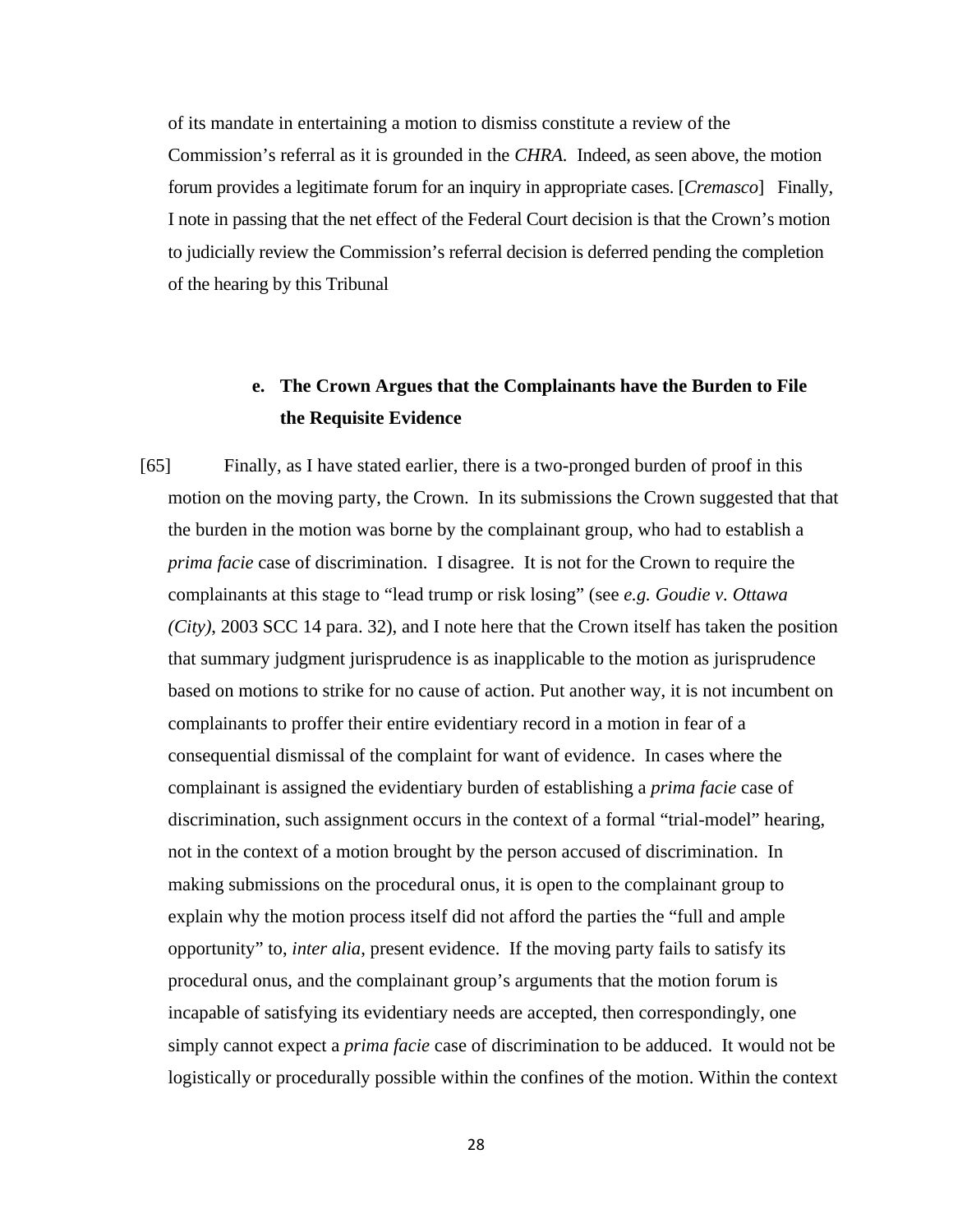of the motion, it is the moving party who is seeking a specific form of relief from the Tribunal—it is for the moving party to satisfy the Tribunal that it is entitled to the specific form of relief sought (i.e. an order for summary dismissal). For these reasons, I believe that reversing the burden of proof would run afoul of the requirements of the Act and of procedural fairness.

## **D. Addressing Services In A Motion Forum – Are the Material Facts Clear, Complete and Not in Dispute**

### *(i)* **Summary of the Positions of the Parties**

- [66] I now turn to the Crown's argument that the Tribunal should summarily dismiss the complaint on the grounds that the expenditure of funds through the FNCFS program does not constitute a service. The Crown says that the complaint does not properly explore the relationship between INAC, the entities that receive FNCFS program funding, and their responsibility to provide child welfare to registered First Nations children ordinarily resident on reserve, and, consequently it is not a complaint of discrimination recognized by law. Concisely, it argues that the service providers in this case are the funding recipients under the program: various corporate bodies, bands, tribal councils and governments. It is these organizations that deliver child welfare to First Nations on-reserve children and families; INAC does not provide child welfare to anyone.
- [67] The Crown also argues that funding decisions are not justiciable and argues that INAC's funding policy is an expression of pure executive policy that is not impeachable under the CHRA. Yet, the Crown concedes that government funding has been held to be a service where the government's role extends beyond providing funds to encompass significant obligations specific to the provision of the service itself. [para 66/p. 712] Crown written submissions].
- [68] Regarding the Supreme Court's recent decision in *NIL/TU,O Child and Family Services Society v. B.C. Government and Service Employees' Union*, 2010 SCC 45 (*NIL/TU,O*), the decision confirms the Crown's position that child welfare is a matter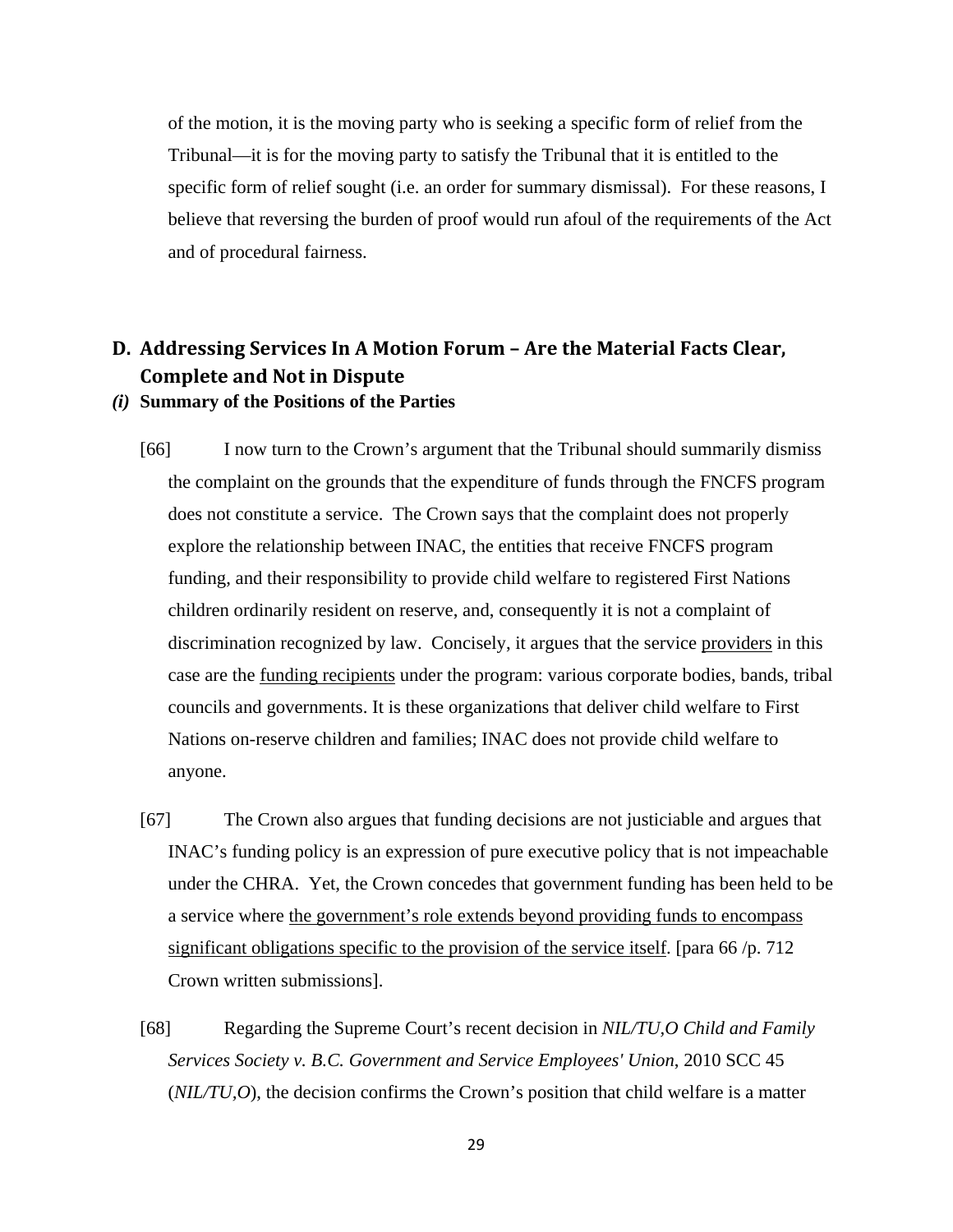within provincial legislative authority. The Crown argues that child welfare is not a "matter" coming within section 91 of the *Constitution Act, 1867*, but rather falls squarely within s. 92. Further, the Crown argues that the ordinary activities of child welfare organizations do not touch on issues of Indian status or rights, encapsulated within s. 91(24) of the Constitution. By drawing an analogy from the labour relations issue in *NIL/TU,O*, the Crown gains more support for its position that child welfare is a provincial matter. Its position is supported by both the majority and minority view in *NIL/TU,O*. The funding of child welfare services to Indians on reserve is a matter that is integrally tied to the provincial scheme and cannot form the basis of a human rights complaint before the CHRT.

- [69] However, the complainant group resists this position by arguing that INAC's actions demonstrate that INAC exerts at least *some* control over child welfare through, inter alia, funding for staff and operations, compliance reviews, and review of children in care files. In response to the Crown's submissions that these actions constitute mere accountability measures, it argues that these actions should be viewed contextually and holistically in light of all other evidence proffered in a *viva voce* hearing. As well, it argues that the effect of the funding program demonstrates that INAC ultimately determines the type and level of child welfare. It argues that the relationship between INAC and the ultimate child welfare recipients, First Nations children and families, cannot be properly explored without the benefit of more evidence in a viva voce hearing. It says that INAC is the de facto service provider, or a co-service provider, of child welfare. The Ont. Chiefs state that further to the 1965 Child Welfare Agreement the federal government has responsibility for delivering child welfare, and that in this regard, INAC is not "a bemused bystander" (para 9).
- [70] Regarding *NIL/TU,O* , the complainants reply that the decision is inapplicable and distinguishable from the circumstances in the present case. They say that the decision deals exclusively with jurisdiction over labour relations, and it does not address the service or comparator issues. The complainants claim that INAC's involvement in onreserve child welfare services is an administrative exercise of federal jurisdiction under section 91(24) of the *Constitution Act, 1987*; or, in the alternative, an exercise of the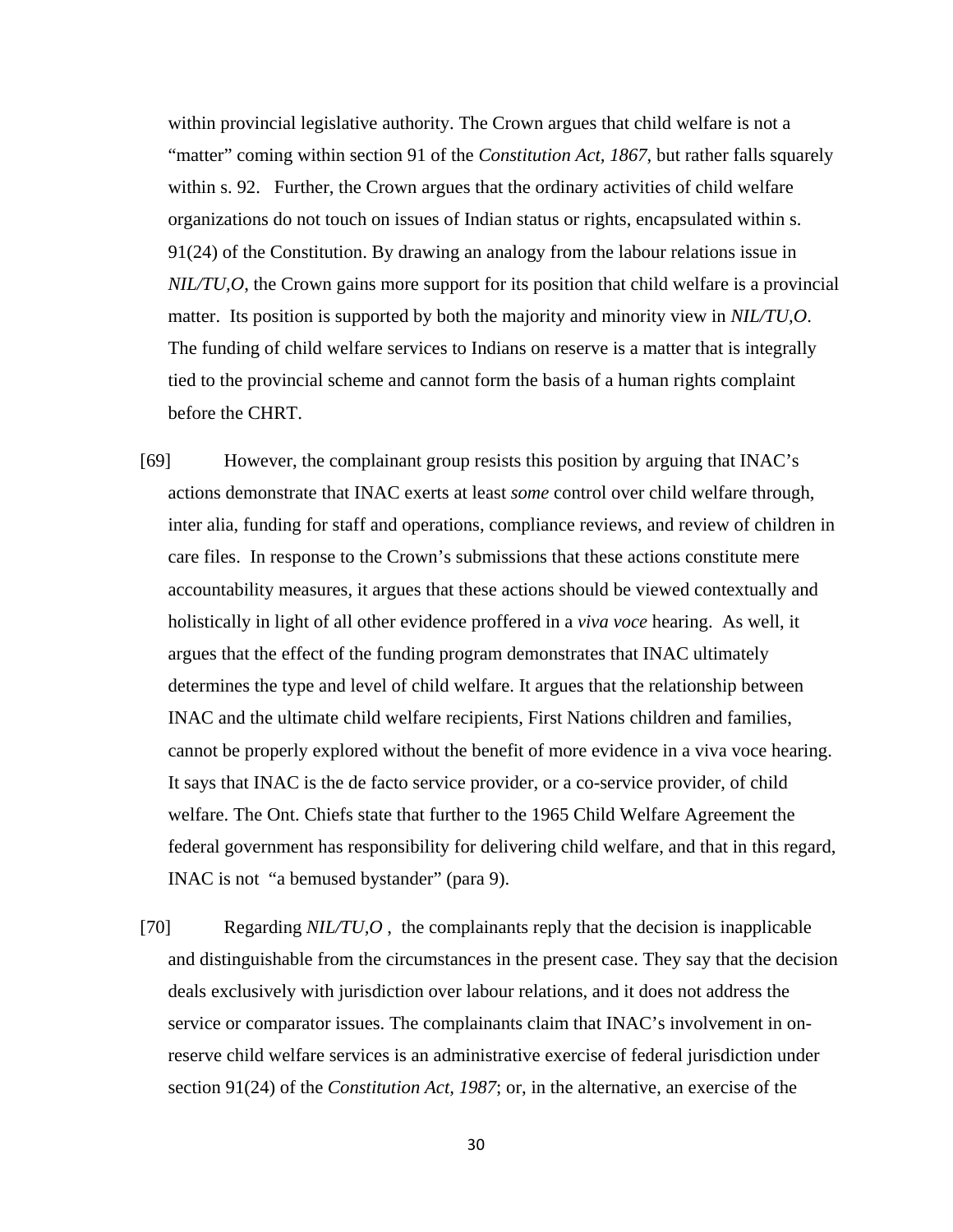federal spending power. For that reason, the complainants assert that it is Canada, and not the provinces, who determines which child welfare services are available to First Nations children on reserve.

### **(ii) What is the Law Regarding "Services"?**

- [71] The first step to be performed in applying section 5(b) is to determine whether the actions complained of are "services". (see *Gould*, supra, per La Forest J., para.60; *Watkin*) "Services" contemplate something of benefit being "held out" as services and "offered" to the public". Thus, enforcement actions do not constitute services as they are not "held out" or "offered" to the public, and are not the result of a process which takes place "in the context of a public *relationship*".[*Watkin, supra*, para. 31 and *Gould v. Yukon Order of Pioneers*, [1996] 1 R.S.C. 571, para.16, 55 and 60. The mere fact that an action is undertaken in the public interest does not make it a "service". (*Watkin*, *supra*, at para. 22). A service does not have to be available to all members of the general public in order to be "customarily available to the general public." (*Watkin*, supra; *Canada (Attorney General) v Rosin*, 1 F.C. 391; *University of British Columbia v. Berg*, [1993] 2 S.C.R. 353)
- [72] Most services offered by governments are open to the public. Indeed, it may well be said that virtually everything government does is done for the public, is available to the public, and is open to the public. (*Rosin*, at paragraphs 8 and 11) This Tribunal has found INAC to be providing a service in INAC's intercession on behalf of locatees of reserve land in arranging leases with potential lessees. (*Louie and Beattie v. Indian and Northern Affairs Canada,* 2011 CHRT 2, at paras. 44-49, judicial review pending, file no. T-325-11)
- [73] It is incumbent upon the Tribunal to determine whether the impugned actions may be viewed as a service: whether government actions which are not "services" within the commonly accepted meaning can nevertheless be treated as "services" under section 5. (*Watkin*, para. 25) In *Watkin*, enforcement actions were found not to constitute "services".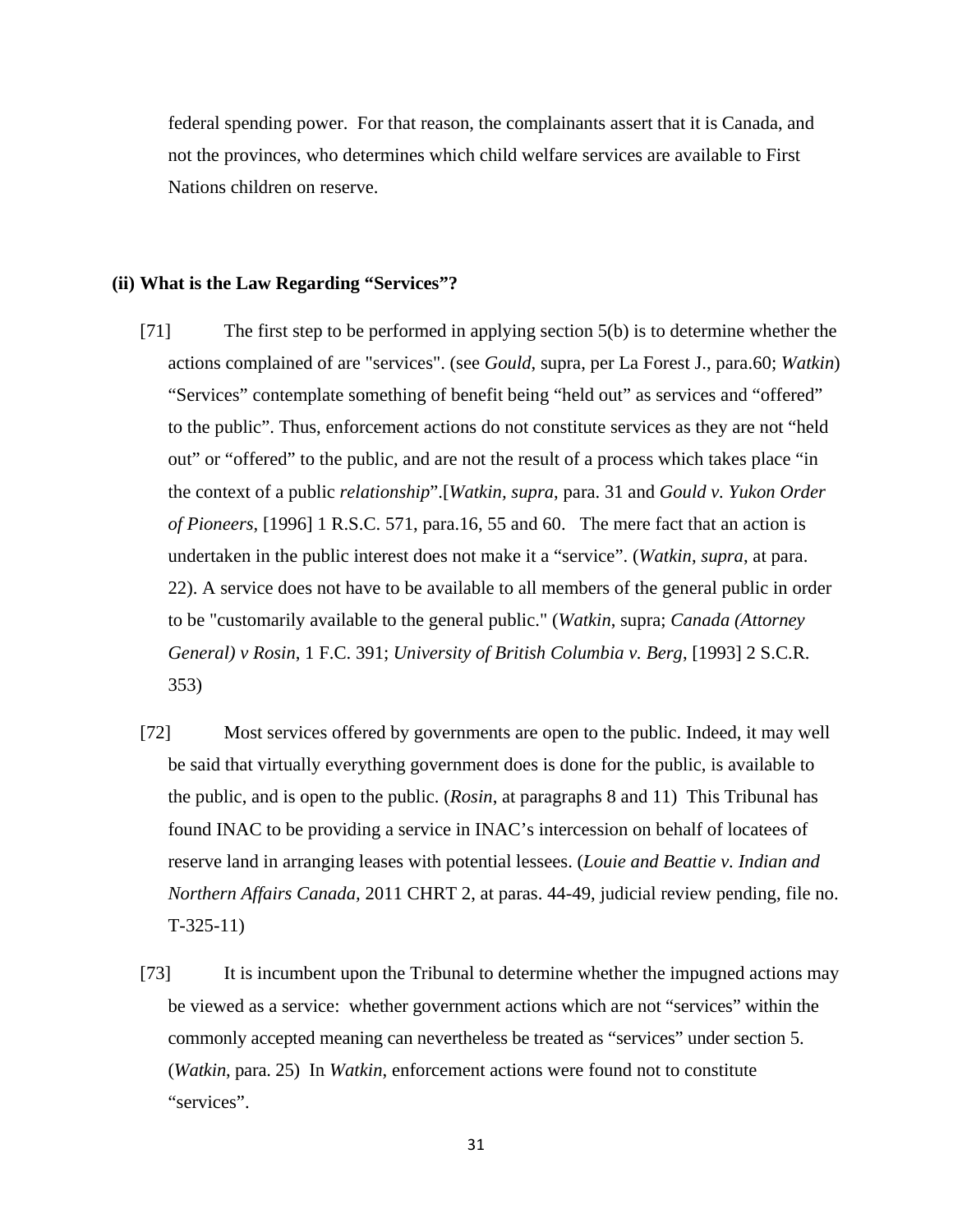- [74] The question of whether government funding constitutes a "service" has not been resolved under the *CHRA*. Some helpful principles arise out of jurisprudence from other jurisdictions where discrimination in the provision of a "service" or "services" is also captured by human rights legislation. For example, it has been held that the relationship or relationships between the alleged service provider and service recipient must be examined to determine whether or not any terms or conditions are imposed on the funding such as to control the content of the service. (See *Bitonti v. British Columbia,*  [1999] B.C.H.R.T.D. No. 60, para.314-315 ("*Bitonti*") and *Donna Martyn v. Laidlaw Transit Ltd. o/a Yellow Cab Ltd., Alberta Co-op taxi Line Ltd., Edmonton taxi commission, City of Edmonton, Alberta transportation*, (2005), 55 C.H.R.R. D/235 (Alta. H.R.P.) at paras. 356-369So for example, in *HMTQ* v. *Moore* et al, 2001 BCSC 336, at paras. 19-26, where, apart from the provision of any funding, the Minister could make orders: (a) governing the provision of educational programs; (b) determining general requirements for graduation; (c) determining the general nature of education programs for use in schools, and (d) preparing a process for the assessment of the effectiveness of educational programs, the Court held that allegations of discrimination against the Ministry should not be limited to the use or misuse of the Ministry's funding power.
- [75] The powers and duties of the funding government are relevant. (*Moore, supra*). In *Moore* the funding Ministry had the power to tell school boards to spend certain money to provide programs to special needs students (see para. 22). On the other hand, the fact that a provincial government, for example, (i) has no supervisory role over the service system,(ii) has no statutory obligation to regulate the field, and, (iii) has delegated regulation of that field to a municipality, may be contra-indicative of that government being a service provider. (*Martyn, supra).*

#### **(iii) Analysis – Based on the Facts**

[76] The evidence filed in this motion does not consist of clear, complete and uncontroverted facts. The motion record is insufficient to allow me to decide whether INAC's complex funding can be treated as a "service" for the purpose of s. 5(b) of the CHRA. Some of these insufficiencies are set out below.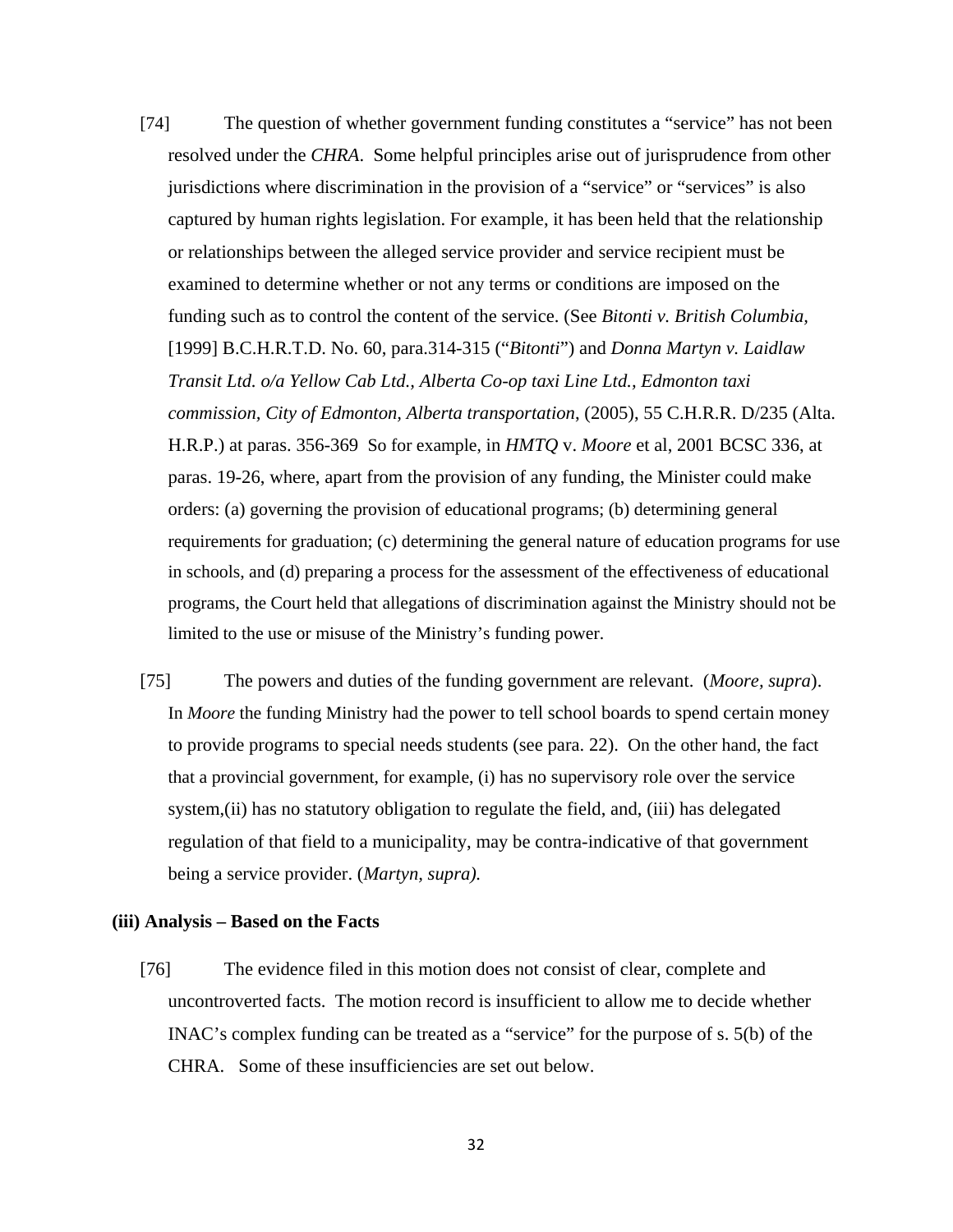# *First Nation Service Providers Receive Funding But are Not the Recipients of Child Welfare*

- [77] In this case, there is no dispute that INAC's funding is "held out" or "offered" to the public". Rather, one significant element of the dispute centers around the differing views of the parties regarding who constitutes the "public". Are the First Nations Service Providers the "public" as the direct recipients of INAC's funding? Or do First Nations children constitute the "public"? The Crown argues that the ultimate recipients of child welfare are not the Service Providers. The Crown argues that there is a missing link in that INAC cannot be held accountable for the First Nation children who are the recipients of child welfare. For the reasons cited, I do not accept this argument as determinative of the issue. It is not inconceivable that the *CHRA* may allow for a piercing of the service provider veil to understand the real relationship between INAC and First Nations children and families.
- [78] Rather, the epicentre of the dispute involves whether INAC has the authority to tell First Nation Service Providers how to deliver child welfare services, and whether, through the *terms and conditions* of the funding programs, it does so. On the other hand, if INAC lacks any supervisory role over child welfare, and it is exclusively the provinces that supervise child welfare, then INAC may not be viewed as providing a "service".
- [79] Legislative jurisdiction over "Indians" and lands reserved for "Indians" is a federal matter. Legislative jurisdiction over child welfare for all children in the province is a provincial matter. The evidence filed in this motion does not demonstrate with any or sufficient degree of precision:
	- 1. The terms and conditions of the funding throughout INAC's complex funding scheme and whether INAC engages in control, and/or delivery of child welfare in any discrete area through such terms and conditions
	- 2. Whether INAC defines the content of child welfare; for example, whether INAC dictates what kinds of child welfare interventions short of maintenance are available to children and families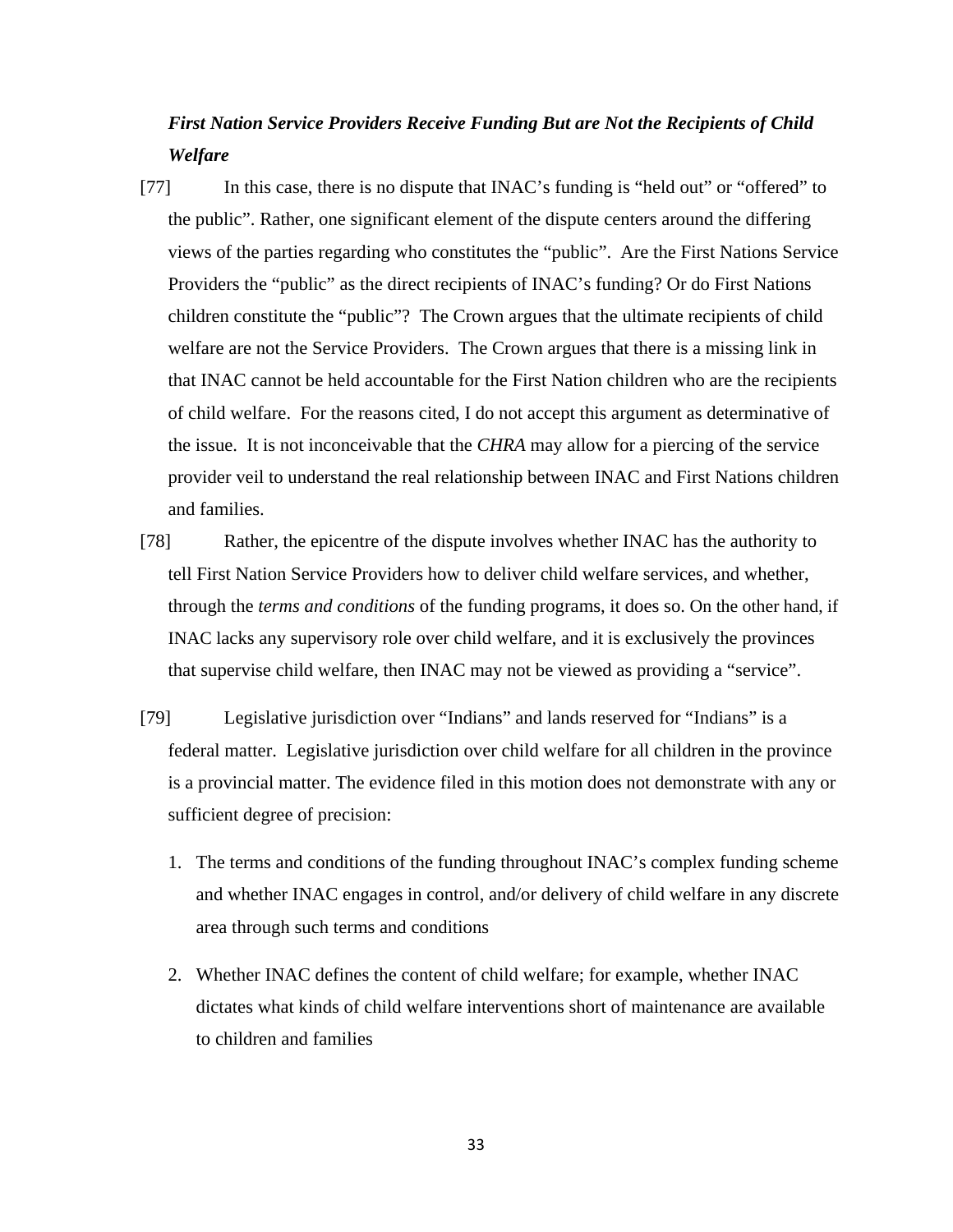3. Whether INAC has a supervisory role over child welfare and engages in the assessment of child welfare services through actions such as auditing and administrative reviews.

#### a. Crown Has Not Demonstrated Clear, Complete and Uncontroverted Material Facts

- [80] Although the Crown brings this motion for a determination that funding is not a service, it has not filed the requisite evidence for me to decide the question.
- [81] Further, while the parties have filed some evidence, even then, they do not agree on the material facts and the inferences to be drawn from the facts.
- [82] The Commission in its referral of the complaint to the Tribunal for a hearing further to s. 49 took the position that "having regard to all of the circumstances it is apparent that inquiry is warranted and that an investigation would likely not be administratively efficient or effective in exploring the human rights allegations and reaching findings as the main arguments being adduced are legal and not factual in nature and are not settled in law." [Referral Decision, Crown Record p. 655] I observe that the arguments adduced by the Commission in this motion are different from those outlined in its referral. As stated, the Tribunal invited the parties to file an Agreed Statement of Facts in order to move expeditiously to a hearing. The Tribunal Chairperson assigned another Tribunal Member to help the parties to come to Agreement on the Materials Facts: although the parties had represented to the Tribunal that they were circulating an Agreed Statement of Facts in December 2009, and then continued to work on the same through the assistance of the process mediator Member. In March 2010, several parties precipitously chose not to proceed with work on an Agreed Statement of Facts pending the release of this decision. An Agreed Statement of Facts would have been of assistance to me in understanding the factual basis and dealing with the issue in the motion.
- [83] The Crown filed one eight page affidavit and its motion record of some 690 pages. The Crown's one affiant, Ms. Johnson, was not directly and personally involved in the delivery of child welfare by a First Nation Service Provider. I note that the Crown's proposed witness list includes persons who appear to be able to provide potentially useful evidence in a full *viva voce* hearing: i.e., INAC staff including Senior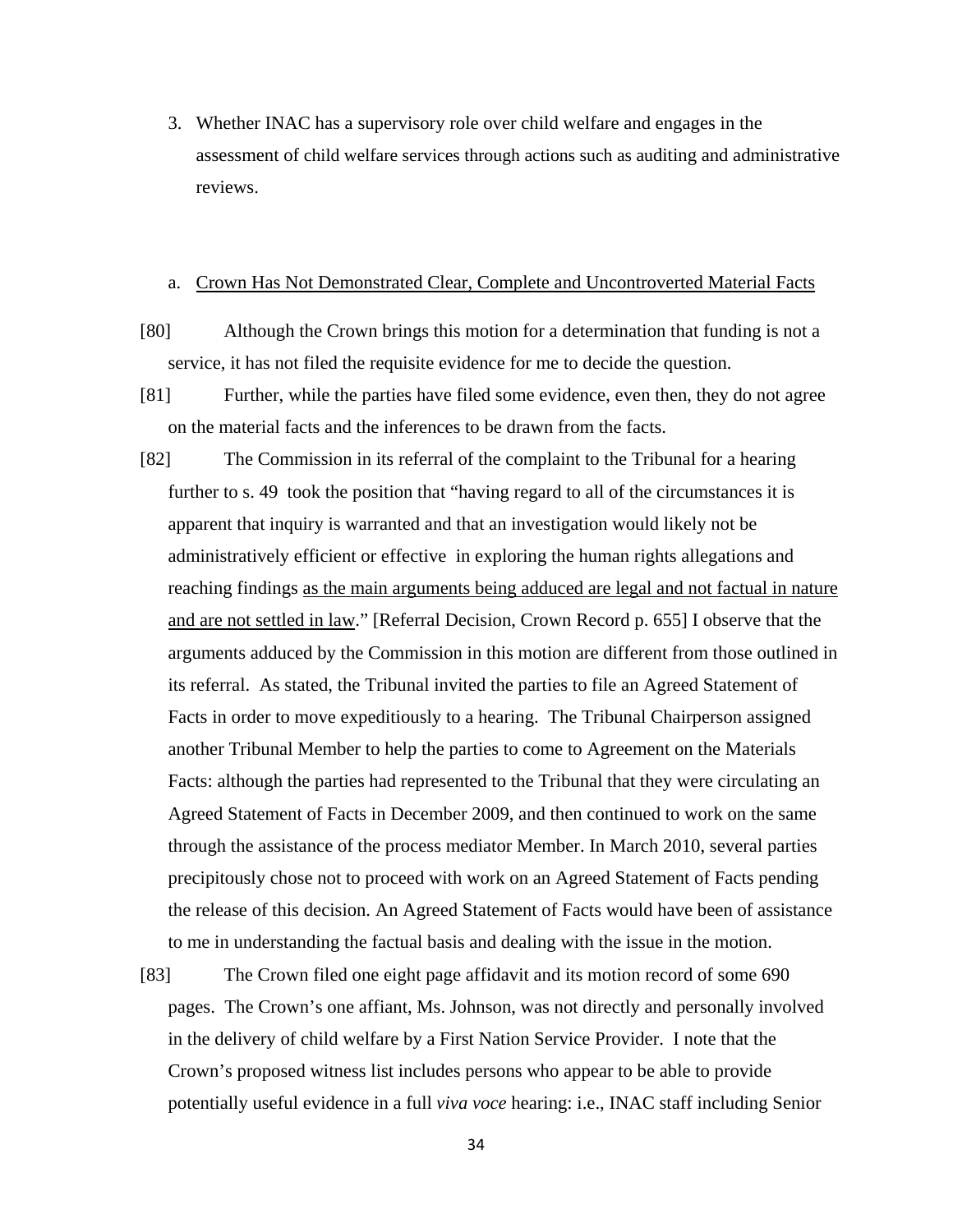Policy Advisors regarding funding flows to recipients, managers regarding specific agreements / arrangements in specific provinces, and memoranda of understanding and calculations of maintenance rates and reimbursements, acting regional directors regarding specific provincial models, and operational specialists. The Crown is anticipated to file a funding chart. (Mediation Agreement 2, para 2) However, it did not do so for this motion.

### 1. Complicated Funding Agreements – Not Filed

- [84] INAC's funding supports 108 First Nations Service Providers to deliver child welfare to approximately 160,000 children and youth in approximately 447 of 663 First Nations. (Cross-Examination of Dr. Blackstock, Crown Record p 337-338) However, the funding has many shades and permutations across the various provinces, and the Yukon Territory. For example, in the Yukon, INAC funds the Yukon government for child welfare for all Indian children on and off reserve. The Crown has not filed each of the relevant agreements. Only one funding arrangement with a funding agency was filed in this motion. As noted, the scope and breadth of this complaint exceeds any complaint filed with the Tribunal to date and encompasses INAC's funding across Canada, involving at the minimum, 50 to 60 funding agreements with respect to Directive 20-1 alone.
	- 2. Witnesses are Needed to Clarify Funding Agreement that Is Filed and Are Yet to Be Filed
- [85] The complainant group filed The National Program Manual ("NPM"), that contains Directive 20-1. Directive 20-1, outlines the funding applicable to B.C., Manitoba, Newfoundland, New Brunswick and the Yukon Territory. The NPM is riddled with provisions that are not clear on their face to this Tribunal, and which the rest of the record fails to clarify: *The Backgrounder* refers to the primary program objective as being to "support culturally appropriate" child and family services for Indian children and families resident on reserve, in the "best interest of the child", in accordance with provincial legislation and standards. (Clause 1.3.2 ). The policy is an interim step in "moving toward self-government" (1.3.3). The child and family services offered by First Nations Service Providers on reserve are to be "culturally relevant and comparable"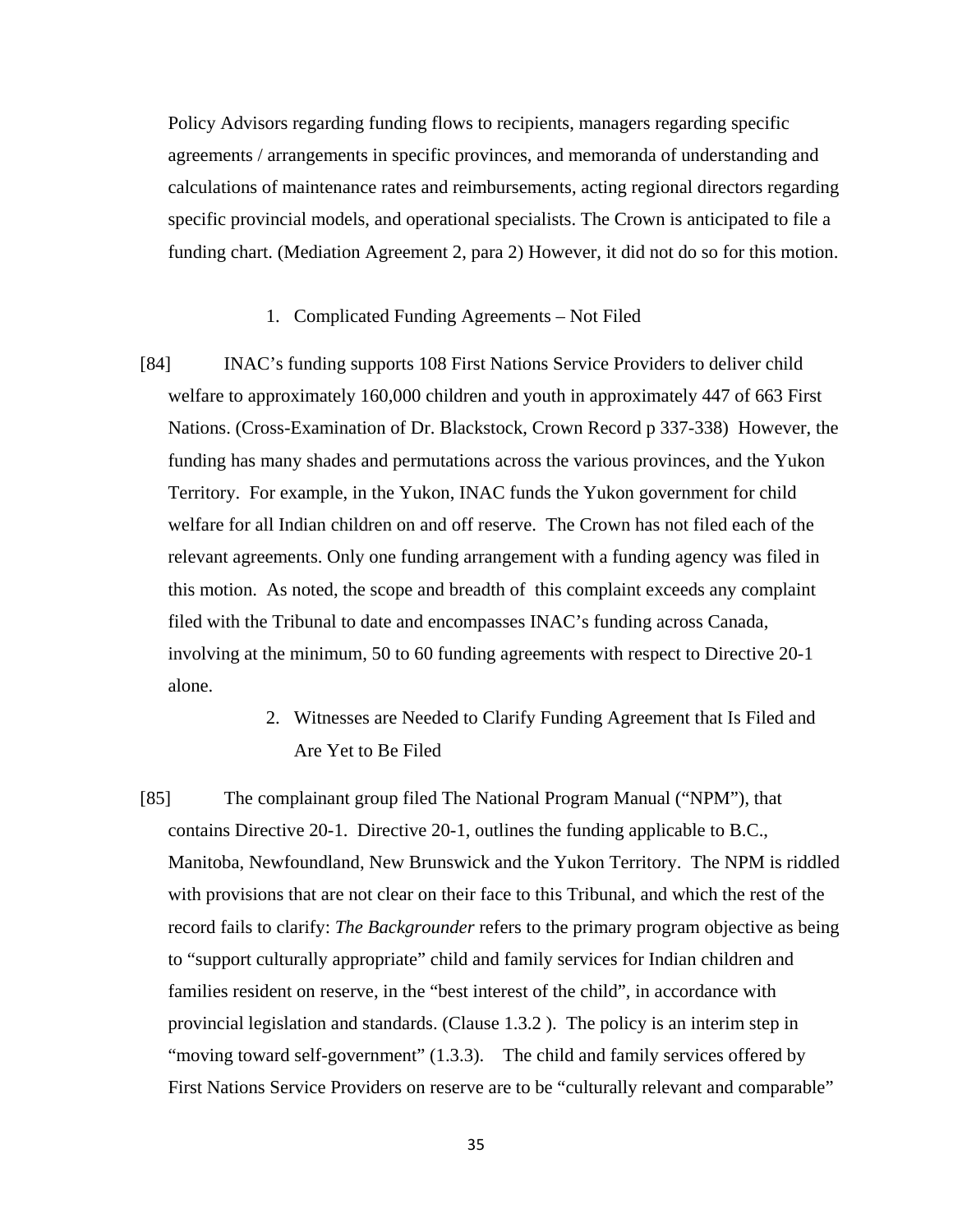but not "necessarily identical" to those offered by the provinces off reserve in "similar circumstances" (1.3.5 ). The Crown's evidence and submissions do not show what the various provincial statutes mandate, particularly in terms of "cultural relevance" for First Nations children. Thus, it is premature to determine the issues of control and the content of, child and family services.

- [86] The funding architecture pertaining to Directive 20-1 alone is complex and involves numerous funding agreements and memoranda of understanding. The only agreement filed on the motion pertaining to Directive 20-1, is a sample Manitoba Comprehensive Funding Arrangement between INAC and the Southeast Child and Family Services Inc. filed by the complainant group. INAC provides almost seventeen million dollars to the agency to be used for the purposes of providing child welfare to 10 First Nations in Manitoba including Bloodvein and Buffalo Point.
- [87] Ms. Johnson, on the behalf of the Crown, in her affidavit, outlines who provides child welfare in each of the 4 provinces and 1 Territory implicated in Directive 20-1. (para 15) From this deposition, one can deduce that funding in Newfoundland may involve 2 INAC agreements and 3 provincial government agreements; funding in New Brunswick may involve 2 INAC agreements and 14 provincial government agreements; funding in Manitoba may involve 14 INAC agreements.; funding in British Columbia may involve 21 INAC agreements as well as self-government agreements; while, funding in the Yukon may involve one agreement. As well, I note from Ms Johnston's affidavit that in Saskatchewan, even though it is largely under the EPFA, there are still *2 (two)*  agency agreements under Directive 20-1. The EPFA is INAC's enhanced and alternative funding approach to Directive 20-1, first approved in 2007 for implementation in Alberta. Since its implementation, four other provinces also agreed to transition from Directive 20-1 to this approach. Yet, the EPFA and relevant agreements thereto are not filed. In Ontario the 1965 agreement has been amended 4 times. In total, from this review of the record, potentially 60 agreements relevant to Directive 20-1 are implicated. There are more under the EPFA. The Crown has not filed these.

### 3. The Terms and Conditions of the NPM Are Not Clear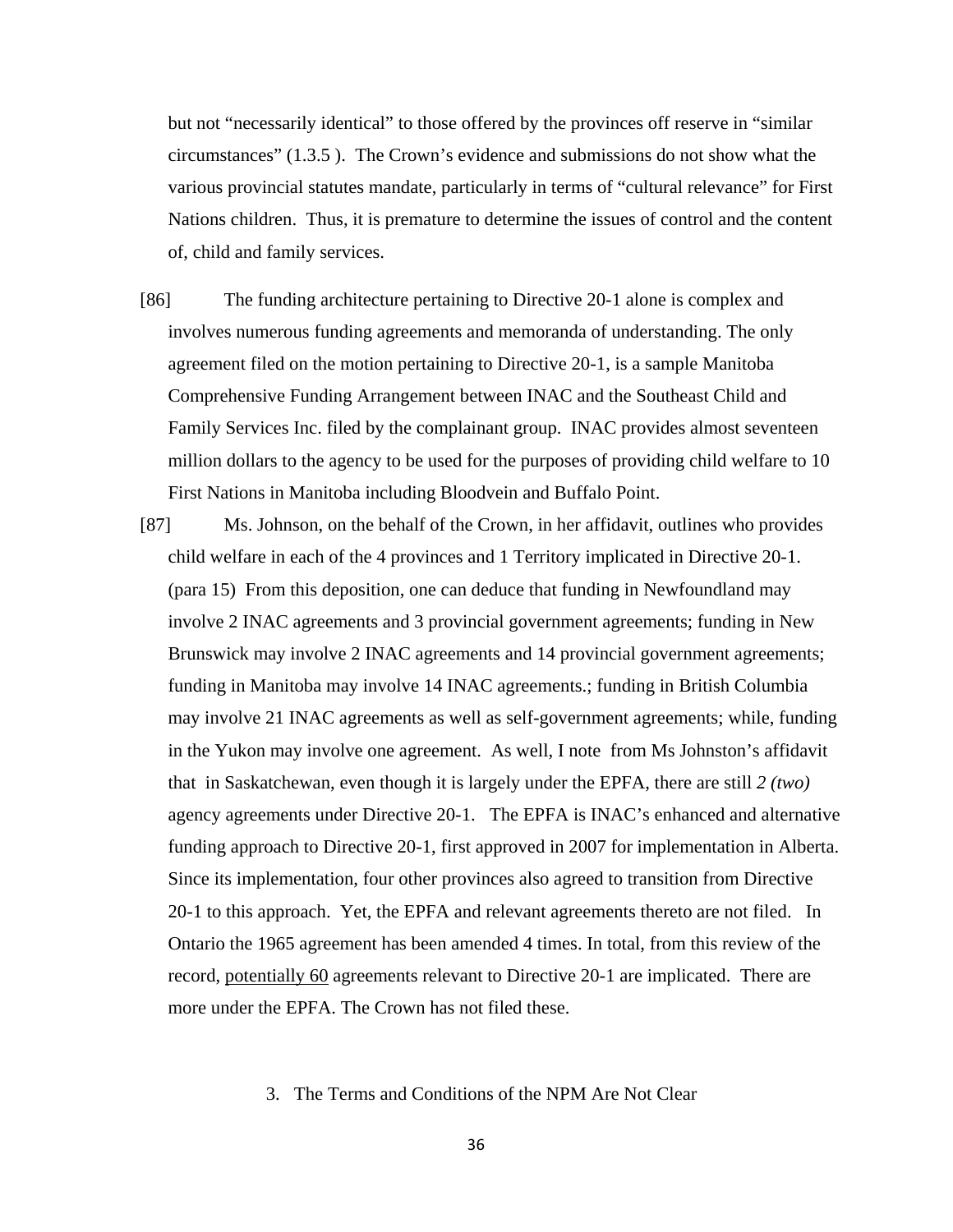- [88] The existence and nature of the terms and conditions are far from clear. The NPM contains only some of the terms and conditions of the funding while others are oral. (Ms. Johnson cross-examination, Transcript p.211) At one point in her crossexamination, Ms. Johnson indicates that the terms and conditions are not found in the NPM; rather they may be contained in INAC's Treasury Board submission and are verbally communicated to First Nations Agencies. Neither her cross-examination, nor her affidavit, clearly elucidate what the terms and conditions are and how they are to be implemented, by whom, and how they affect the delivery of child welfare. The Crown's written argument is also deficient regarding the Terms and Conditions. The Crown writes: "INAC enters into funding agreements and memoranda of understanding with Recipients containing express terms and conditions." (Crown Record, para 45 / p 705) Yet, the Crown fails to outline the same, nor has the Crown explained how the *unwritten* terms and conditions of the FNCFS program interact with the *written* terms and conditions in the funding arrangements.
	- 4. Self-Government Agreements Not Filed Insufficient Evidence
- [89] As well, there are cursory references in the transcript to self-government agreements, none of which are filed in this motion. For example, see reference to the Spallumcheen First Nations in B.C. (Dr. Blackstock cross-examination, p 329 Crown Record) It is unclear from the record what arguments the parties seek to advance about these.
	- 5. The Evidence Does not Clarify How The Manitoba Funding Arrangement Works
- [90] The complainant group filed the Comprehensive Funding Arrangement between Manitoba and the Southeast Child and Family Services Inc.. It states that INAC provides monies (e.g.: about 17 million dollars in one case) to the agency on the condition that these funds are to be used for child welfare in accordance with the *terms and conditions* of the agreement. [para 2.1] Yet the agreement expressly provides that INAC may reduce the funding if the Minister varies the formula. It states: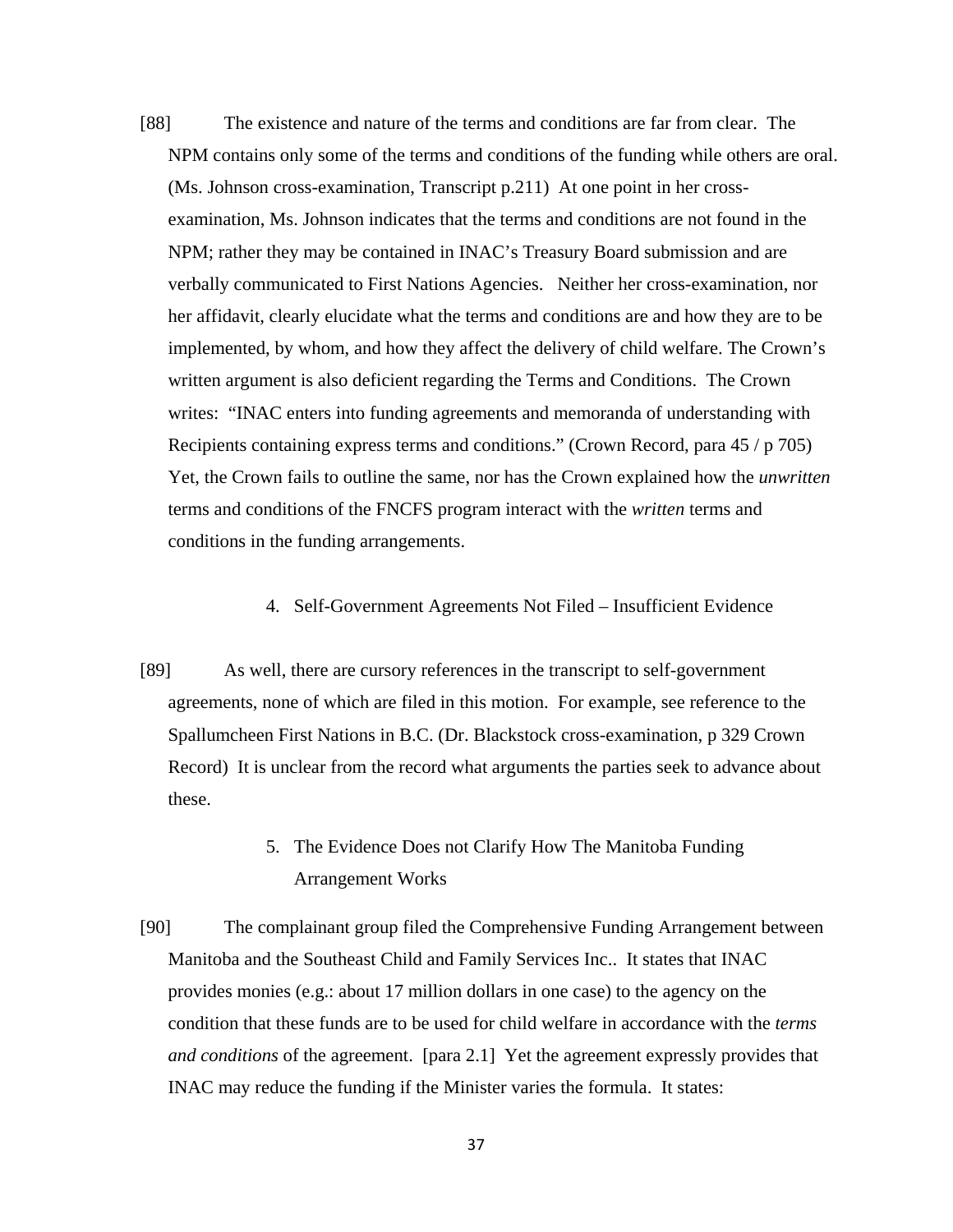"*notwithstanding* any financial provision of this agreement, in the event that there is *a change in the formula established by the Minister,* INAC *may reduce* the level of funding payable to the agency First Nations Service Provider." ("General terms and conditions" Part B, para 2.5.2 (e)). The agreement does not appear to qualify how or when the Minister may vary the formula. The prerequisites for the exercise of such Ministerial discretion, if any, are crucial to the issue of INAC's control of child welfare. The Crown has not clarified this agreement and how First Nations child welfare works in Manitoba under this arrangement. At this juncture, I cannot decide, on the evidentiary record, if this ability to vary the formula constitutes an indicium of control of child welfare by INAC, or whether it supports the conclusion that INAC determines the content of child welfare services.

[91] In Manitoba there are four authorities that oversee, monitor and support agencies that provide direct child welfare on and off reserve. It appears that there are 14 First Nations Service Providers in Manitoba, and 10 of the funding arrangements are administered by the Southern Authority. (Affidavits of Ms. Johnson and of Ms. Flett) The remaining 4 are potentially administered by the other three authorities. In short, for Manitoba alone, there are at least 13 other such Funding Arrangements that have not been filed by the Crown.

# 6. The Evidence Does not Clarify How the 1965 Agreement Works And if All Relevant Agreements Are Filed

[92] Further to the 1965 Agreement, Ontario funds non-profit Children's Aid Societies and INAC reimburses Ontario for a percentage of the costs of child welfare expenses incurred in Ontario, in respect of on-reserve children. Yet the effective date of the 1965 Welfare Agreement is December 1, 1965, and it may be terminated by either party with 12 months written notice. [para 8(1)]. Witnesses would need to speak to this clause, because its existence (and potential invocation by the government parties) could shed light on the extent of INAC's role in the provision of the subject services. Another example of documents in the record which require further explanation is a series of instruments that purport to be amendments to the 1965 Agreement by way of Memoranda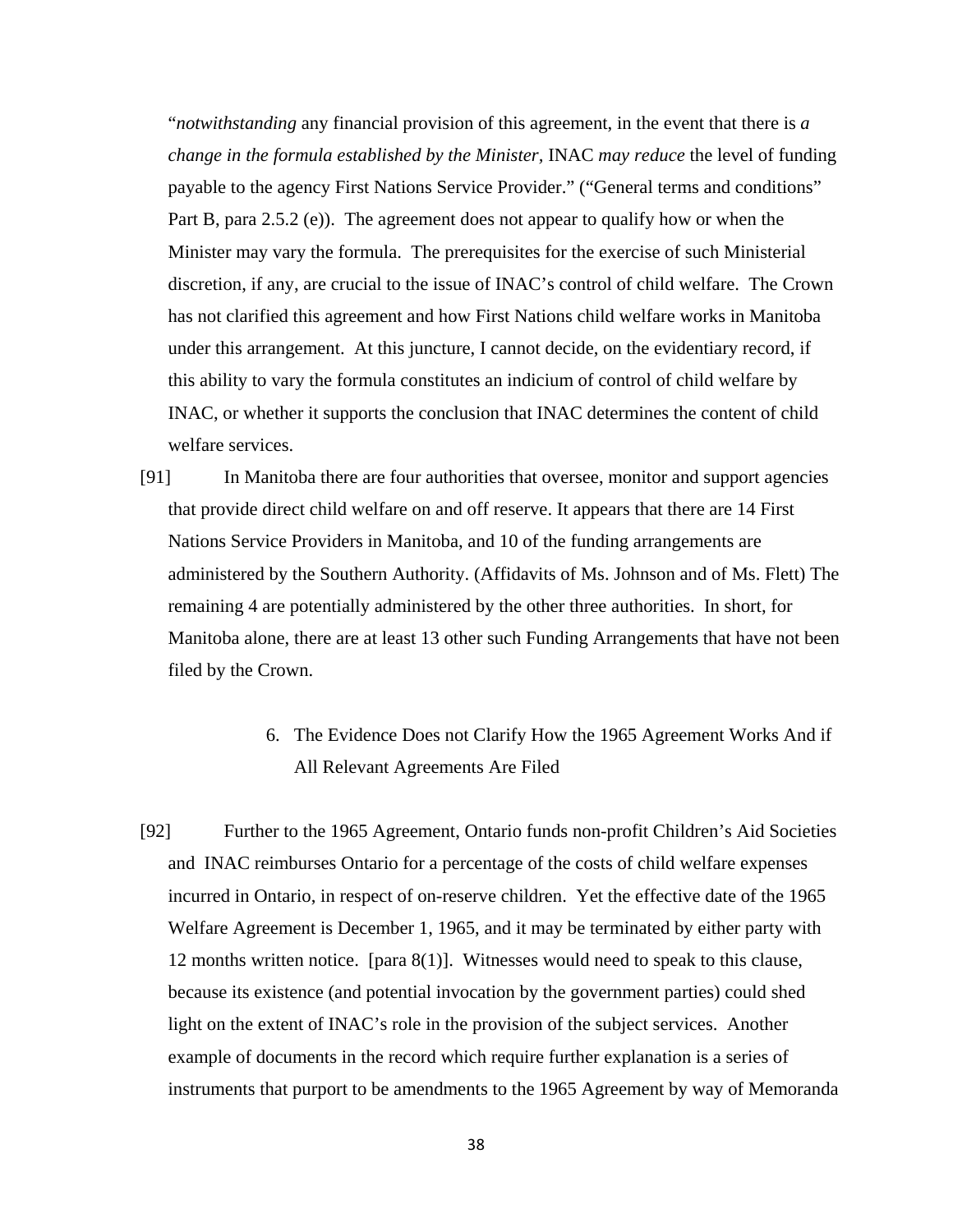dated in 1971, 1972, 1981, and 1998. The evidence does not clarify the status of the various services referred to in the 65 Agreement, the status of the referenced enabling legislation, or the status of the various amendments and their substantive implications. In Ontario, there are specific service agreements between Ontario and both mandated and non-mandated First Nations Child and Family Service organizations/ Children's aid societies. (p. 456) Again, the Crown has not filed such agreements, nor has it explained how they operate vis-a-vis INAC funding.

### 7. Cannot Determine If INAC Controls Preventative Measures

[93] The complainant group has emphasized that INAC's newest funding regime, the EPFA, is still deficient with respect to funding for portions of child welfare programming such as *preventative measures* (programs to reduce the risk of removal of children from their families.) INAC's funding continues to require that First Nations Service Providers meet provincial standards. Both Dir 20-1 and the EPFA purport to provide funding for these types of services. (Johnson Affidavit, para 14) It would have been helpful for the Crown to have indicated whether the various provincial statutes mandate preventative measures.

# 8. Cannot Determine if INAC Takes Actions Beyond Auditing for Accountability

[94] INAC conducts audits and administrative and compliance reviews of First Nations Service Providers. In the course of such reviews INAC examines children in care files, reviews board of governor minutes for content, as agencies in Manitoba conduct criminal record checks of staff (Cross-examination of Ms. Flette, Record pp 599 & 615), reviews Service Provider Board by-laws and amendments, and issues deficiency letters. While, the Crown's position that INAC only audits for financial accountability may be a valid argument, the Crown has filed only cursory evidence about the audit and review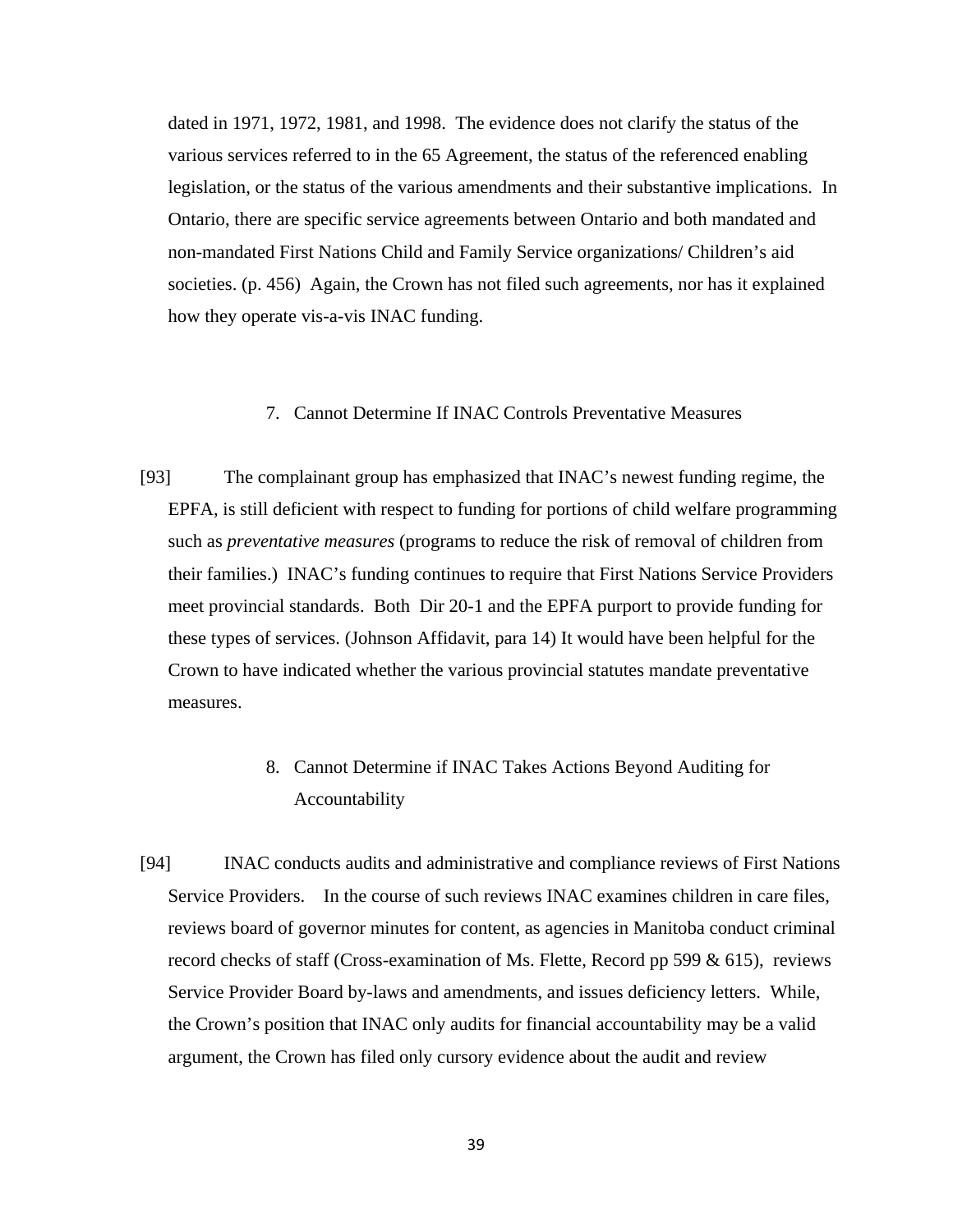procedures. The evidence does not demonstrate the audit procedures comprehensively vis a vis the various funding agreements.

# *(iv)***Conclusion - The Crown Has Not met its Onus – Crown Has Not Filed Sufficient Evidence or Made Sufficient Submissions To Demonstrate That the Funding Program Is Not a Service**

- [95] In conclusion, the Crown has not demonstrated that the motion forum provides a full and ample opportunity for the exploration of the services issue. The fact that the Crown failed to file, or was unable to file the necessary materials in this motion, in and of itself, demonstrates the complexity of this issue, and the need for a viva voce hearing as sought by the complainant group. The true nature of the Funding Program, and its impact on funding recipients, remains obscure, notwithstanding the documents, affidavits and transcripts filed.
- [96] However, my comments on this "services" issue are not meant in any way to negate the need for diligent case management of the presentation of evidence on this point were the issue ever to proceed to a *viva voce* hearing.
- [97] As observed earlier, the magnitude and scope of this complaint is unprecedented in the Tribunal's history. It comprehensively challenges INAC's funding across Canada, across all provinces and one territory, across all funding recipients and First Nations communities, in one broad brush. In this case, the Tribunal is asked to consider the relationship between the federal government, eleven different provincial/territorial jurisdictions, and 108 FNSCPs. The factual foundations of this complaint reach deep into the crevices of INAC federal policies, guidelines, funding agreements, , and provincial and territorial statutes, practices, policies and guidelines regarding child welfare, and inter-jurisdictional child welfare agreements. The determination of the "services" issue may not be possible on a generalized basis, for all child welfare services agencies. In the substantive hearing, the complainants must be able to show that the federal government is involved in the provision of child welfare services in the circumstances of *each* of these child welfare agencies. Ultimately, the services question is a fact driven inquiry. The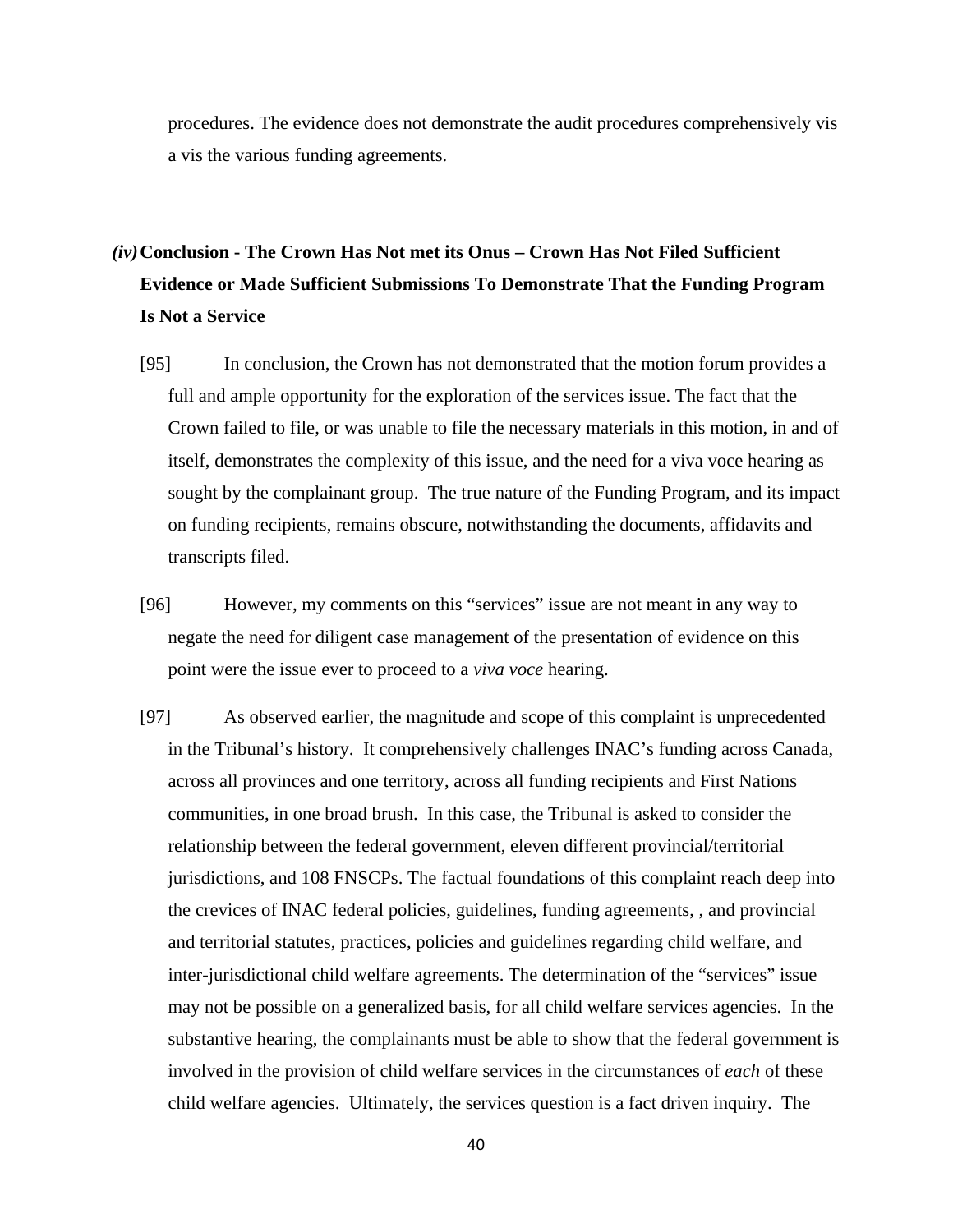precise nature and extent of INAC's decision-making needs to be assessed through the prism of the myriad subordinate arrangements and agreements, in order to ascertain the impact of this decision-making on the services received, on reserve, by First Nations children and families. The Crown's record makes clear that the motion was not an adequate vehicle for this aspect of the inquiry.

### **E. Regarding the Crown's Other Arguments**

#### **(i) NIL/TU,O - Evidence:**

[98] The Tribunal allowed the parties to make submissions regarding the recent decision of the Supreme Court of Canada's in *NIL/TU*. Although not determinative of the "services" issue, the analysis in that case provides the Tribunal with an outline of the type of information it needs to appropriately render a decision pertaining to "services" in this case. In *NIL/TU,O*, the Supreme Court of Canada examined some of the following factors in making its determination regarding the constitutional jurisdiction of NIL/TU,O Child and Family Services Society's labour relations: the tripartite delegation agreement between the province of British Columbia, the federal government and the NIL/TU,O Child and Family Services Society; its relationship to the British Columbia Child, Family and Community Service Act; a "Delegation Matrix" appended to the tripartite delegation agreement; the Aboriginal Operational and Practice Standards and Indicators; federal Program Directive 20-1; and, the specific operations of the NIL/TU,O Child and Family Services Society. The same type of information was also used to determine the labour relations jurisdiction of Native Child and Family Services of Toronto, in (*Native Child and Family Services of Toronto*). While in *NIL/TU,O* and *Native Child and Family Services of Toronto* the determination of the labour relations jurisdiction involved only one child welfare agency respectively,

### **(ii) Justiciability**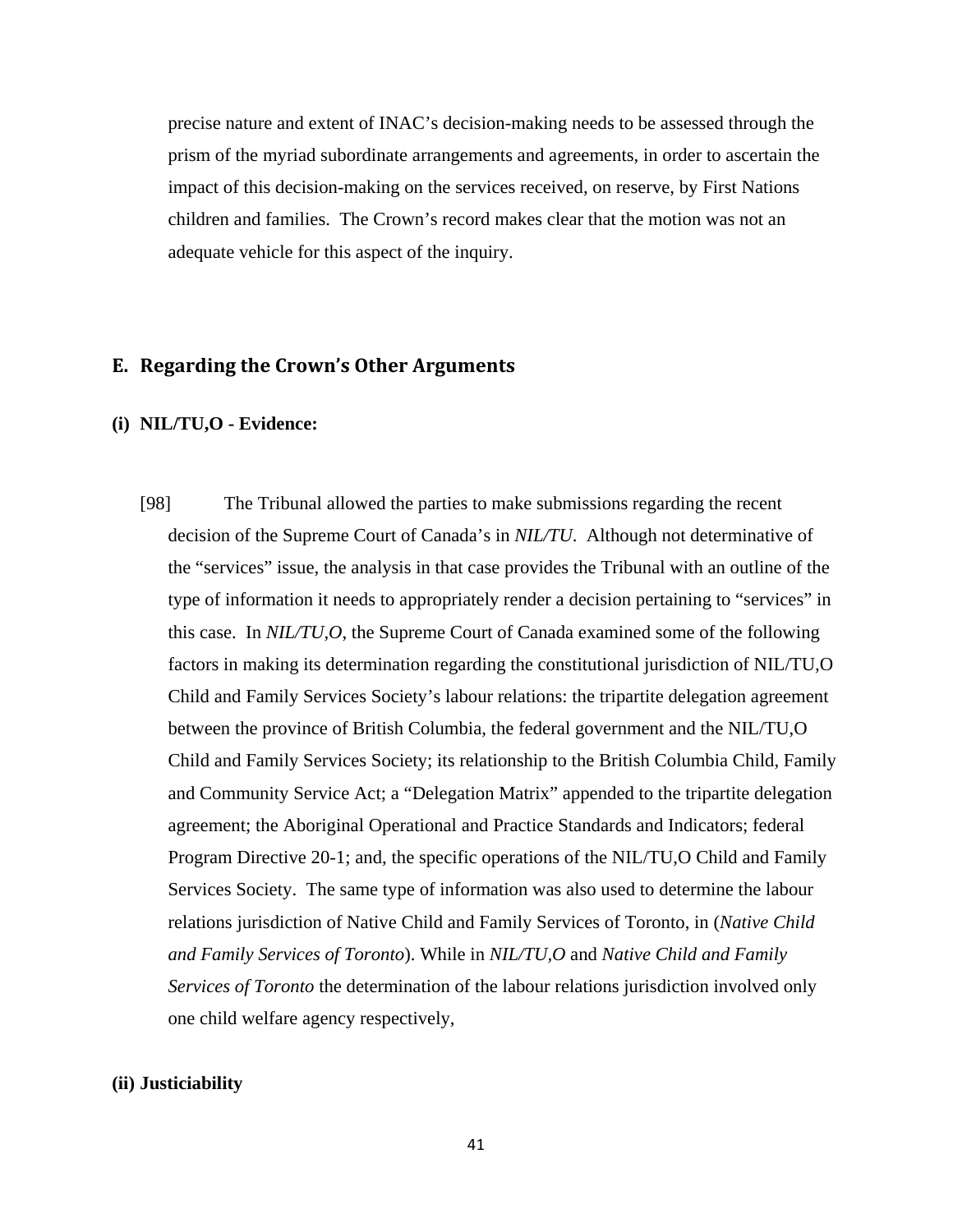[99] Finally, regarding the Crown's arguments that the INAC's funding policy is an expression of pure executive policy that is not impeachable under the CHRA are not helpful. They miss the mark of the requisite services analysis. The doctrine of justiciability is fundamentally concerned with the proper ambit of the Court's function and authority in relation to the other institutions of government. Thus in *Reference Re Canada Assistance Plan*, [1991] 2 S.C.R. 525, one finds the observation that:

"In exercising its discretion whether to determine a matter that is alleged to be nonjusticiable, the Court's primary concern is to retain its proper role within the constitutional framework of our democratic form of government." [emphasis added]

- [100] Similarly, in *Reference re Secession of Quebec*, [1998] 2 S.C.R. 217 at para 26, one finds the question of justiciability defined in terms of whether the issue put forward would take the Court beyond its own assessment of its proper role in the constitutional framework of our democratic form of government or whether the Court is able to give an answer that lies within its area of expertise: the interpretation of law". Finally, in *Bruker v. Marcovitz*, [2007] 3 S.C.R. 607, 2007 SCC 54 at para.41, the majority of the Court relying on Dean Sossin's work, *Boundaries of Judicial Review: The Law of Justiciability in Canada,* Toronto; Carswell (1999)—a text also relied upon by the Crown in the motion before me—defined "justiciability" as a set of judge-made rules, norms and principles delineating the scope of judicial intervention in social, political and economic life. In addressing a complaint under the *CHRA* the provisions of the *CHRA* itself govern as opposed to "judge-made rules". Any exemption from its provisions must be clearly stated. (*Canada (House of Commons) v. Vaid,* 2005 SCC 30 at para. 81.
- [101] The Crown argues that a federal transfer of funds has not attracted legal liability in claims of negligence and breach of fiduciary duty because there is insufficient proximity between the funder and those providing the service. *Aksidan v. the Attorney General of Canada,* 2008 BCCA 43 at par.13-15; *Ref re Broome v. Prince Edward Island,* 2010 SCC 11, at par. 45. First, as a matter of principle, I observe that these cases apply the law as it evolves from areas that cannot provide direct assistance to the Tribunal (*Robichaud v. Canada (Treasury Board)*, [1987] 2 S.C.R. 84 and *Chopra v. Canada (A.G.)* (F.C.A.), 2007 FCA 268). Further, to the extent that they are insightful,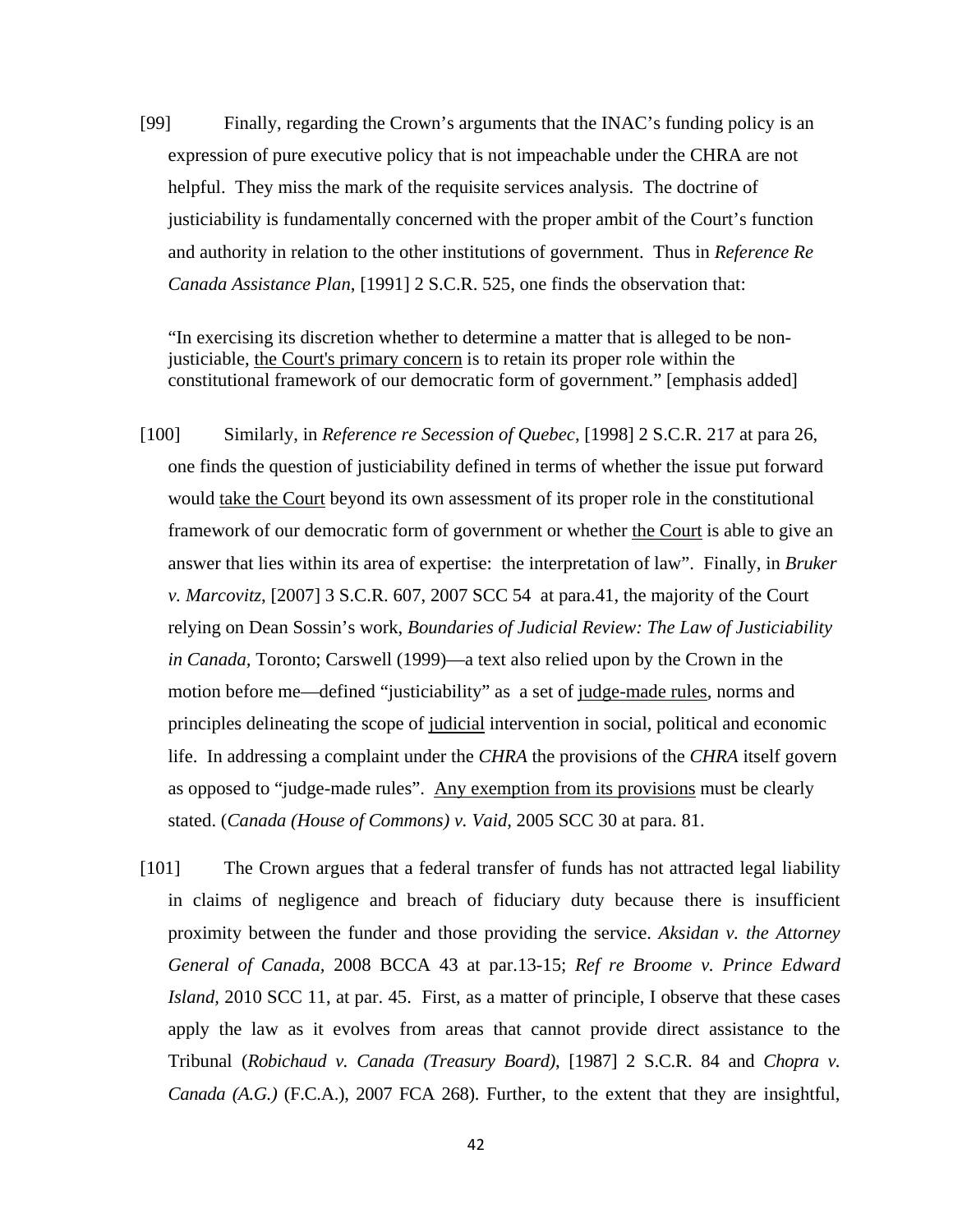they support the need for an examination of the extent of a Crown exercise of control of funding and the proximity to the ultimate service recipient through a thorough examination of the relationship between INAC and First Nations children and families.

### **F. Addressing Comparator In A Motion Forum – Question of Law**

#### **(i) Summary of the Positions of the Parties**

### **Crown**

[102] The Crown argues that s. 5(b) of the *Act* requires that in order to find adverse differentiation a comparator is required. It further argues that there must be a difference in the provision of services to twodifferent individuals or service recipients. The section does not allow a comparison between two different service providers serving two different "publics". Further, the section does not allow comparisons between the federal government and the provinces. The Crown supports the precepts of the importance of human rights legislation but disagrees that the complaint falls within the statutory mandate of the *Act*. While, the Crown acknowledges that it has a fiduciary obligation towards First Nations peoples, it submits that such a duty and other international commitments do not expand the statutory reach of s. 5(b) of the *CHRA*.

### **Complainant Group**

[103] The complainant group argues that s. 5(b) of the *CHRA* must be read with a large and liberal interpretation in keeping with the quasi-constitutional nature of the *Act*. It argues that the very purpose of the *Act* is to remedy discrimination, including systemic discrimination. It argues that a purposive reading of s.5(b) of the *CHRA* does not necessitate a comparison at all. It argues that failure to identify an appropriate comparator is not fatal to the complaint and cites the example of people with disabilities who are not required to demonstrate differential treatment in successfully raising a discrimination claim. The group argues that the focus should be on whether a service meets the needs of those who experience adverse treatment due to an immutable personal characteristic.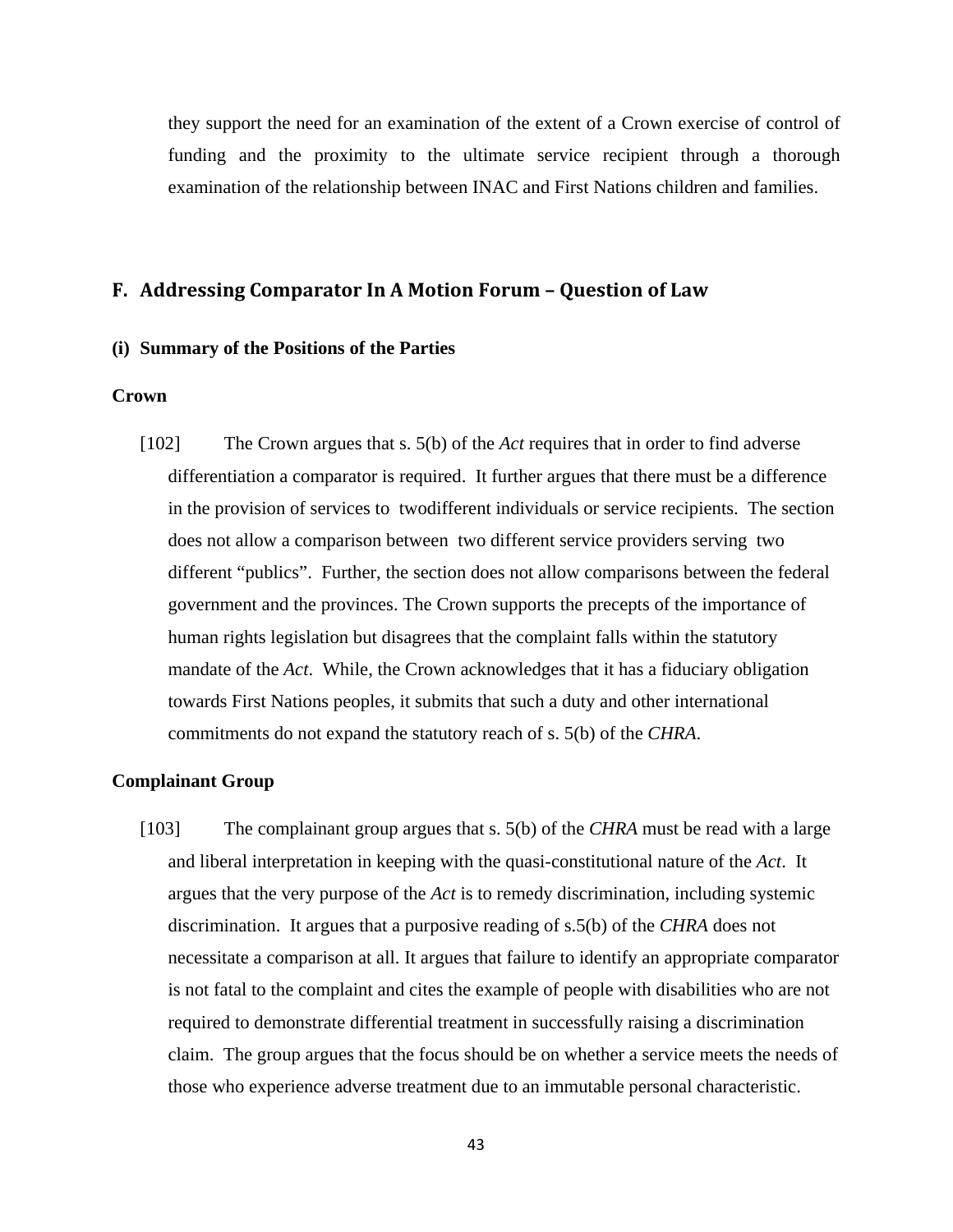- [104] Second, in the alternative, it submits that s. 5(b) of the *Act* may be read to allow a comparison to be made between two different service providers, and that these may be INAC and the provinces. The complainant group argues that the Crown has not explained why the use of another service provider, being a province, is inappropriate and that the Crown has no precedent for disallowing cross-jurisdictional comparators. Further, it argues that within the context of a *viva voce* hearing, the appropriateness of such a comparison will become readily apparent
- [105] Additionally, AFN proposes that on-reserve First Nations children who are receiving child welfare through INAC may be compared to on-reserve First Nations children who are receiving child welfare through the provincial system.
- [106] Finally, the complainant group advocates that INAC is the sole provider of racebased child welfare that ultimately benefits First Nations children residing on reserve. This is the consequence of the constitutional division of powers wherein the federal government has jurisdiction pursuant to section 91(24) of the *Constitution Act, 1867* (U.K.), 30 & 31 Vict., c. 3, reprinted in R.S.C. 1985, App. II, No. 5. This constitutional reality prevents the rigid application of the traditional section 5(b) test outlined in *Singh* , and prevents the application of the *Act* to this entire group of Canadian children. Requiring a comparator in this case cannot be the interpretation consonant with the intent of Parliament. Nor can it be reconciled with jurisprudence espousing the quasiconstitutional nature of human rights legislation and its large and liberal interpretation. This is particularly the case given the fiduciary obligations of the Crown toward First Nations people and Canada's endorsement of the *United Nations Declaration on the Rights of Indigenous Peoples*, GA Res. 61/295 (Annex), UN GAOR, 61<sup>st</sup> Sess., Supp. No. 49, Vol. III, UN Doc. A/61/49 (2008) 15 (*UNDRIP)*. This legal impediment does not exist in any other case where the s.5(b) analysis under the *CHRA* has been developed and applied. The effect of ruling that a comparator is not required and/or not using a discrimination analysis involving two service providers, is tantamount to sustaining a racial construction of discrimination wherein First Nations children residing on reserves are deprived of equal or similar child welfare to all other Canadian children.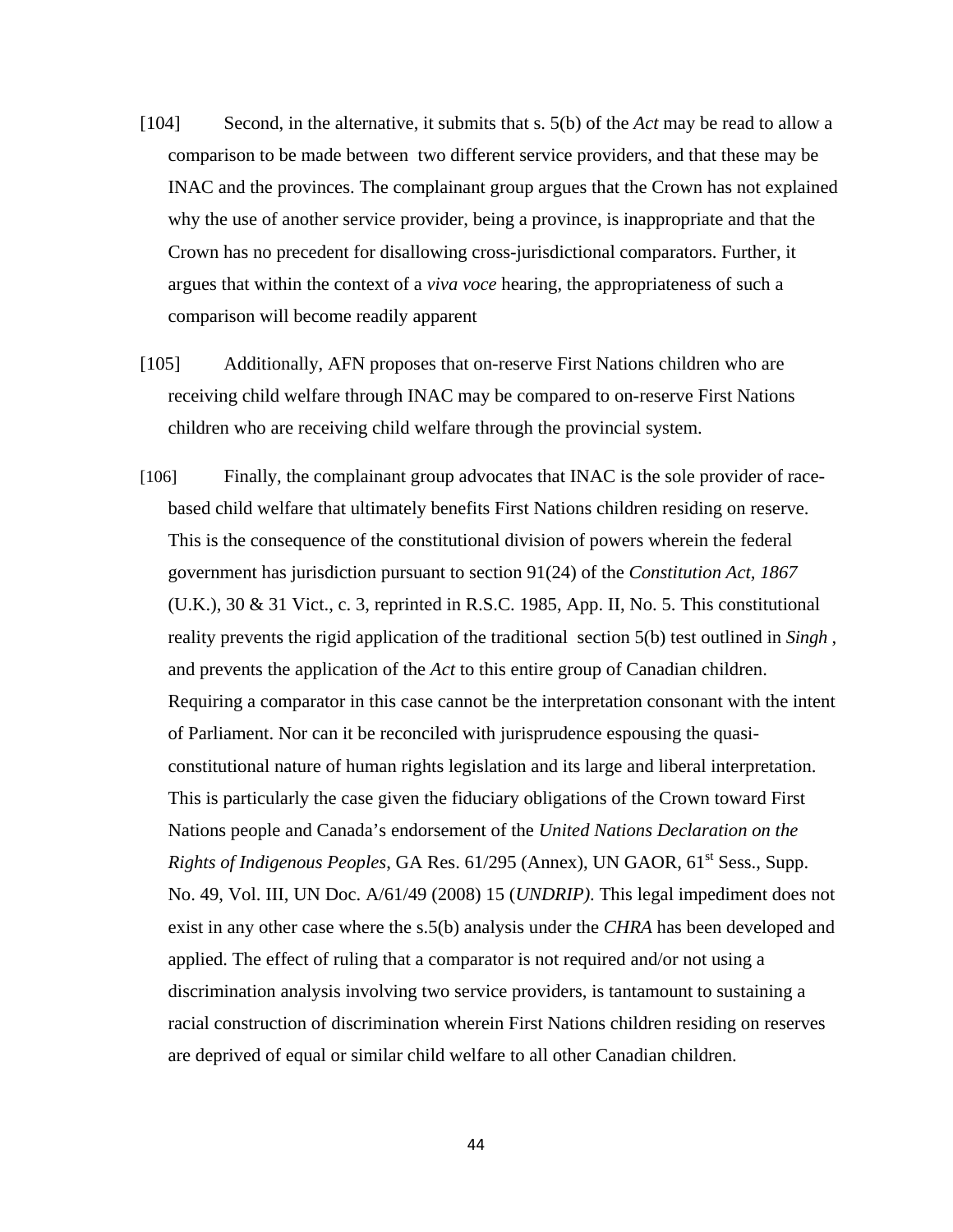### **(ii) The Comparator Issue is a True Question of Law**

[107] Has the complainant group had a full and ample opportunity to present the evidence and make submissions required by the *Act* to address this comparator issue? This is a pure question of law. Indeed, as noted, the Commission's referral of the complaint characterized the issues raised by the complaint as ones of law, and not fact. The parties have had extensive opportunities to present their submissions and even additional submissions. On this issue, the parties have had a full and ample opportunity to file affidavits, cross-examine on affidavits, appear before the Tribunal with the help of their lawyers, submit arguments and present evidence (See Appendix "A"). Further, the parties were granted an opportunity to file submissions until August 23, 2010 and December 23, 2010\*, respectively with respect to three new decisions being *New Brunswick Human Rights Commission v. Province of New Brunswick (Department of Social Development)*, 2010 NBCA 40 [*NBHRC v. PNB*] released on June 3, 2010, and two decisions of the Supreme Court of Canada being *NIL/TU,O*, and *Native Child and Family Services of Toronto* rendered together on November 4, 2010, and with respect to the *UNDRIP*. No further evidence in a further *viva voce* hearing can make this legal issue any clearer.

### (iii) What Does "Differentiate Adversely" mean in the Context of Section 5(b) of the *Act*?

How is S. 5(b) to Be Interpreted?

[108] Section 5 of the *Act* states:

| Denial of good, service, facility or                                                                                                                     | Refus de biens, de services, d'installations ou                                                                                                                                                                                   |
|----------------------------------------------------------------------------------------------------------------------------------------------------------|-----------------------------------------------------------------------------------------------------------------------------------------------------------------------------------------------------------------------------------|
| accommodation                                                                                                                                            | d'hébergement                                                                                                                                                                                                                     |
| 5. It is a discriminatory practice in the<br>provision of goods, services, facilities or<br>accommodation customarily available to the<br>general public | <b>5.</b> Constitue un acte discriminatoire, s'il est<br>fondé sur un motif de distinction illicite, le fait,<br>pour le fournisseur de biens, de services,<br>d'installations ou de moyens d'hébergement<br>destinés au public : |
| (a) to deny, or to deny access to, any such                                                                                                              | $a)$ d'en priver un individu;                                                                                                                                                                                                     |
| good, service, facility or accommodation to                                                                                                              | b) de le défavoriser à l'occasion de leur                                                                                                                                                                                         |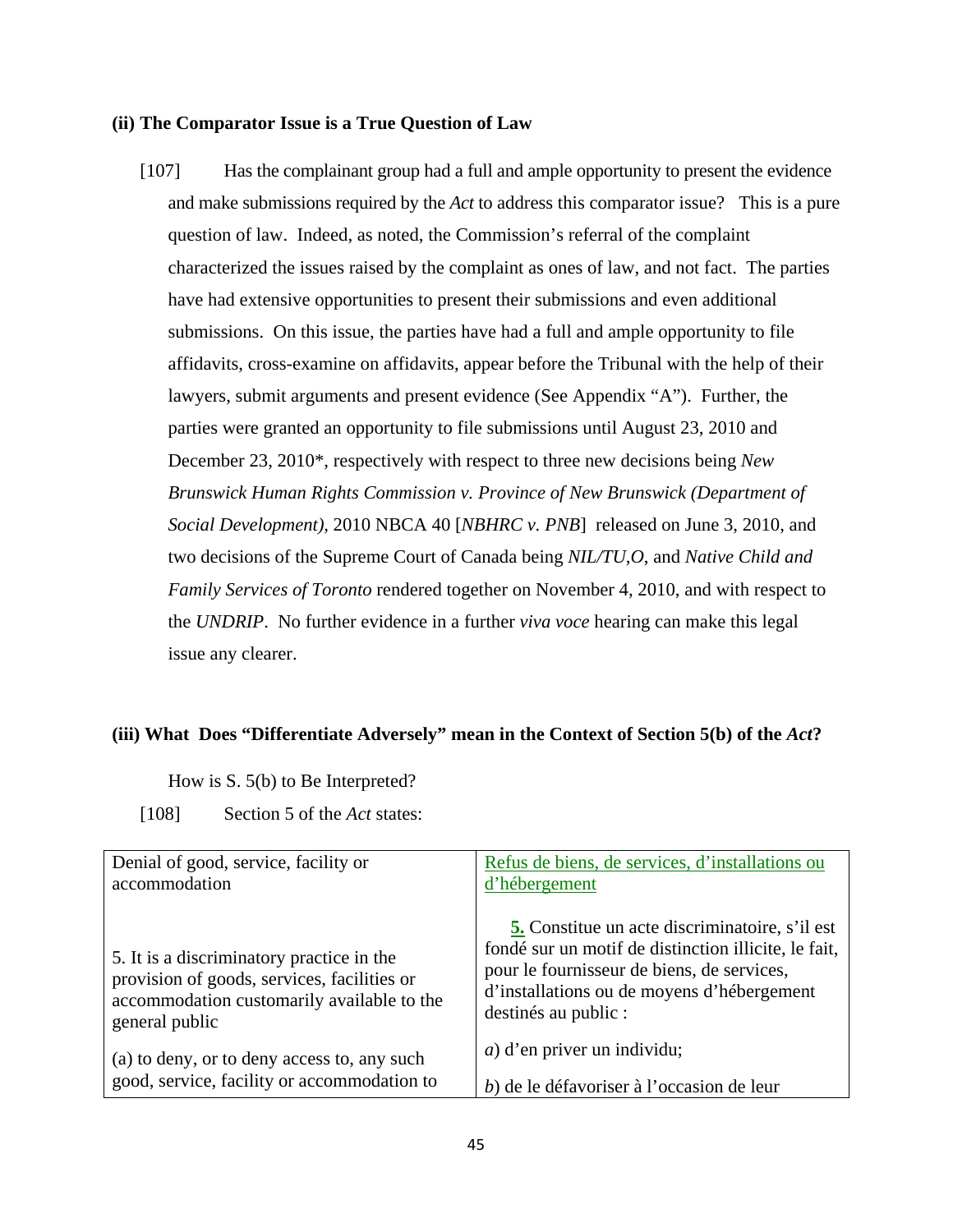| any individual, or                                               | fourniture.              |
|------------------------------------------------------------------|--------------------------|
| (b) to differentiate adversely in relation to any<br>individual, | 1976-77, ch. 33, art. 5. |
| on a prohibited ground of discrimination.                        |                          |
| 1976-77, c. 33, s. 5.                                            |                          |
|                                                                  |                          |

- [109] The Supreme Court of Canada has a specific procedure to be followed when interpreting bilingual statutes (*R. v. Daoust*, 2004 SCC 6 [*Daoust*], at para. 27). The first step is to determine whether there is discordance between the English and French versions of s. 5(b) of the *Act* and, if so, whether a shared meaning can be found (see *R. v. S.A.C.*, 2008 SCC 47 [*S.A.C.*], at para. 15; *Daoust*, *supra*, at para. 27). If s. 5(b) may have different meanings, the Tribunal has to determine what kind of discrepancy is involved. In *The Interpretation of Legislation in Canada*, 3<sup>rd</sup> ed. (Scarborough, Ont.: Carswell, 2000), Côté suggests that there are three possibilities. First, the English and French versions may be irreconcilable. In such cases, it will be impossible to find a shared meaning and the ordinary rules of interpretation will accordingly apply(*S.A.C.*, *supra*, at para. 15; *Daoust*, *supra*, at para. 27; Côté, *supra*, at p. 327). Second, one version may be ambiguous while the other is plain and unequivocal. The shared meaning will then be that of the version that is plain and unambiguous (*S.A.C.*, *supra*, at para. 15; *Daoust*, *supra*, at para. 28; Côté, *supra*, at p. 327. Third, one version may have a broader meaning than the other. Where one of the two versions is broader than the other, the common meaning would favour the more restricted or limited meaning (*S.A.C*., *supra*, at para. 15; *Daoust*, [*supra*, at para. 29; Côté, *supra*, at p. 327). At the second step, it must be determined whether the shared meaning is consistent with Parliament's intent ( *S.A.C., supra*, at para. 16;; *Daoust*,*supra*, at para. 30; Côté, *supra*, at p. 328.
- [110] In *Canada (House of Commons) v. Vaid*, 2005 SCC 30 [*Vaid*], the Supreme Court of Canada affirmed that proper statutory interpretation requires that "the words of an Act [...] be read in their entire context and in their grammatical and ordinary sense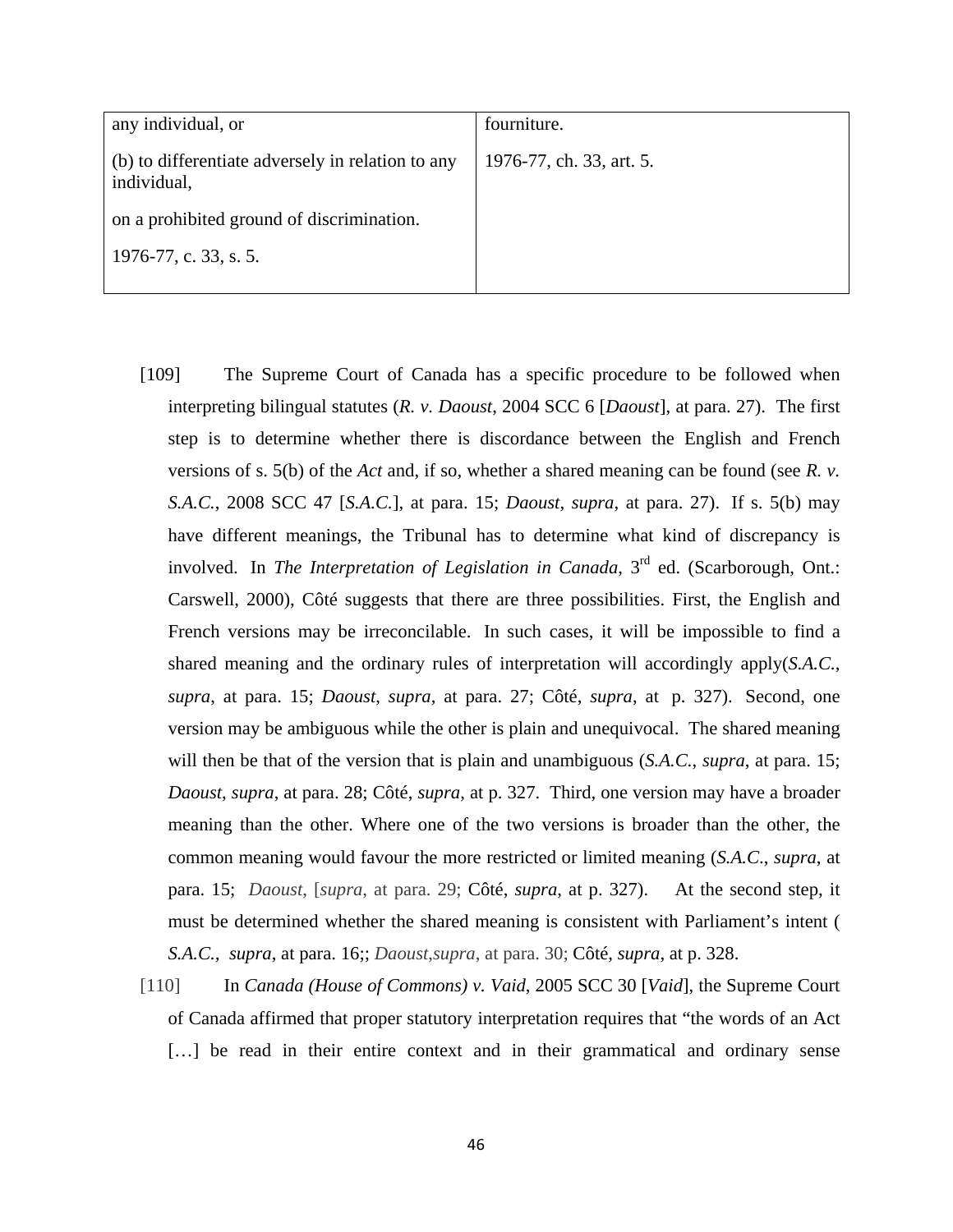harmoniously with the scheme of the Act, the object of the Act, and the intention of Parliament" (at para. 80).

[111] Such interpretative principles apply with special force in the application of human rights laws given the quasi-constitutional status of the *Act* (*Vaid*, *supra*, at paras. 80-81). While it is accepted that human rights statutes are to be interpreted in a "large and liberal" fashion, it is also well established that the words of the statute must be capable of bearing the interpretation sought (*Gould v. Yukon Order of Pioneers*, [1996] 1 S.C.R. 571, at para 13). This approach is reinforced by s. 12 of the *Interpretation Act*, R.S.C. 1985, c. I-21, which provides that "every enactment is deemed remedial, and shall be given such fair, large and liberal construction and interpretation as best ensures the attainment of its objects". In *University of British Columbia v. Berg*, [1993] 2 S.C.R. 353, former Chief Justice Lamer had this to say about the "broad, liberal and purposive approach" in applying it to the British Columbia human rights statute:

> This interpretive approach does not give a board or court license to ignore the words of the Act in order to prevent discrimination wherever it is found. While this may be a laudable goal, the legislature has stated, through the limiting words in s. 3, that some relationships will not be subject to scrutiny under human rights legislation. It is the duty of boards and courts to give s. 3 a liberal and purposive construction, **without reading the limiting words out of the Act or otherwise circumventing the intention of the legislature.** [emphasis added]

**(at p. 371)** 

[112] Within this analysis the intention of Parliament must be respected. The *CHRA* is a statutory creature with its genesis within the legislative control of the Parliament. Any exemption from its provisions must be clearly stated (*Vaid*, *supra*, at para. 81) International covenants, such as the *UNDRIP*, may inform the contextual approach to statutory interpretation (*Baker v. Canada (Minister of Citizenship and Immigration)*, [1999] 2 S.C.R. 817). However, "...effect cannot be given to unincorporated international norms that are inconsistent with the clear provisions of an Act of Parliament" (*Rahaman v. Canada (Minister of Citizenship and Immigration)*, 2002 FCA 89 at para. 36). Thus, the starting point of any analysis is to carefully scrutinize the specific provision at issue.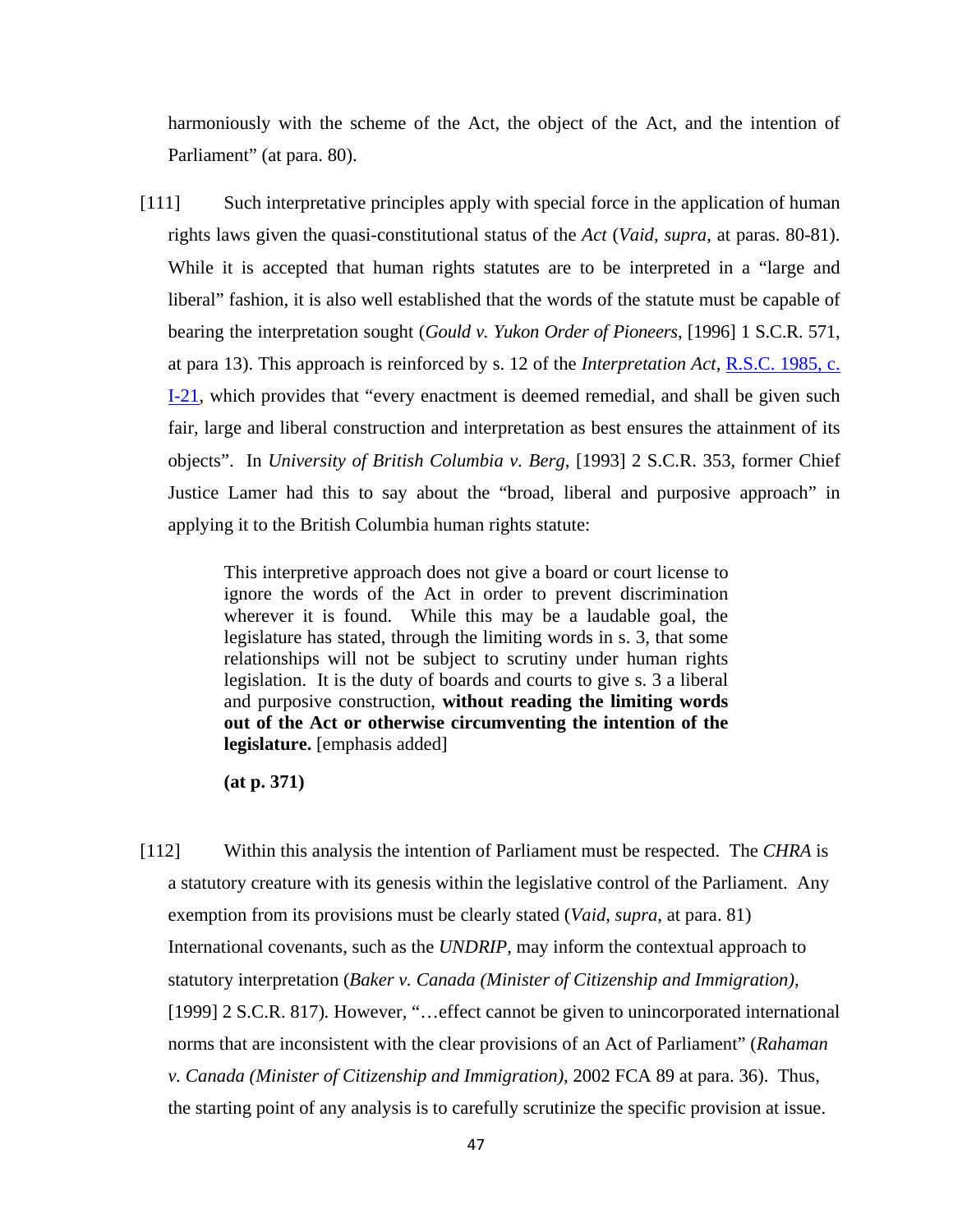### **(iv)Analysis**

### a. Adverse Differentiation is A Comparative Concept

- 1. No Shared Meaning English is Clear but French May or May Not Require a Comparator
- [113] In English, the plain meaning of "differentiate adversely" necessitates a comparison between two groups. The word "adverse" in a legal context is to be "opposed" or "contrary" [*Black's Law Dictionary,* 7th ed*., s.v.* "Adverse"*.*] and "differentiates" in the ordinary context means "recognize or identify as different, distinguish" [*The Oxford English Dictionary,* 2d ed*., s.v.* "Differentiates"*.*]. The plain meaning of the phrase requires a comparison through the word "differentiate". "Differentiate" involves being different from something or someone else. It involves distinguishing, or the drawing of a distinction. In order to determine whether there has been adverse differential treatment on the basis of a proscribed ground, by definition, it is necessary to compare the situation of the complainant with that of a different individual.
- [114] In French, the plain meaning of "défavoriser" in s.5(b) of the *Act* does not necessarily require a comparator. The definition may include a comparative concept: "priver d'un avantage", "priver d'un avantage (consenti a un autre ou qu'on aurait pu lui consentir)" import a comparison; however, "deservir", "frustrer, handicapper" do not import a comparison: [*le Petit Robert, 2006, s.v.* "défavoriser"]. The first group includes the possibility of a comparison while the second group of words do not. The meaning is ambiguous in that it can have two meanings. Accordingly, the normal rules of statutory construction must be utilized to determine Parliamentary intention.
	- *2.* Parliament Intended That S. 5(b) of the *Act* Be Interpreted as Requiring the Making of A Comparison
- [115] The *Act* is a unique creature of Parliament and s. 5(b) is unique and specific to the aspirations of Parliament within the *CHRA*. The historical genesis of s. 5 is closely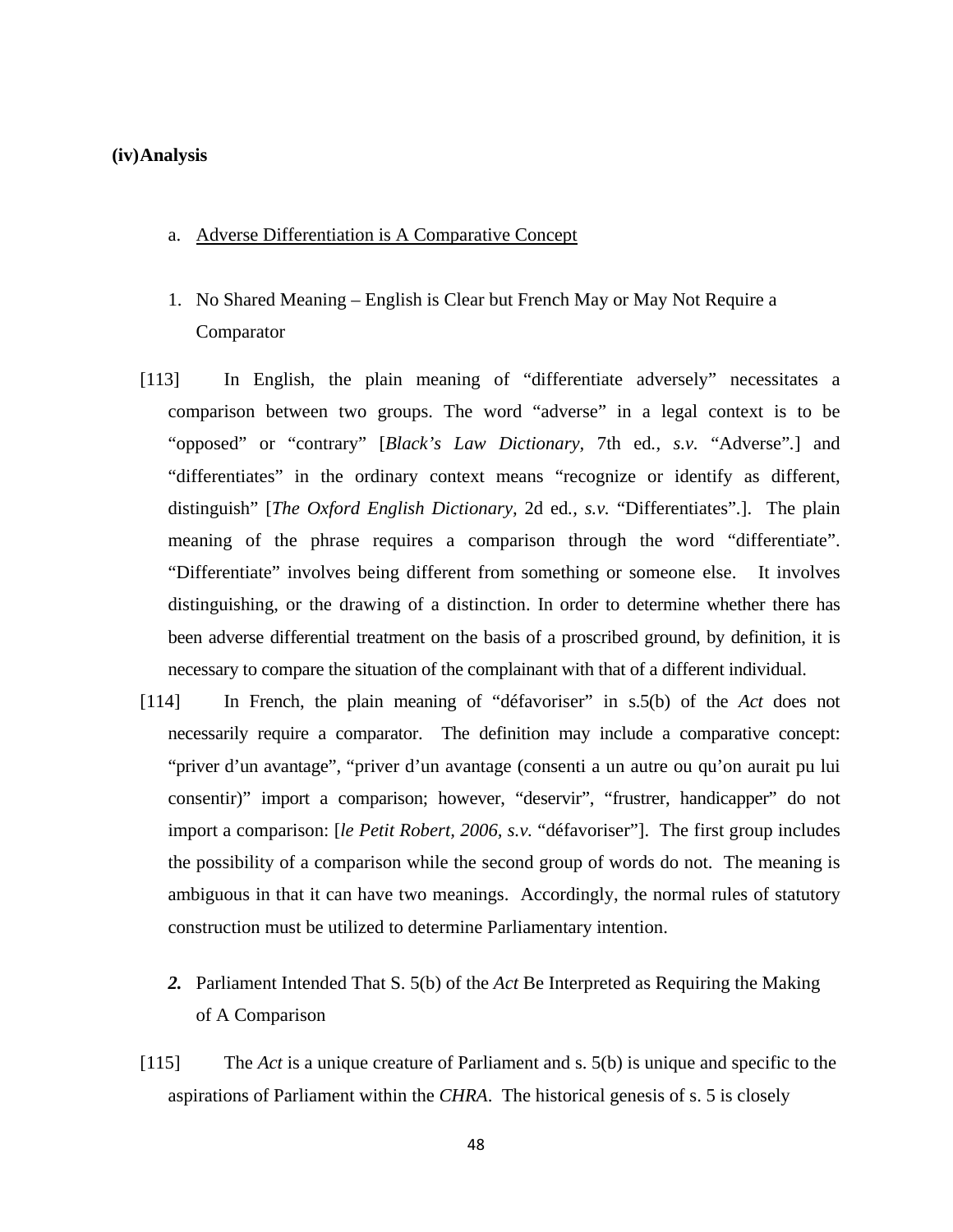linked to the prohibition of discrimination in employment and adverse differentiation during the course of employment. The Act originated from piece meal disparate legislation stemming largely out of proscribing discrimination in employment, but also from censuring discrimination against persons in public services (see W.S. Tarnopolsky, J., *Discrimination and the Law*, rev. by W. Pentney (Toronto: Carswell, 1993) (ongoing supplement) at pp. 2-3 - 2-4). This is salient as the phrase "differentiate adversely" is common to sections 6(b) and 7(b) of the *Act* as well. Thus the analysis used in s. 5(b) of the *CHRA* is equally applicable to the areas of employment and commercial tenancy. The interpretation of s. 5(b) must be equally coherent and appropriate for sections 6(b) and 7(b) of the *Act*.

- [116] The scheme and object of the *Act* can be gleaned from s. 2 being the Purpose Section wherein the *Act* enshrines the principle that "all individuals should have an opportunity equal with other individuals". The French text uses the phrase "à l'égalité des chances d'épanouissement". The purpose section affirms that the *CHRA* is founded upon a comparator concept. In both English and French the concept of equality denotes a comparative concept. "Equal" as used in law implies "not identity but duality and the use of one thing as the measure of another" [*Black's Law Dictionary,* 7th ed*., s.v.*  "Equal".]. "Equal" as used generally means "the same in quantity, quality, size, degree, rank, level" etc. [*The Concise Oxford Dictionary, 9th* ed*.,*]. In French, "égalité" is derived from the word "égal" which means « qui est de même quantité, dimension, nature, ou valeur » [le Petit Robert, 2006, *s.v.* "égalité"]. The definitions in both languages impute a comparison.
- [117] Indeed, the Federal Court of Appeal in *Singh*, *supra*, at para. 17, restated the s. 5(b) test in algebraic terms: it is a discriminatory practice for A, in providing services to B, to differentiate on prohibited grounds in relation to C. The Court illustrated this by using a concrete example: it would be a discriminatory practice for a policeman who, in providing traffic control services to the general public, to treat one violator more harshly than another because of his national or racial origins.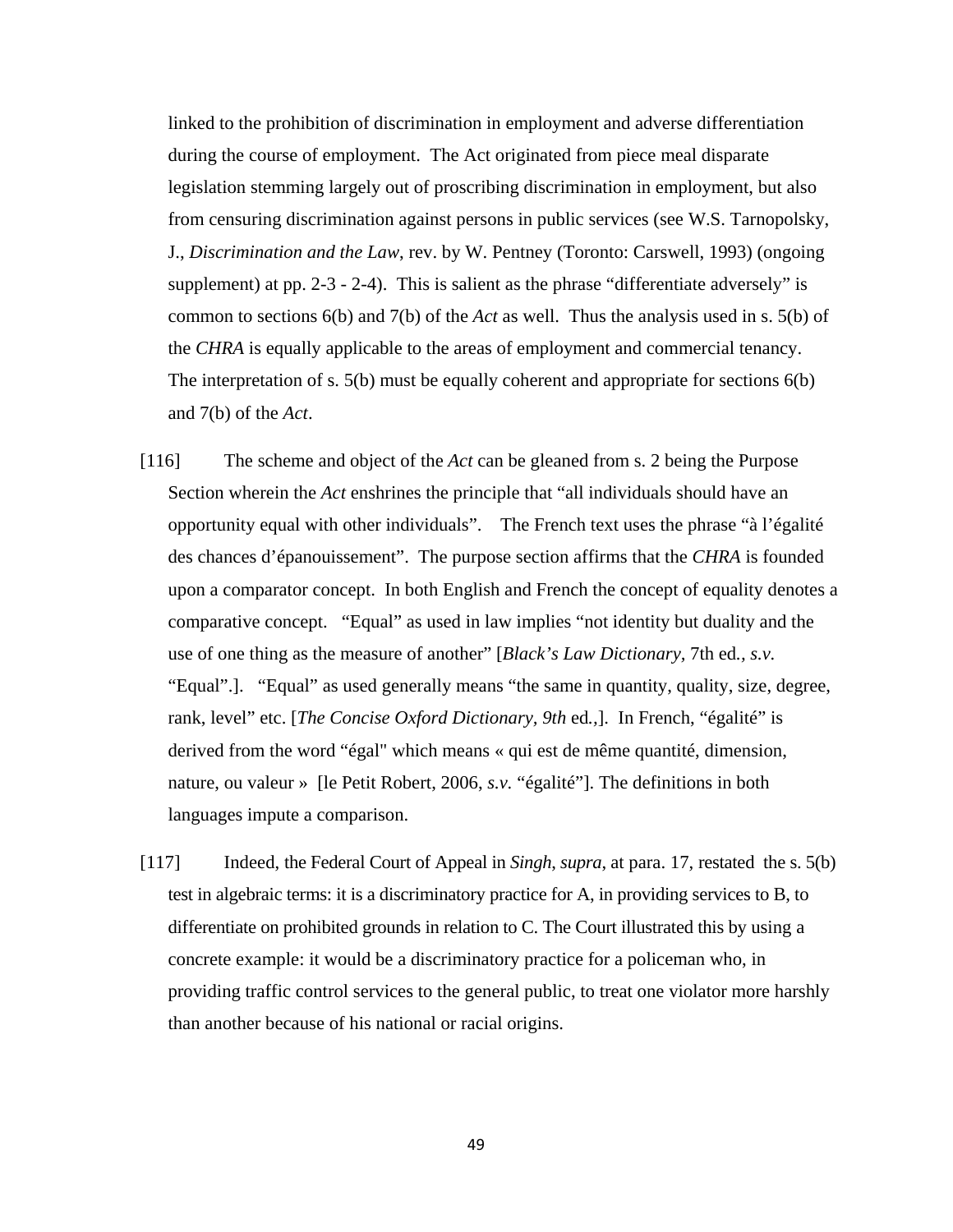[118] More recent jurisprudence continues to confirm the need for a comparator. Mactavish J. in *Canada (Attorney General) v. Walden*, 2010 FC 490 [*Walden*], pronounced as follows:

> "Equality is inherently a comparative concept. In order to determine whether there has been adverse differential treatment on the basis of a proscribed ground, it is therefore necessary to compare the situation of the complainant group with that of a different group." [ at para. 78]

[119] In *Canada (Canadian Human Rights Commission) v. Canada (Attorney General)*, 2005 FCA 154, while Evans J. did not squarely address the issue of comparator, he implicitly accepted the need for comparative evidence in addressing the evidentiary burden of the prima facie case:

> "Moreover, as counsel for the Commission pointed out, it is now recognized that comparative evidence of discrimination comes in many more forms than the particular one identified in *Shakes*."

[at para. 28]

[120] One may also refer to *Canada (Human Rights Commission) v. M.N.R.*, 2003 FC 1280 [*Wignal*], wherein O'Reilly J. wrote,

> " A court or tribunal cannot decide whether a person has been discriminated against without making comparisons to the treatment of other persons. Comparisons are inevitable." [at para. 22]

- 3. Arguments to Use Case Law Arising Under *Charter* Not Faithful to the CHRA
- [121] At this juncture it is important to distinguish jurisprudence arising out of the *Canadian Charter of Rights and Freedoms*, Part I of the *Constitution Act, 1982*, being schedule B to the *Canada Act 1982* (U.K.), 1982, c. 11 [*Charter*]. The specific wording of the *Act* in s.5(b) of the *CHRA* "differentiate adversely" must be respected. Jurisprudence emanating from the *Charter* may be helpful to the analysis. However, it cannot be transposed unsupervised into the *CHRT* regime without a careful search for Parliament's intent. In *Wignall*, *supra*, the Federal Court found that the Tribunal had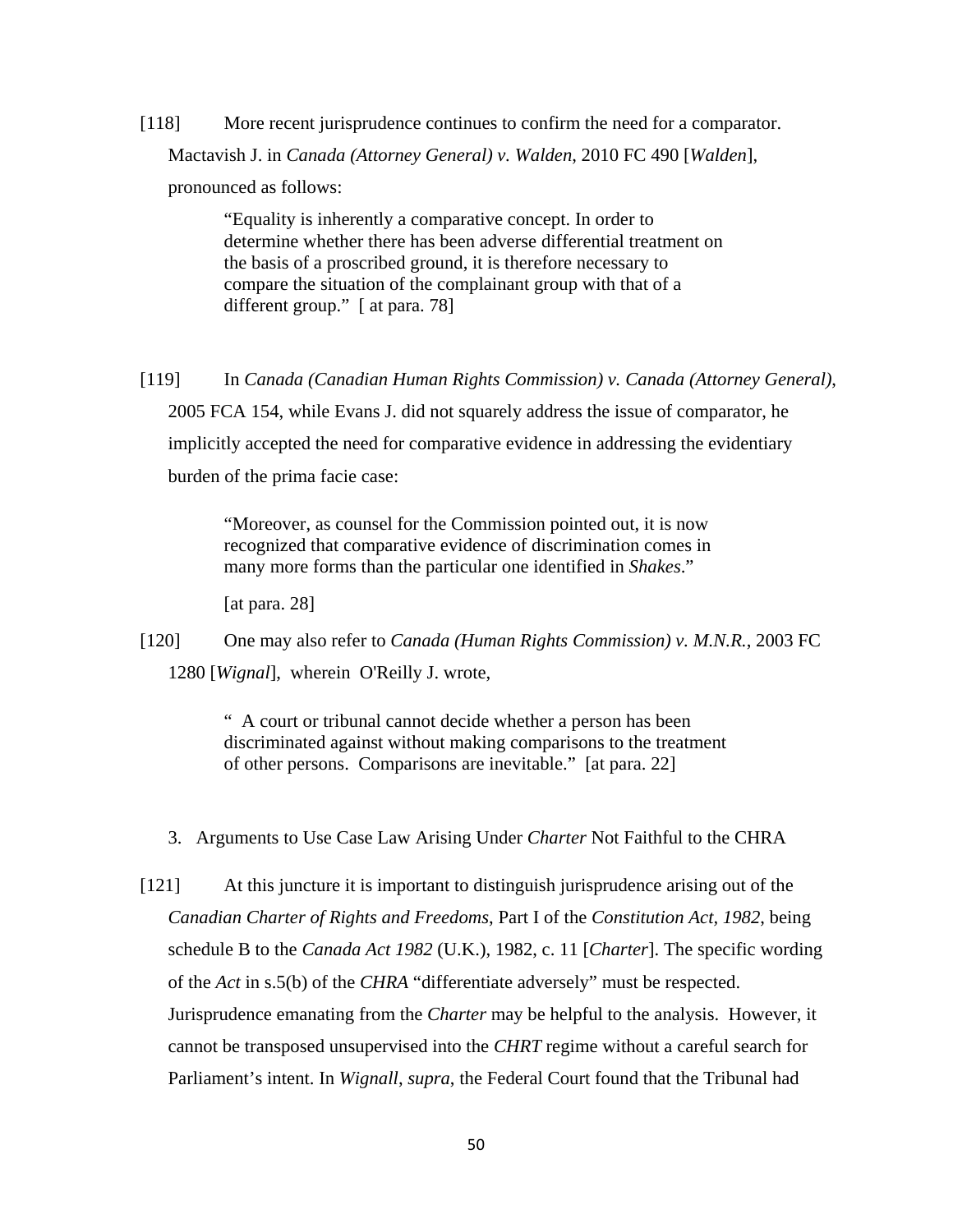erred when it said that there has been a convergence in the approaches under human rights statutes and subsection 15(1) of the *Charter*. The Federal Court found that the Tribunal made an error when it analysed the complaint according to the full terms of the decision in *Law v. Canada (Minister of Employment and Immigration)*, [1999] 1 S.C.R. 497 (*Law*). In particular, the Federal Court stated that the "…definition of "discrimination" under subsection 15(1) of the Charter, and outlined in the *Law*, *supra*, case, does not apply to human rights legislation" [*Wignall*, *supra*, at para. 8]. The Federal Court went on to explain that *Law*, *supra*, is concerned with the meaning to be given to the constitutional standard of equality as set out in the *Charter*, and the Supreme Court gave no indication that its approach should apply more broadly to human rights codes or statutes, whether in provincial or federal law.

- [122] For the same reasons, I do not find the decision in *Cunningham v. Alberta (Aboriginal Affairs and Northern Development)*, 2009 ABCA 239, to be useful in determining this case. This decision arose out of a request for a declaration that ss. 75 and 90(1)(a) of the *Métis Settlements Act*, R.S.A. 2000, c. M-14, breach ss. 2(d), 7, and 15(1) of the *Charter*. The Alberta Court of Appeal's analysis focused exclusively on the third stage of the *Law*, *supra*, analysis, namely, whether the differential treatment amounted to discrimination.
- [123] I would add as a final point on this issue that none of the complainant group before me has contested the constitutional validity of s. 5(b) of the *CHRA.*
	- 4. Arguments to Use Case Law Arising Under Other Human Rights Statutes Not Faithful to the CHRA
- [124] The Society argues that the failure to identify an appropriate comparator should not be fatal to a discrimination complaint given that it is unclear whether comparator groups are required in human rights analysis. The Society refers to *Lane v. ADGA Group Consultants Inc.* (2008), 295 D.L.R. (4th) 425, 91 O.R. (3d) 649 (Ont. Sup. Ct. J. (Div. Ct.)) [*ADGA*]. This is an employment termination case grounded in Ontario's *Human Rights Code*, R.S.O. 1990, c. H-19. In the *ADGA*, *supra*, judgment, the Court makes clear at para. 94 that "in cases of disability in the employee termination context, it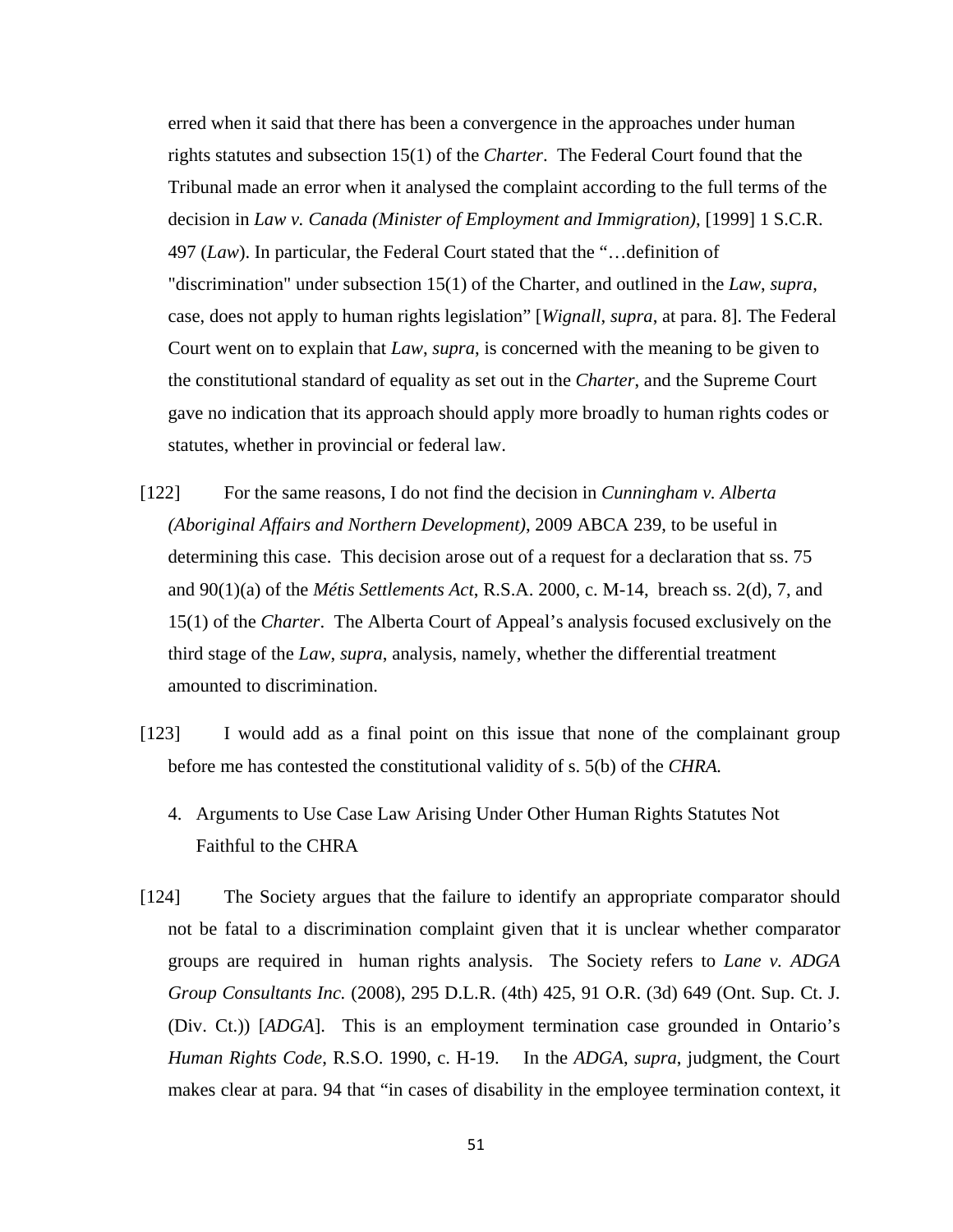is not necessary or appropriate to have to establish a comparator group". Disability cases bring with them particular and individualized situations. Once it is established that the termination of the employee was because of, or in part because of, the disability, the claimant has established a prima facie case of discrimination. Thus the lack of need for a comparator group in *ADGA*, *supra*, was largely driven by the fact that—unlike the case before me—it involved termination of employment in the context of disability.

- [125] Moreover, the result in *ADGA*, *supra*, is not surprising when one considers that Parliament has dispensed with the need for a comparator in termination cases under the *CHRA* (see s. 7(*a*))*,* nor does it require a comparator in cases where there is a *denial* of services (see s. 5(a)), a *denial* of occupancy of premises (see s. 6(a)), or a *denial* of residential accommodation (see s.  $6(a)$ ). However, Parliamentary intention may be very different between the same subsections of a section of the *Act*. Thus, in contrast to the foregoing provisions, sections 5(b), 6(b) and 7(b) of the *Act* specifically mention "differentiate adversely" and a comparator analysis is therefore called for. The *ADGA*, *supra*, case cannot be invoked to defeat Parliament's clearly articulated legislative choices.
- *[126]* For the same reasons, I do not find the comments in *NBHRC v. PNB*, *supra*, to be of much assistance to this Tribunal in interpreting the specific wording of the *CHRA*. The New Brunswick human rights statute addresses denial of services and sanctions discrimination vis a vis the provision of services. It does not address adverse differential treatment as does the *CHRA.* 
	- 5. Conclusion
- [127] Accordingly, section 5(b) of the *Act* requires a comparison. This is the meaning that, in my view is most consistent with the words, scheme and object of the *Act*, and with Parliament's intent.
	- b. Section 5(b) Does not Allow for Comparisons Between Two Service Providers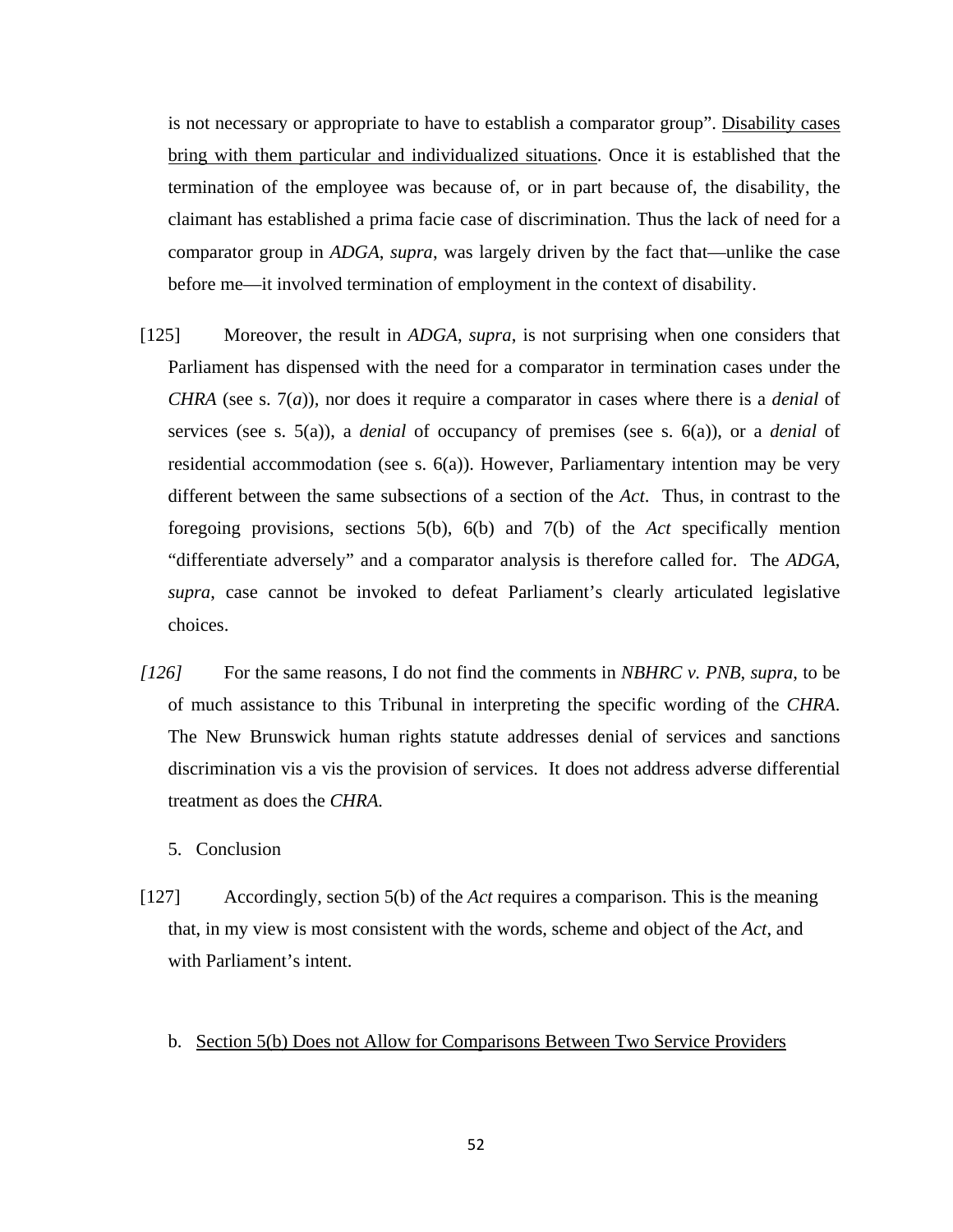- [128] Neither the English nor the French text of s. 5(b) of the *Act* expressly state that only one service provider may be used in making a finding of adverse differentiation. However, in my view, the grammatical and ordinary sense of the words of s. 5(b) of the *CHRA* contemplate that a single service provider is to be held accountable for adverse differentiation in the provision of services to two different persons. This is consistent with the analysis in *Singh.*
- [129] Furthermore, the use of more than one service provider expands the reach of the section to nonsensical parameters. Any expansion of s.5(b) mandates a similar expansion of sections 6(b) and 7(b) of the *Act*. To accept an interpretation that one service provider may be compared to another, and that more than one employer may be compared to another, is to open the flood gates to a barrage of new types of complaints not only in services, but also in employment. For example, an employee of one employer could complain that she is being adversely differentiated against when compared to an employee of a different employer (e.g. an employee of Bank "A" could complain of differential benefits when compared to an employee of Bank "B"; a First Nations employee of a First Nations in Ontario could complain of differential employment policies from an employee of a First Nations in British Columbia). In the area of *services* alone, a customer of Restaurant "A" could complain of differential treatment in services from a customer of Restaurant "B" on the basis of race. A First Nations member of a First Nations in Quebec could complain of differential funding when compared to a First Nations member of a different First Nations in Alberta, arguing that race was a factor as the First Nations only serves First Nations persons.
- [130] Finally, the addition of the constitutional separation of powers, adds an additional layer of complexity that makes the comparison even more illogical. How and when could federal government department employers be compared to provincial government employers, and federal departmental funders with provincial departmental funders?
- [131] The interpretation of section 5(b) of the *Act* that the complainant group advocates is so expansive and has such far reaching implications that it could not, in my respectful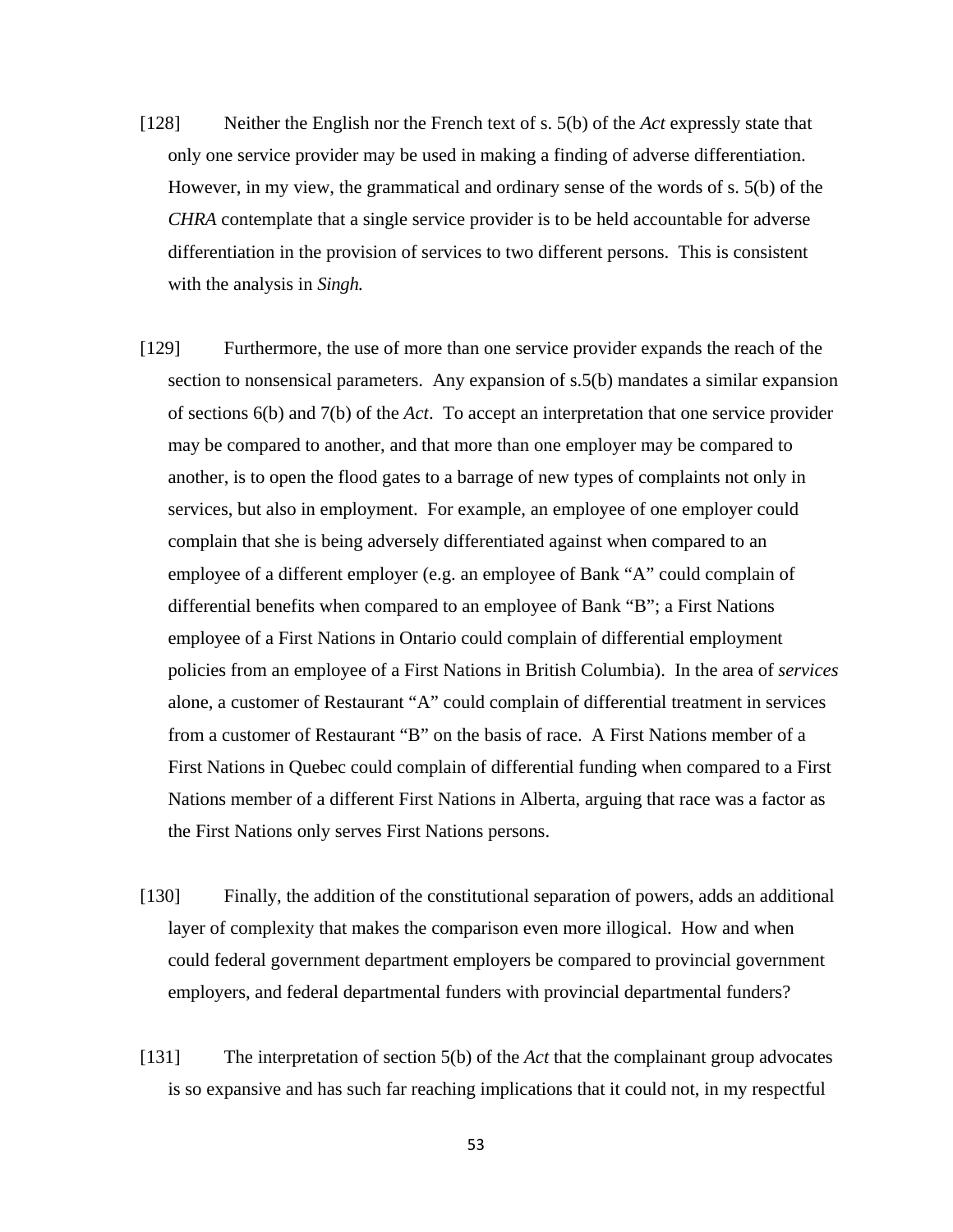view, have been contemplated by Parliament. Such a sea-change in the analytical framework would require in my view clear direction from Parliament.

- c. Complainants Arguments-That race Based Funding Require an Interpretative Exception – Hard Facts Make Bad Law
- [132] The complainant group urges me to accept that no comparator is required in a case where the services are being delivered only to one race or Peoples. Upon extensive reflection of the complainant group's position, I note that the preferential interpretation of the complainant group would result in potentially incongruous and illogical ramifications for First Nations themselves.
- [133] The Crown is not the only provider of race based services. As stated above, in my view, if race based considerations could be given significant credence within the current statutory language in a manner such as to place liability upon INAC, the analysis would also extend to liability, in other cases, squarely upon First Nations themselves. First Nations, as does INAC, provide race based services to their Members. First Nations provide education, housing, social services, and all other services to their Members. The proffered analysis would dictate that one First Nation could potentially be compared to another First Nation with respect to the level of funding and services that a Nation provides to its Members. Each First Nation could be compared to services rendered by the Provinces and others. This analysis would potentially encompass each First Nation and potentially bind it to provide a level of funding and services comparable to other First Nations and Provinces.
- [134] The complainant group cites CN v. Canada (Canadian Human Rights Commission), [1987] 1 S.C.R. 1114, as being a ground-breaking novel case from its day that demonstrates that the Tribunal may and should enlarge the traditional application of the Act to new areas of alleged discrimination. In that case, Action Travail des Femmes alleged that CN was guilty of discriminatory hiring and promotion practices by denying employment opportunities to women in certain unskilled blue-collar positions. A Human Rights Tribunal found that the recruitment, hiring and promotion policies at CN prevented and discouraged women from working on blue-collar jobs. Pursuant to section s.  $41(2)(a)$  [now s.  $53(2)(a)$ ] of the Act, the Tribunal imposed an employment equity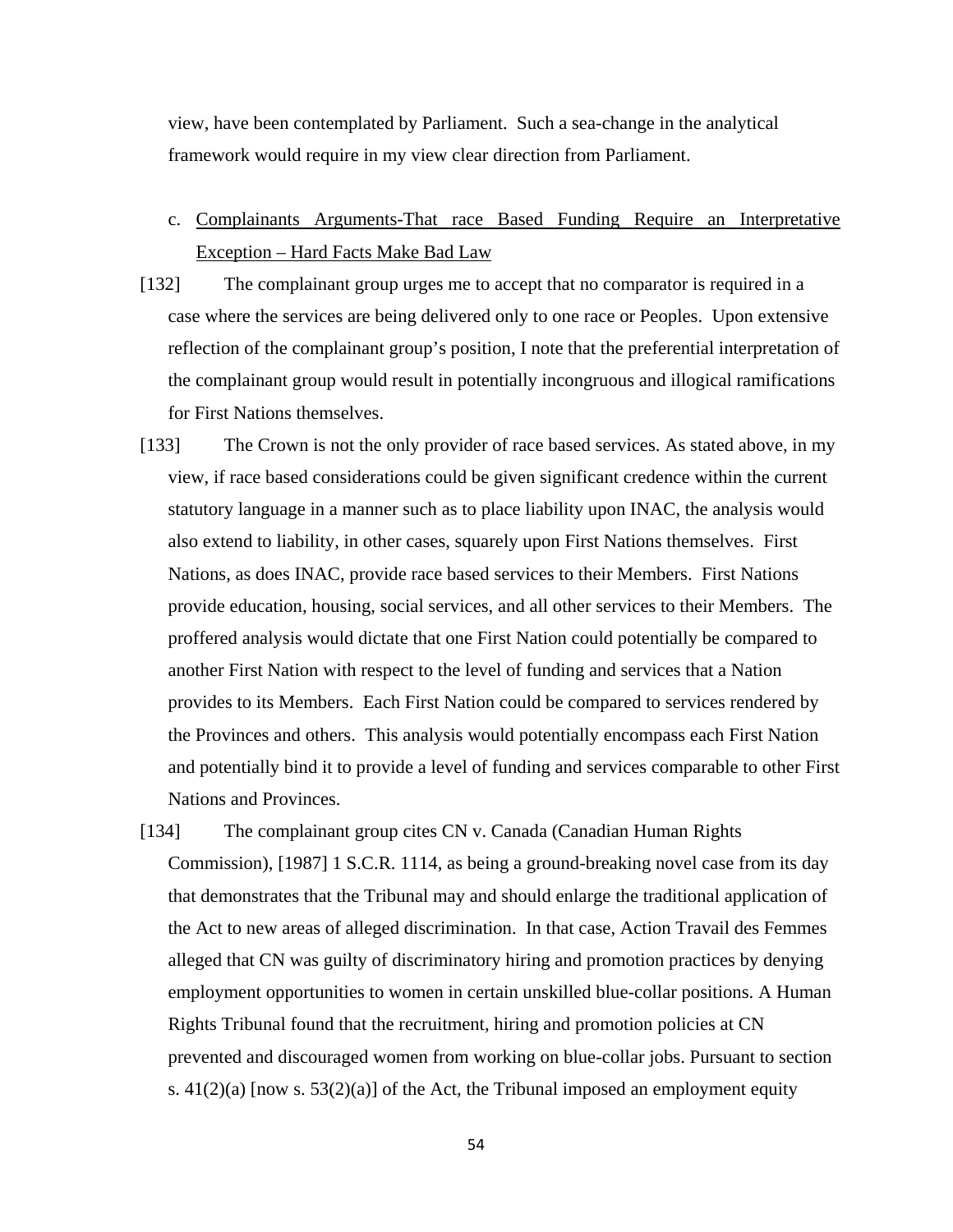program on CN to address the problem of systemic discrimination in the hiring and promotion of women. The question put before the Supreme Court of Canada was whether the Tribunal had the power to impose an employment equity program under s.  $41(2)(a)$  of the Act. The Supreme Court of Canada upheld the order directing an employment equity program as falling within the scope of—or meeting the requirements of-- s. 41(2) of the Act. While the order was unique there was a clear legislative base for the direction made. Furthermore, the Tribunal in that case did not contemplate a new area of alleged discrimination; rather, it explored the extent of its remedial powers. As a result, this case is distinguishable from the circumstances in the present case.

[135] The complainant group also relied on the decision in Battlefords and District Cooperative Ltd. v. Gibbs, [1996] 3 S.C.R. 566 to support the arguments proffered. In that case, a Saskatchewan insurance company discriminated against mentally disabled insured persons when compared to physically disabled insured persons. The case involved one service provider and how it could not discriminate between two service recipients on these grounds by narrowing the parameters of service recipients. The group's argument that the only difference between the service recipients in this case, being First Nations children on reserve, is that they do not receive the same or similar child welfare. Otherwise they are the same in age and require child welfare and similar treatment. There is nothing in Gibbs suggesting two different service providers.

# d. The Complainants' Arguments that The Crown's Position Results in An Unacceptable Situation Is Not Consonant With the Clear Words of *CHRA*

[136] The Society advocates that the failure to hold a hearing, and ultimately determine that the CHRA does not provide relief to First Nations children in this case has unacceptable consequences. Effectively, First Nations children are deprived of the protection of the CHRA, which is tantamount to approving a separate but equal racial discrimination construct akin to the situation in the United State leading to the ruling of *Brown et al. v. Board of Education of Topeka et al.*, 347 U.S. 483, 74 S. Ct. 686, 98 L. Ed. 873 (U.S. Sup. Ct.1954). The Ont. Chiefs refer to the government's repeal of s. 67 of the *CHRA* that formerly prevented the Tribunal from hearing cases that arose under the auspices of the *Indian* Act, R.S.C. 1985, c. I-5. The Ont. Chiefs argue that in spite of the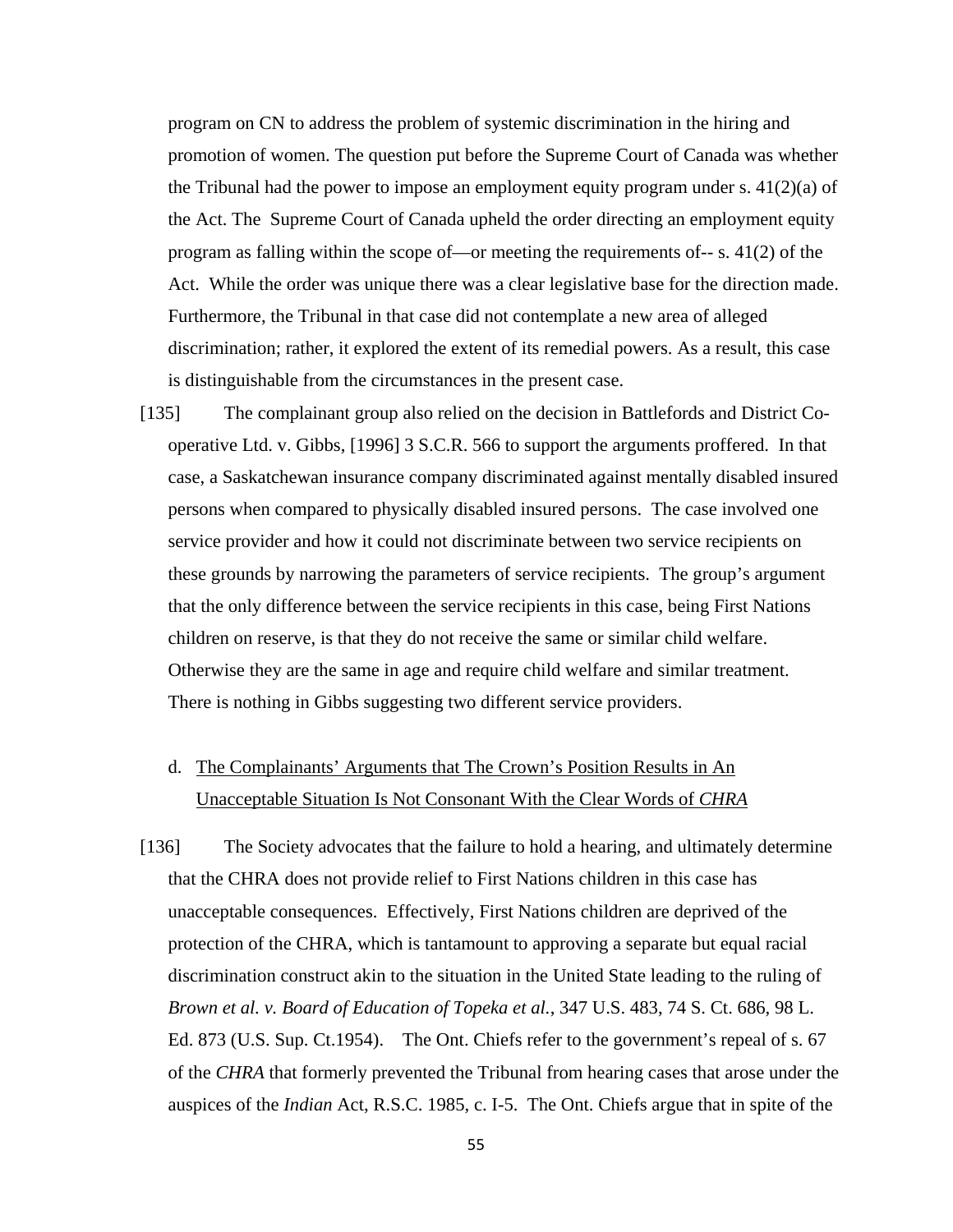repeal of s.67 of the *CHRA* INAC would be more or less immune from the *CHRA*. The complainant group argues that Parliament has deliberately repealed s. 67 of the *Act* to divide and conquer First Nations persons.

- [137] In addressing this argument, I observe that the issue of Parliament's intention in repealing s. 67 of the Act is not directly before me in deciding this motion. The repeal of s. 67 of the CHRA provides a quasi-judicial / judicial obligation upon First Nations vis a vis their Members to comply with the Act. The practical result of the amendment will be to encourage division amongst the First Nation executive and its Members. From a contextual perspective, as it relates to this case, I observe that the repeal, on its face, requires the Federal government and First Nations, as with other federally regulated public and private sector service providers and employers, to adhere to the *CHRA*. The two results are that: federal government departments may not discriminate against First Nations persons on prescribed grounds when providing services to Aboriginal persons. For example, the government may not offer services to First Nations Members and discriminate against disabled First Nations Members, or female First Nations members. Concurrently, First Nations may not discriminate against First Nations Members when providing services to Members in their individual Nations. For example, First Nations may not offer services to its Members and discriminate against disabled persons or women within the Nation. Far from exempting either the First Nations or the government, including INAC, from liability under the *Act*, the repeal of s.67 places liability upon both of these potential respondents.
- [138] I agree that the repeal of s.67 of the *CHRA* contemplates that new types of cases may now become the subject of adjudication before this Tribunal. These cases may well be anticipated to be complex and of great consequence to entire communities of First Nations Canadians. They will stretch the imagination of the Tribunal to manage them in an appropriate and culturally sensitive manner. Each such case will have to be determined on its merits on a case by case basis. The fact that there is no relief in the circumstances of this complaint, does not equate to the fact that other complaints may not be made out. While, it may well be true, that in the circumstances of this case, a complaint of discrimination cannot be made out against INAC, and that this *result* may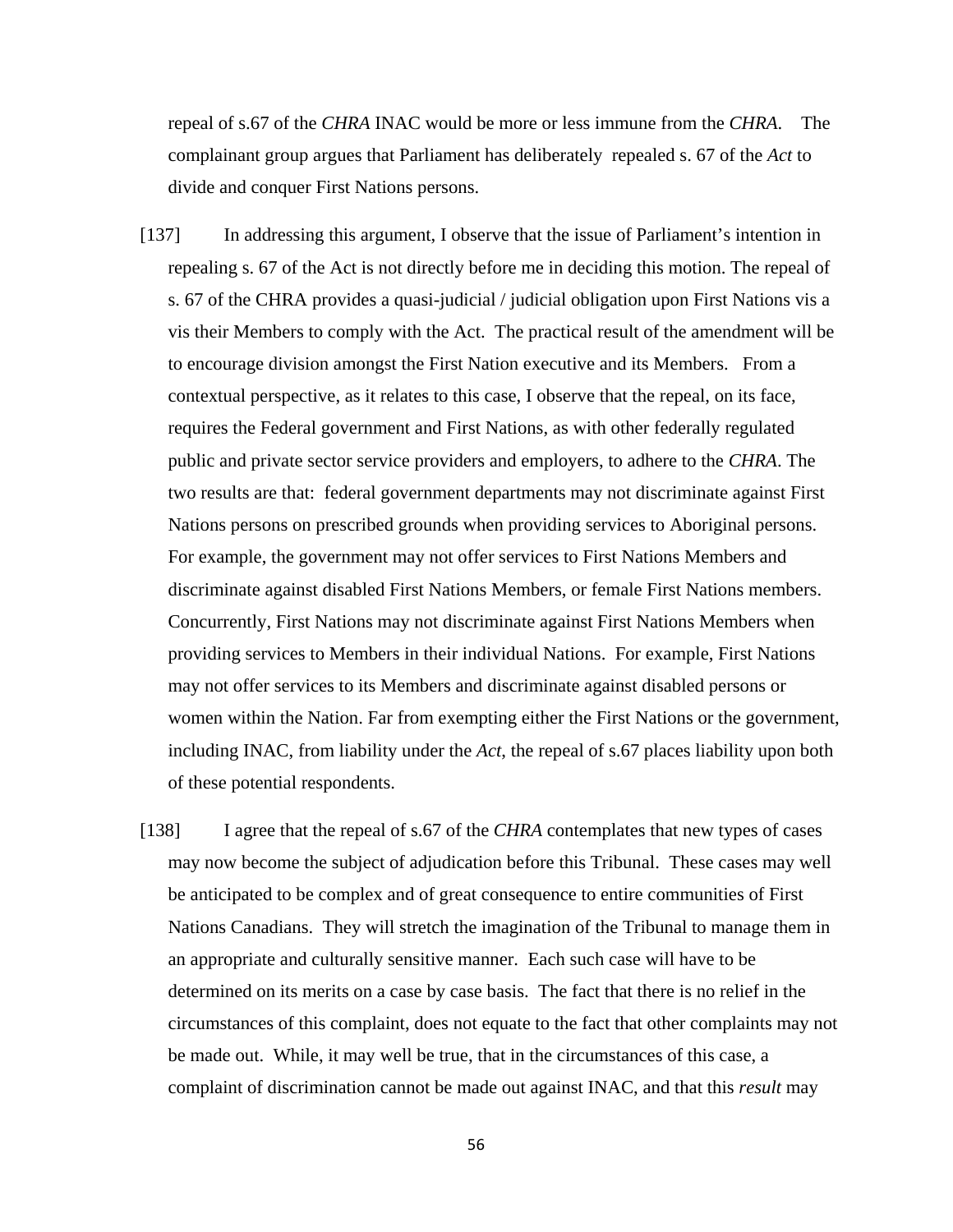well be disconcerting to the First Nations communities; however, the *CHRA* cannot be interpreted using a *results* based analysis. It is the words of the *CHRA* that must govern the ambit of both the complaint and the remedy. Unfortunately, if the *CHRA* provides no remedy in this case, then the remedy may lie elsewhere (e.g.: a constitutional challenge to the *Act*, or seeking political redress).

- [139] While I am alive to the ramifications of the above analysis for on-reserve First Nations children, for the reasons set out above, not only is the expansion of the comparator analysis illogical, it is also potentially self-defeating for First Nations themselves. Also, AFN suggested that the Tribunal should compare on-reserve First Nations children who are receiving child welfare through the Federal government scheme with on-reserve First Nations children who are receiving child welfare through the provincial system. However, section 5(b) of the *Act* requires that any differential treatment be based on a prohibited ground of discrimination. This alternative argument fails to identify such a ground. As well, it again is grounded in comparing two different service providers.
- [140] Given my finding on the comparator issue it is not necessary to address the Crown's argument regarding residency. Nor is there any need to address the issue of remedy in relation to Jordan's principle.

### **G. Conclusion**

[141] Although I cannot decide the services issue in this motion on the basis of the current evidentiary record, I can decide the legal issue of the comparator group. For the reasons given above the Crown's motion is granted on this comparator issue. I find that the complaint does not come within the provisions of section 5(b) of the *Act.* Therefore, the complaint is dismissed.

> Shirish P. Chotalia Q.C. Chairperson Ottawa Ontario March 14, 2011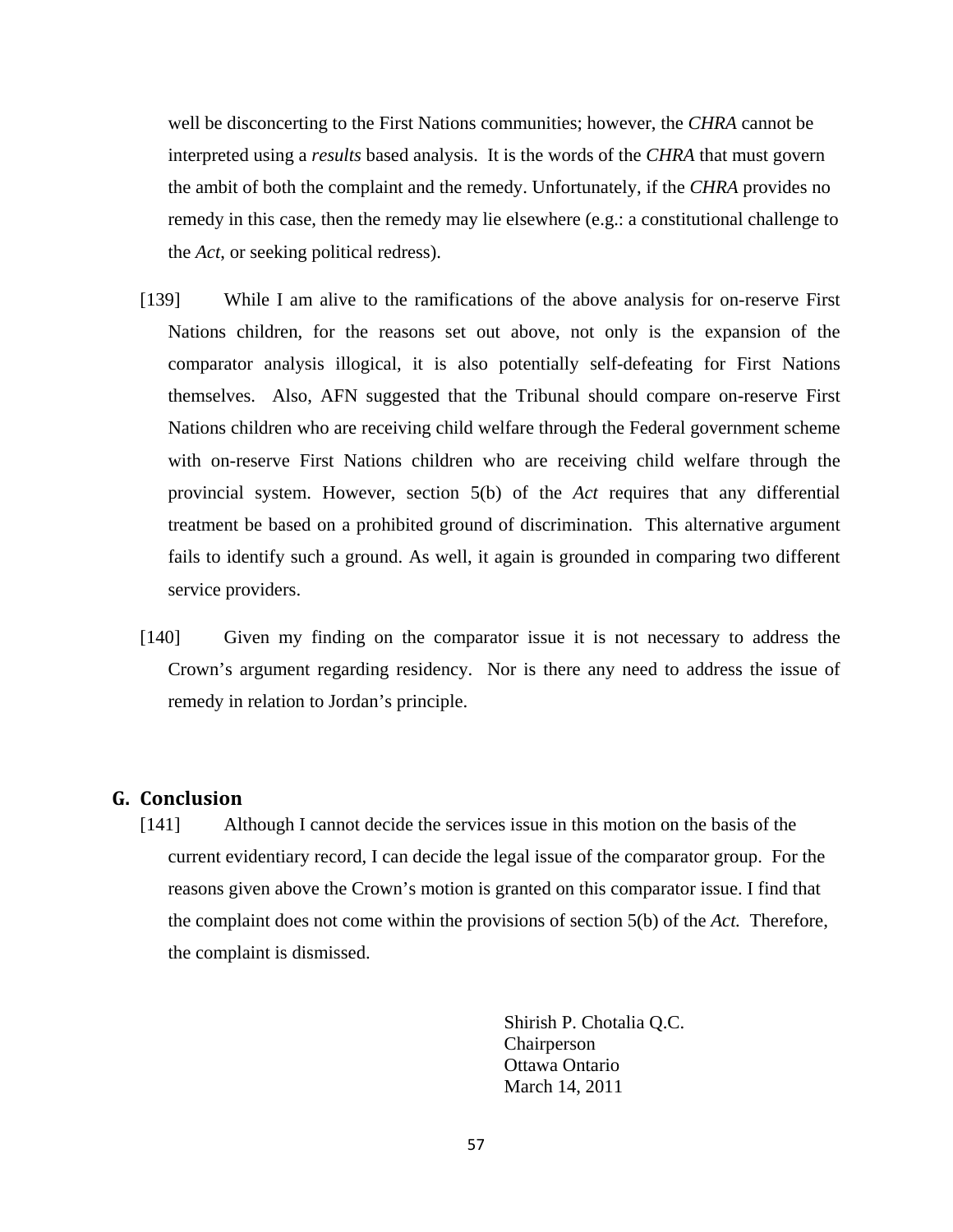### **CANADIAN HUMAN RIGHTS TRIBUNAL**

## **PARTIES OF RECORD**

| <b>TRIBUNAL FILE:</b>                                                                   | T1340/7008                                                                                                                                                                                                              |  |  |
|-----------------------------------------------------------------------------------------|-------------------------------------------------------------------------------------------------------------------------------------------------------------------------------------------------------------------------|--|--|
| <b>STYLE OF CAUSE:</b>                                                                  | First Nations Child and Family Caring Society<br>of Canada and Assembly of First Nations v. At-<br>torney General of Canada (representing the Min-<br>Indian Affairs<br>of<br>and<br>ister<br>Northern<br>Developement) |  |  |
| DECISION OF THE TRIBUNAL DATED:                                                         | March 14, 2011                                                                                                                                                                                                          |  |  |
| DATE AND PLACE OF HEARING:                                                              | June 2 and 3, 2010<br>Ottawa, Ontario                                                                                                                                                                                   |  |  |
| ADDITIONAL SUBMISSIONS<br><b>FILED</b><br>ON:                                           | August 16 and 23, 2010; and,<br>December 9, 17 and 23, 2010.                                                                                                                                                            |  |  |
| <b>APPEARANCES:</b>                                                                     |                                                                                                                                                                                                                         |  |  |
| Paul Champ<br>Anne Lévesque<br><b>Cindy Blackstock</b>                                  | For the Complainant, First Nations Child and<br>Family Caring Society of Canada                                                                                                                                         |  |  |
| David Nahwegahbow<br>Joanne St. Lewis<br>Valerie Richer                                 | For the Complainant, Assembly of First Nations                                                                                                                                                                          |  |  |
| Daniel Poulin<br>Samar Musallam                                                         | For the Canadian Human Rights Commission                                                                                                                                                                                |  |  |
| Jonathan Tarlton<br><b>Edward Bumburs</b><br><b>Heather Wilson</b><br>Natalia Strelkova | For the Respondent                                                                                                                                                                                                      |  |  |
| Michael Sherry                                                                          | For the Chiefs of Ontario, Interested Party                                                                                                                                                                             |  |  |
| Patricia Latimer                                                                        | For Amnesty International, Interested Party                                                                                                                                                                             |  |  |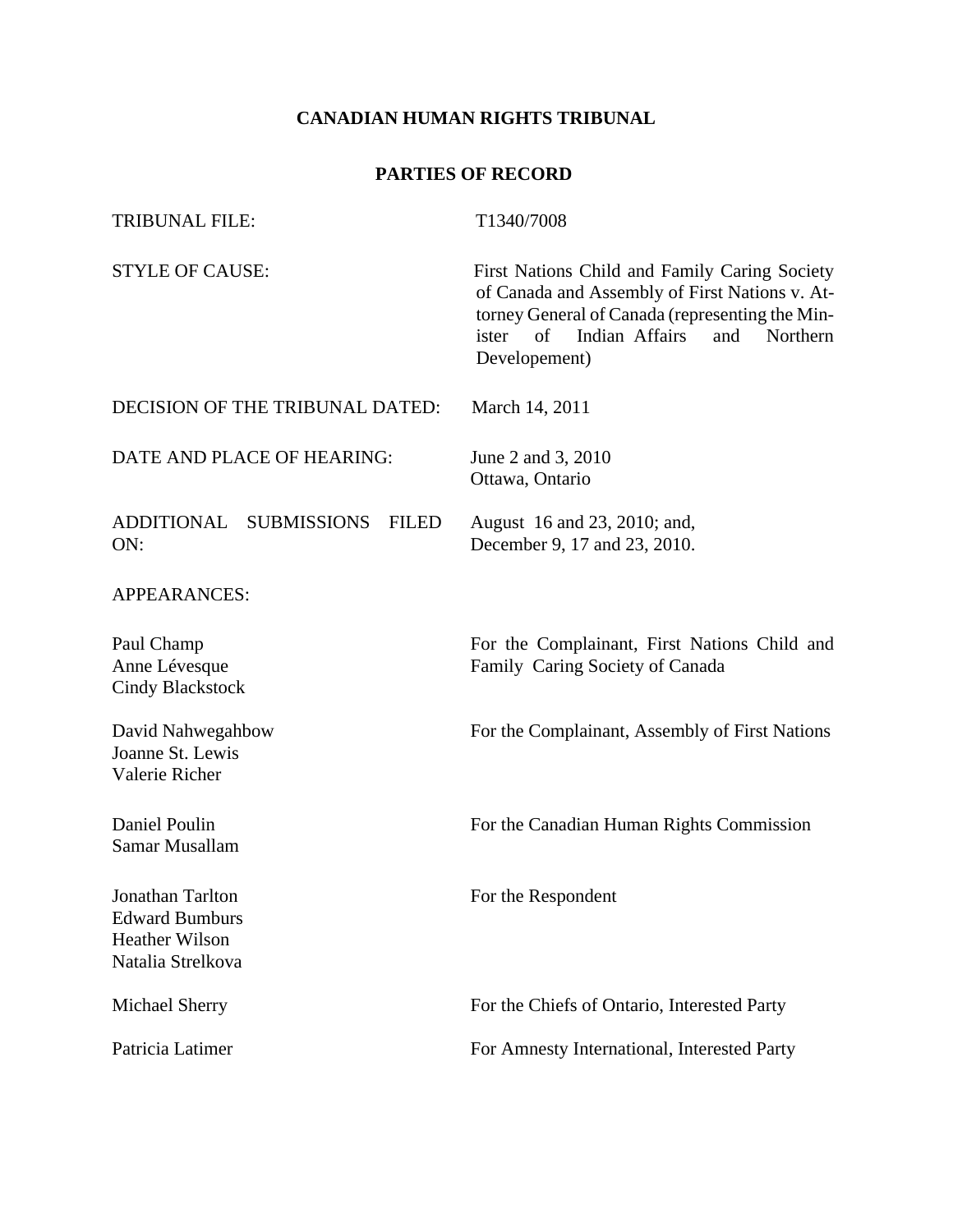|        | PROCESS MEDIATION DATES AND |  | January 11-1                           |
|--------|-----------------------------|--|----------------------------------------|
| VENUE: |                             |  | <b>March 2, 201</b>                    |
|        |                             |  | $Q$ <sup>ttawa <math>Q</math>nte</sup> |

 $15, 2010$  $10<sup>1</sup>$ Ottawa, Ontario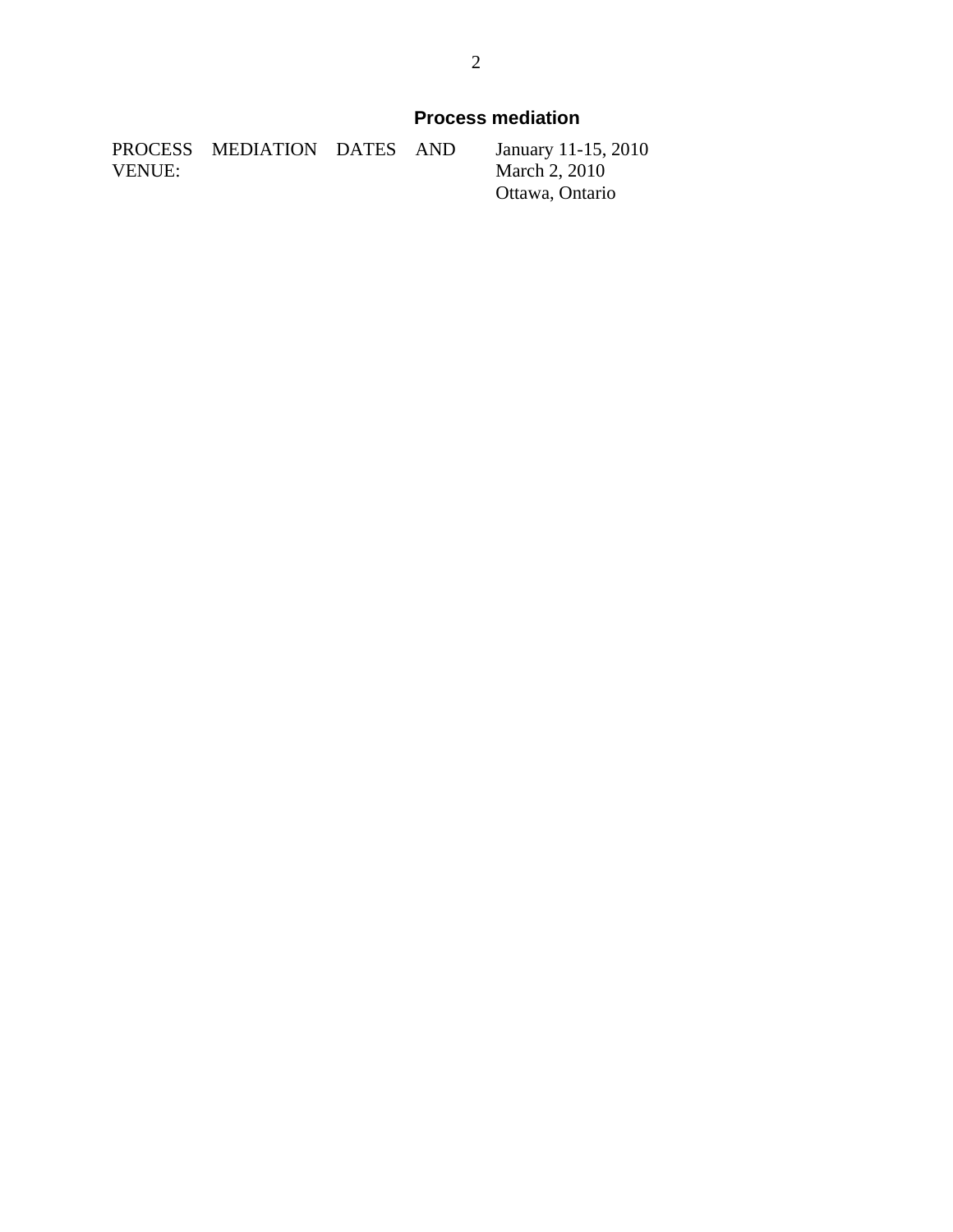# Apendix "A"

# Documents filed

Legend:

| The Society:       | First Nations Child and Family Caring Society of Canada         |
|--------------------|-----------------------------------------------------------------|
| AFN:               | <b>Assembly of First Nations</b>                                |
| The Commission:    | <b>Canadian Human Rights Commission</b>                         |
| Canada/INAC/Crown: | Attorney General of Canada (representing the Minister of Indian |
|                    | Affairs and Northern Development)                               |
| Ont. Chiefs:       | <b>Chiefs of Ontario</b>                                        |
| Amnesty:           | <b>Amnesty International</b>                                    |

| <b>Document</b> | <b>Title</b>                                                                                        | <b>Date filed</b>     |
|-----------------|-----------------------------------------------------------------------------------------------------|-----------------------|
| number          |                                                                                                     |                       |
| 1               | Complaint                                                                                           | November 3, 2008      |
| $\overline{2}$  | Disclosure list of the Commission                                                                   | April 30, 2009        |
| $\overline{3}$  | <b>Statement of Particulars of the Commission</b>                                                   | June 1, 2009          |
| $\overline{4}$  | Statement of Particulars of the Society and AFN                                                     | June 5, 2009          |
| 5               | Canada's Statement of Particulars                                                                   | July 22, 2009         |
| 6               | Canada's Will-Say Statements for 4 witnesses (non-expert)                                           | August 14, 2009       |
| $\overline{7}$  | Canada's Will-Say Statements for additional witnesses (non-<br>expert)                              | August 19, 2009       |
| 8               | The Ont. Chiefs' witness list                                                                       | September 18,<br>2009 |
| 9               | Commission's Supplementary disclosure list                                                          | September 21,<br>2009 |
| 10              | The Ont. Chiefs' expert witness list                                                                | September 25,<br>2009 |
| 11              | <b>Commission's Amended Statement of Particulars</b>                                                | September 28,<br>2009 |
| 12              | The Ont. Chiefs' Statement of Particulars                                                           | October 14, 2009      |
| 13              | The Ont. Chiefs' Disclosure                                                                         | October 14, 2009      |
| 14              | Commission's Expert Report of Dr. Margo Greenwood                                                   | October 14, 2009      |
| 15              | Commission's Expert Report of Professor John Milloy                                                 | October 14, 2009      |
| 16              | Commission's Expert Report of Dr. Nicolas Trocme                                                    | October 14, 2009      |
| 17              | Commission's Corrected Expert Report of Dr. Trocme                                                  | October 20, 2009      |
| 18              | Canada's Supplemental List of Documents                                                             | October 22, 2009      |
| 19              | <b>Commission's Supplementary Disclosure</b>                                                        | October 28, 2009      |
| 20              | Canada's Supplemental List of Potential Witnesses                                                   | October 28, 2009      |
| 21              | Canada's Statement of Particulars responding to the Ont.<br><b>Chiefs' Statement of Particulars</b> | October 28, 2009      |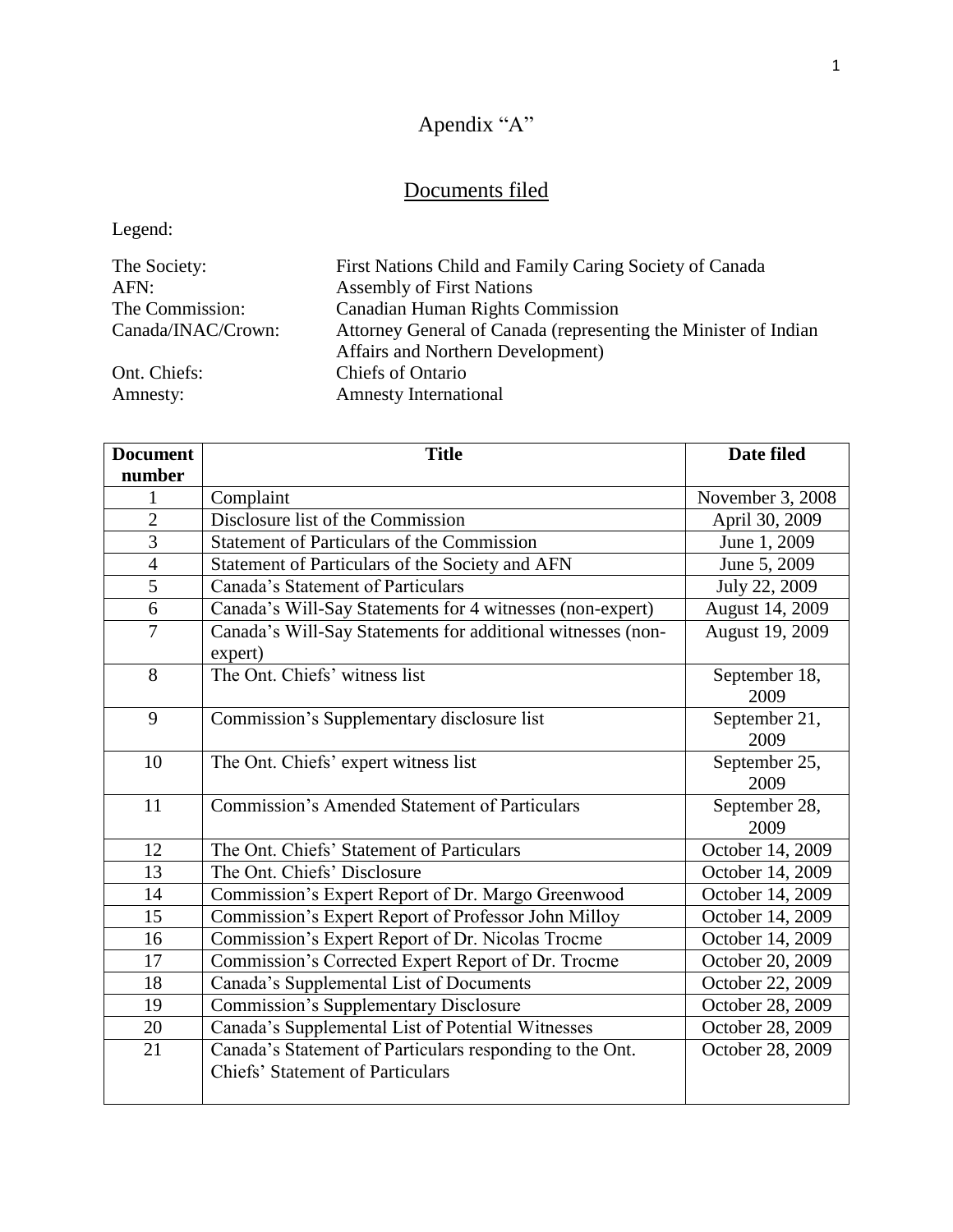| <b>Document</b> | <b>Title</b>                                                                                                            | Date filed           |
|-----------------|-------------------------------------------------------------------------------------------------------------------------|----------------------|
| number          |                                                                                                                         |                      |
| 22              | Canada's Statement of Particulars responding to the                                                                     | October 28, 2009     |
|                 | <b>Commission's Statement of Particulars</b>                                                                            |                      |
| 23              | Commission's Expert Report of Dr. Frederick Wien                                                                        | October 30, 2009     |
| 24              | The Ont. Chiefs' Expert Report of Dr. July Finlay                                                                       | October 30, 2009     |
| 25              | Amnesty's outline of submissions                                                                                        | October 30, 2009     |
| 26              | Commission's lay witness will-say statements                                                                            | December 4, 2009     |
| 27              | Canada's Amended Statement of Particulars                                                                               | December 10,<br>2009 |
| 28              | Canada's Amended Statement of Particulars                                                                               | December 16,<br>2009 |
| 29              | <b>Commission's Supplementary Disclosure</b>                                                                            | December 17,<br>2009 |
| 30              | Canada's Notice of Motion to dismiss the Complaint                                                                      | December 21,<br>2009 |
| 31              | Canada's Affidavit of Odette Johnston                                                                                   | December 21,<br>2009 |
| 32              | Commission's Book of Documents                                                                                          | December 22,<br>2009 |
| 33              | Canada's Consolidated Witness List and Will-Says                                                                        | January 12, 2010     |
| 34              | Canada's Amended Consolidated Witness List and<br>Supplemental Will-Says                                                | February 1, 2010     |
| 35              | The Society's Affidavit of Elsie Flette                                                                                 | February 12, 2010    |
| 36              | Exhibit "A" to the Society's affidavit of Elsie Flette's:                                                               | February 12, 2010    |
|                 | Comprehensive funding arrangement between Her Majesty                                                                   |                      |
|                 | the Queen in right of Canada and Southeast Child and Family                                                             |                      |
|                 | Services Inc., dated March 2007                                                                                         |                      |
| 37              | Exhibit "B" to the Society's affidavit of Elsie Flette's:                                                               | February 12, 2010    |
|                 | Letters from Indian and Northern Affairs Canada officials to                                                            |                      |
|                 | various agencies providing child protection services on                                                                 |                      |
| 38              | reserve with respect to a compliance review, various dates<br>Exhibit "C" to the Society's affidavit of Elsie Flette's: | February 12, 2010    |
|                 | Letters from Indian and Northern Affairs officials to various                                                           |                      |
|                 | agencies providing child protection services on reserve                                                                 |                      |
|                 | following compliance reviews, various dates                                                                             |                      |
| 39              | Exhibit "D" to the Society's affidavit of Elsie Flette's: Letter                                                        | February 12, 2010    |
|                 | from Indian and Northern Affairs Canada to Peguis Child and                                                             |                      |
|                 | Family Services Inc. with respect to a compliance review,                                                               |                      |
|                 | dated December 9, 2009                                                                                                  |                      |
| 40              | The Ont. Chiefs' Affidavit of Tom Goff                                                                                  | February 12, 2010    |
| 41              | Commission's Affidavit of Cindy Blackstock                                                                              | February 12, 2010    |
| 42              | Exhibit "A" to the Commission's affidavit of Cindy                                                                      | February 12, 2010    |
|                 | Blackstock's: House of Commons Journals no. 157 from                                                                    |                      |
|                 | Friday, May 18, 2007                                                                                                    |                      |
|                 |                                                                                                                         |                      |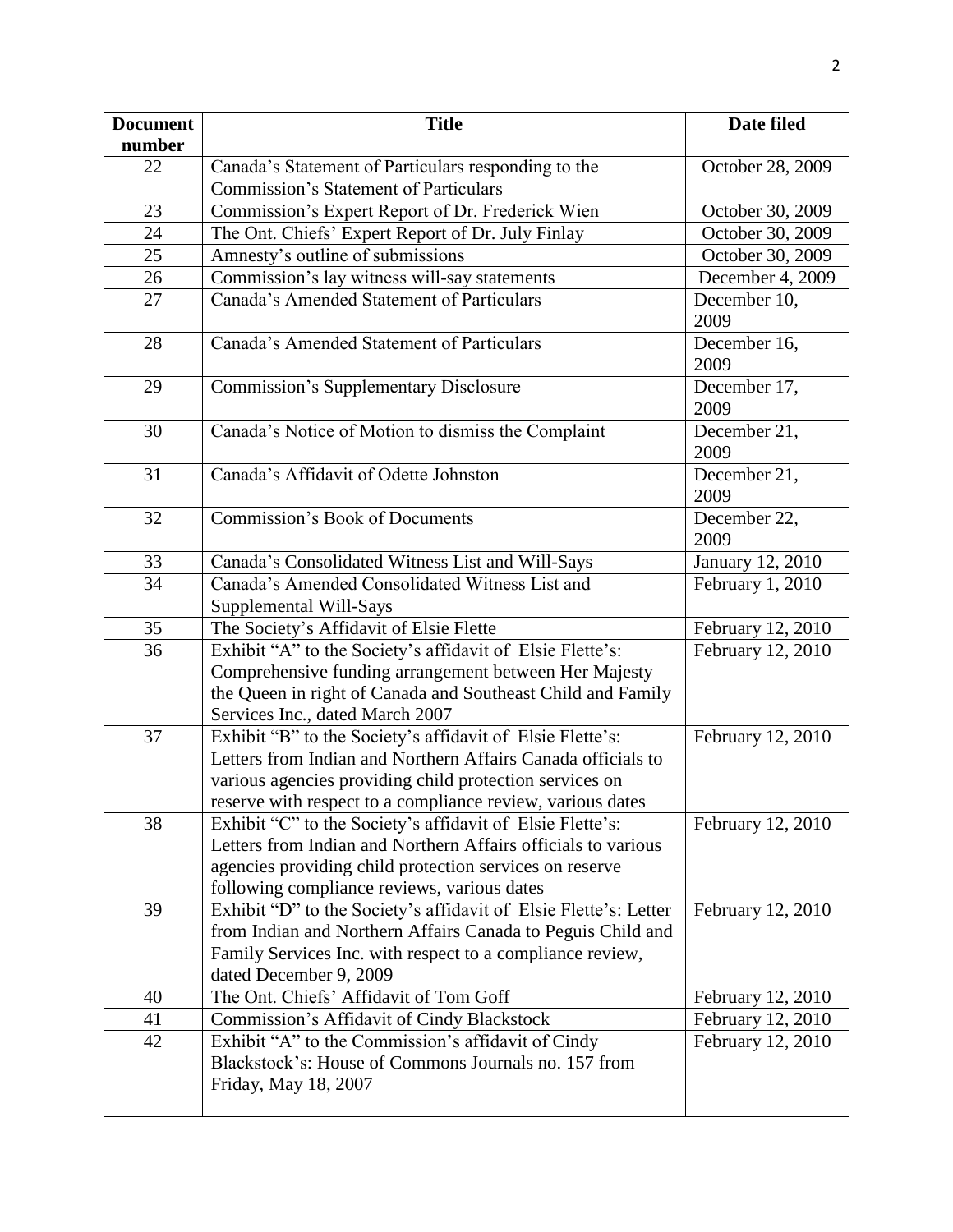| <b>Document</b> | <b>Title</b>                                                                                                     | Date filed        |
|-----------------|------------------------------------------------------------------------------------------------------------------|-------------------|
| number          |                                                                                                                  |                   |
| 43              | Exhibit "B" to the Commission's affidavit of Cindy                                                               | February 12, 2010 |
|                 | Blackstock's: Joint National Review Final Report, dated June                                                     |                   |
|                 | 2000                                                                                                             |                   |
| 44              | Exhibit "C" to the Commission's affidavit of Cindy                                                               | February 12, 2010 |
|                 | Blackstock's: Bridging Econometrics and First Nations Child                                                      |                   |
|                 | and Family Service Agency Funding: Phase One Report,                                                             |                   |
|                 | dated December 2004                                                                                              |                   |
| 45              | Exhibit "D" to the Commission's affidavit of Cindy                                                               | February 12, 2010 |
|                 | Blackstock's: Wen: de We Are Coming to the Light of Day,                                                         |                   |
|                 | dated 2005                                                                                                       |                   |
| 46              | Exhibit "E" to the Commission's affidavit of Cindy                                                               | February 12, 2010 |
|                 | Blackstock's: Wen:de The Journey Continues, dated 2005                                                           |                   |
| 47              | Exhibit "F" to the Commission's affidavit of Cindy                                                               | February 12, 2010 |
|                 | Blackstock's: 2008 Report of the Auditor General of Canada                                                       |                   |
|                 | to the House of Commons, Chapter 4 First Nations and                                                             |                   |
|                 | Family Services Program - Indian and Northern Affairs                                                            |                   |
|                 | Canada, dated May 2008                                                                                           |                   |
| 48              | Exhibit "G" to the Commission's affidavit of Cindy<br>Blackstock's: Fact Sheet on First Nations Child and Family | February 12, 2010 |
|                 |                                                                                                                  |                   |
| 49              | Services, dated October 2006<br>Exhibit "H" to the Commission's affidavit of Cindy                               | February 12, 2010 |
|                 | Blackstock's: Speaking Points: Domestic Affairs Committee,                                                       |                   |
|                 | dated December 13, 2004                                                                                          |                   |
| 50              | Exhibit "I" to the Commission's affidavit of Cindy                                                               | February 12, 2010 |
|                 | Blackstock's: First Nations Child and Family Services                                                            |                   |
|                 | National Program Manual, dated May 2005                                                                          |                   |
| 51              | Exhibit "J" to the Commission's affidavit of Cindy                                                               | February 12, 2010 |
|                 | Blackstock's: First Nations Child and Family Services                                                            |                   |
|                 | (FNCFS) Q's and A's, undated                                                                                     |                   |
| 52              | Exhibit "K" to the Commission's affidavit of Cindy                                                               | February 12, 2010 |
|                 | Blackstock's: FNCFS Costing of New Partnership Approach,                                                         |                   |
|                 | dated July 25/26, 2007                                                                                           |                   |
| 53              | Exhibit "L" to the Commission's affidavit of Cindy                                                               | February 12, 2010 |
|                 | Blackstock's: Report of the Standing Committee on Public                                                         |                   |
|                 | Accounts, dated March 2009                                                                                       |                   |
| 54              | Canada's Motion Record and Book of Authorities                                                                   | May 5, 2010       |
| 55              | Tab 1 of Canada's Motion Record: Notice of Motion for an                                                         | May 5, 2010       |
|                 | Order to dismiss the Complaint, dated December 21, 2009                                                          |                   |
| 56              | Tab 2 of Canada's Motion Record: Affidavit of Odette                                                             | May 5, 2010       |
|                 | Johnston, sworn December 20, 2009                                                                                |                   |
| 57              | Tab 3 of Canada's Motion Record: Affidavit of Cindy                                                              | May 5, 2010       |
|                 | Blackstock, sworn February 11, 2010                                                                              |                   |
| 58              | Tab 3A of Canada's Motion Record: Exhibit A – The House                                                          | May 5, 2010       |
|                 | of Commons Journals No. 157, dated May 18, 2007                                                                  |                   |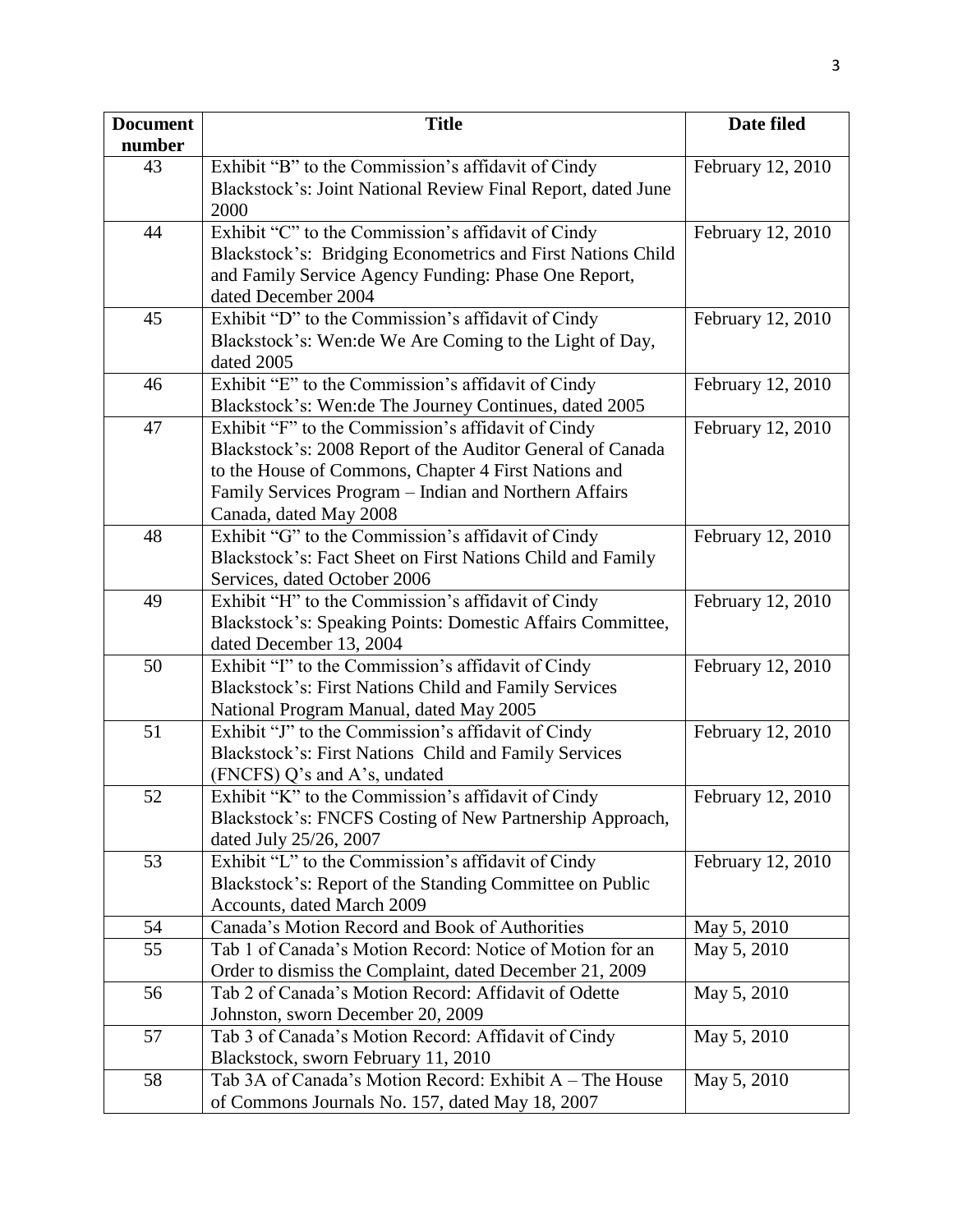| <b>Document</b> | <b>Title</b>                                                | Date filed   |
|-----------------|-------------------------------------------------------------|--------------|
| number          |                                                             |              |
| 59              | Tab 3B of Canada's Motion Record: Exhibit I - First Nations | May 5, 2010  |
|                 | Child and Family Services National Program Manual, dated    |              |
|                 | May 2005                                                    |              |
| 60              | Tab 4 of Canada's Motion Record: Affidavit of Elsie Flette, | May 5, 2010  |
|                 | sworn February 11, 2010                                     |              |
| 61              | Tab 4A of Canada's Motion Record: Exhibit A -               | May 5, 2010  |
|                 | Comprehensive funding arrangement between Her Majesty       |              |
|                 | the Queen in right of Canada and Southeast Child and Family |              |
|                 | Services Inc., dated March 2007                             |              |
| 62              | Tab 5 of Canada's Motion Record: Affidavit of Tom Goff,     | May 5, 2010  |
|                 | sworn February 12, 2010                                     |              |
| 63              | Tab 6 of Canada's Motion Record: Cross-Examination of       | May 5, 2010  |
|                 | Odette Johnston, dated February 26, 2010                    |              |
|                 |                                                             |              |
| 64              | Tab 7 of Canada's Motion Record: Cross-Examination of       | May 5, 2010  |
|                 | Cindy Blackstock, dated February 23, 2010                   |              |
| 65              | Tab 7A of Canada's Motion Record: Exhibit 2 – Letter to Mr. | May 5, 2010  |
|                 | Michael Wernick from Richard Tardif, undated with attached  |              |
|                 | Human Rights Commission Complaint Form                      |              |
| 66              | Tab 8 of Canada's Motion Record: Cross-Examination of       | May 5, 2010  |
|                 | Tom Goff, dated February 25, 2010                           |              |
| 67              | Tab 8A of Canada's Motion Record: Exhibit 1 - 1965          | May 5, 2010  |
|                 | <b>Welfare Agreement</b>                                    |              |
| 68              | Tab 9 of Canada's Motion Record: Cross-Examination of       | May 5, 2010  |
|                 | Elsie Flette, dated March 3, 2010                           |              |
| 69              | Tab 10 of Canada's Motion Record: Canadian Human Rights     | May 5, 2010  |
|                 | Commission's Assessment Report, dated June 26, 2008         |              |
| 70              | Tab 11 of Canada's Motion Record: Decision of the Canadian  | May 5, 2010  |
|                 | Human Rights Commission, dated September 30, 2008           |              |
| 71              | Tab 12 of Canada's Motion Record: Written Submissions of    | May 5, 2010  |
|                 | the Attorney General of Canada                              |              |
| 72              | Commission's Motion record                                  | May 14, 2010 |
| 73              | Tab A of the Commission's Motion Record: Submissions of     | May 14, 2010 |
|                 | the Commission                                              |              |
| 74              | The Society's written submissions                           | May 14, 2010 |
| 75              | AFN's written submissions                                   | May 14, 2010 |
| 76              | Motion record of the Complainants, the Society and AFN and  | May 14, 2010 |
|                 | <b>Book of Authorities</b>                                  |              |
| 77              | Tab 1 of the Complainant's Motion Record: Canada            | May 14, 2010 |
|                 | (Attorney General) v. First Nations Child and Family Caring |              |
|                 | Society and Assembly of First Nations, unreported, November |              |
|                 | 29, 2009, T-1753-08                                         |              |
|                 |                                                             |              |
|                 |                                                             |              |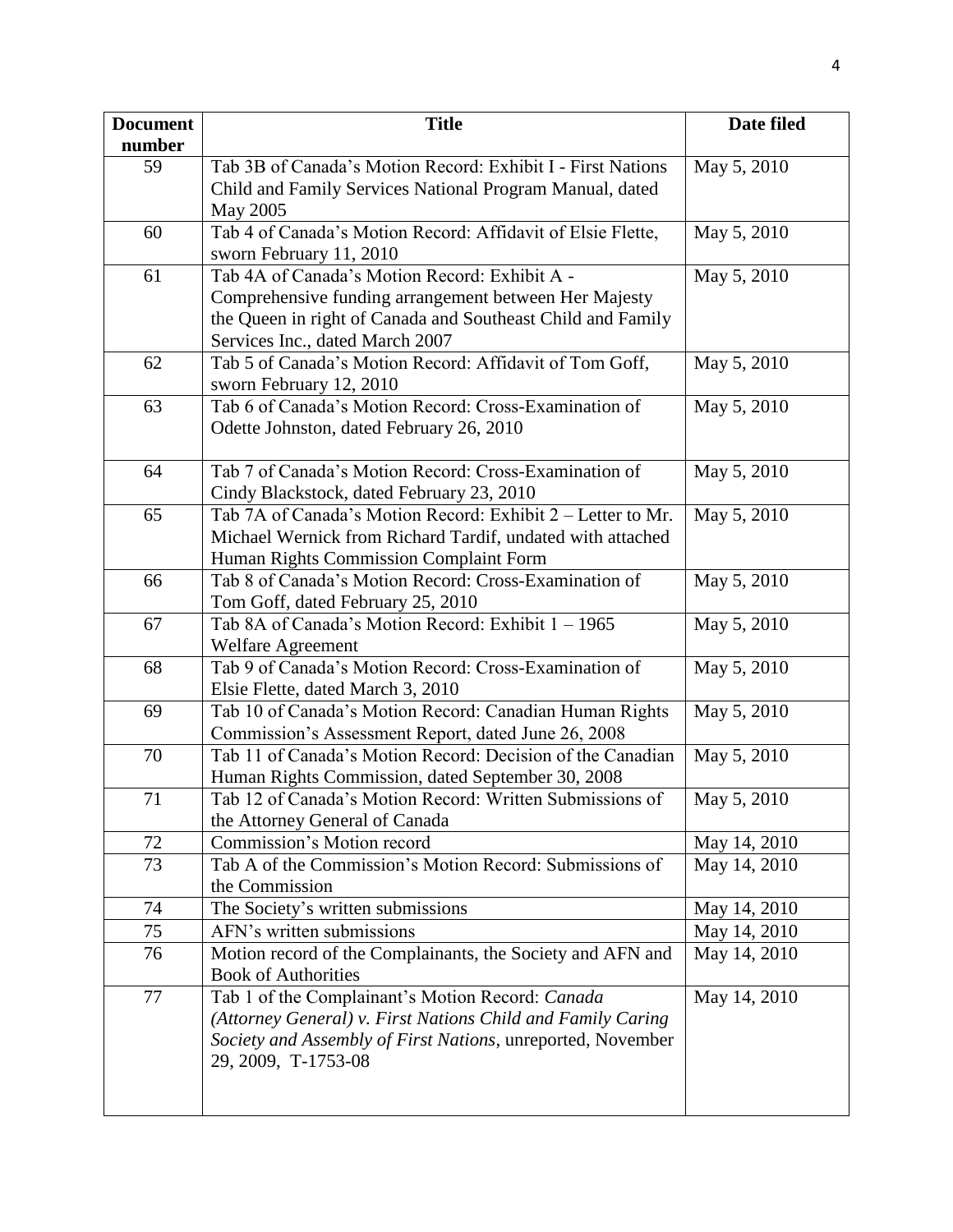| <b>Document</b> | <b>Title</b>                                                                                                            | Date filed   |
|-----------------|-------------------------------------------------------------------------------------------------------------------------|--------------|
| number<br>78    |                                                                                                                         | May 14, 2010 |
|                 | Tab 2 of the Complainant's Motion Record: Canada<br>(Attorney General) v. First Nations Child and Family Caring         |              |
|                 | Society and Assembly of First Nations, 2010 FC 343                                                                      |              |
| 79              | Tab 3 of the Complainant's Motion Record: Exhibit "B" to                                                                | May 14, 2010 |
|                 | Cindy Blackstock's affidavit: Joint National Review Final                                                               |              |
|                 | Report, dated June 2000                                                                                                 |              |
| 80              | Tab 4 of the Complainant's Motion Record: Exhibit "C" to                                                                | May 14, 2010 |
|                 | Cindy Blackstock's affidavit: Bridging Econometrics and                                                                 |              |
|                 | First Nations Child and Family Service Agency Funding:                                                                  |              |
|                 | Phase One Report, dated December 2004                                                                                   |              |
| 81              | Tab 5 of the Complainant's Motion Record: Exhibit "D" to                                                                | May 14, 2010 |
|                 | Cindy Blackstock's affidavit: Wen: de We Are Coming to the                                                              |              |
|                 | Light of Day, dated 2005                                                                                                |              |
| 82              | Tab 6 of the Complainant's Motion Record: Exhibit "E" to                                                                | May 14, 2010 |
|                 | Cindy Blackstock's affidavit: Wen: de The Journey Continues,                                                            |              |
|                 | dated 2005                                                                                                              |              |
| 83              | Tab 7 of the Complainant's Motion Record: Exhibit "F" to                                                                | May 14, 2010 |
|                 | Cindy Blacktock's affidavit: 2008 Report of the Auditor                                                                 |              |
|                 | General of Canada to the House of Commons, Chapter 4 First<br>Nations and Family Services Program - Indian and Northern |              |
|                 | Affairs Canada, dated May 2008                                                                                          |              |
| 84              | Tab 8 of the Complainant's Motion Record: Exhibit "G" to                                                                | May 14, 2010 |
|                 | Cindy Blackstock's affidavit: Fact Sheet on First Nations                                                               |              |
|                 | Child and Family Services, dated October 2006                                                                           |              |
| 85              | Tab 9 of the Complainant's Motion Record: Exhibit "H" to                                                                | May 14, 2010 |
|                 | Cindy Blackstock's affidavit: Speaking Points: Domestic                                                                 |              |
|                 | Affairs Committee, dated December 13, 2004                                                                              |              |
| 86              | Tab 10 of the Complainant's Motion Record: Exhibit "J" to                                                               | May 14, 2010 |
|                 | Cindy Blackstock's affidavit: First Nations Child and Family                                                            |              |
|                 | Services (FNCFS) Q's and A's, undated                                                                                   |              |
| 87              | Tab 11 of the Complainant's Motion Record: Exhibit "K" to                                                               | May 14, 2010 |
|                 | Cindy Blackstock's affidavit: FNCFS Costing of New                                                                      |              |
|                 | Partnership Approach, dated July 25/26, 2007                                                                            |              |
| 88              | Tab 12 of the Complainant's Motion Record: Exhibit "L" to                                                               | May 14, 2010 |
|                 | Cindy Blackstock's affidavit: Report of the Standing                                                                    |              |
| 89              | Committee on Public Accounts, dated March 2009<br>Tab 13 of the Complainant's Motion Record: Exhibit "B" to             | May 14, 2010 |
|                 | Elsie Flette's affidavit: Letters from Indian and Northern                                                              |              |
|                 | Affairs Canada officials to various agencies providing child                                                            |              |
|                 | protection services on reserve with respect to a compliance                                                             |              |
|                 | review, various dates                                                                                                   |              |
|                 |                                                                                                                         |              |
|                 |                                                                                                                         |              |
|                 |                                                                                                                         |              |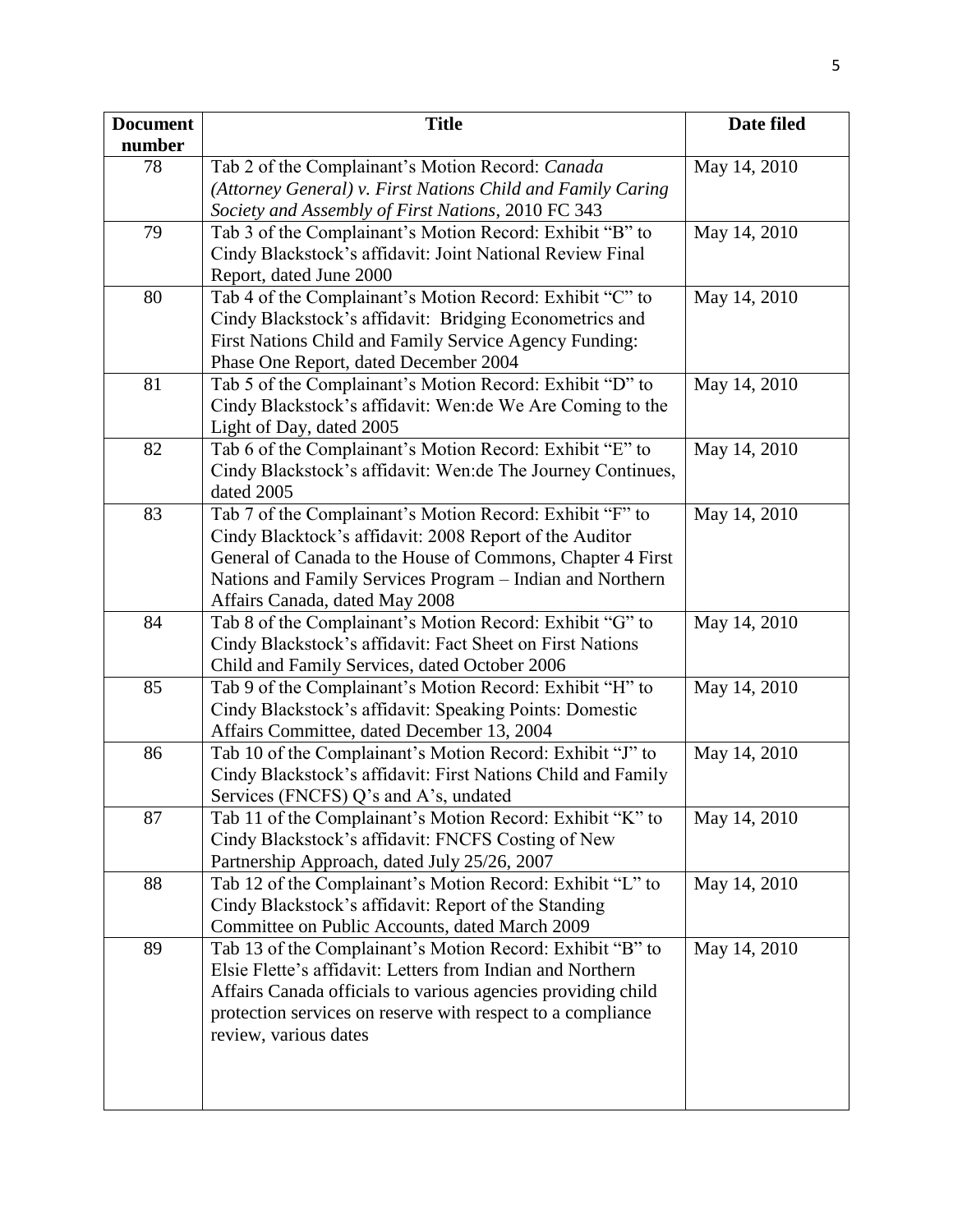| <b>Document</b> | <b>Title</b>                                                                                                           | Date filed      |
|-----------------|------------------------------------------------------------------------------------------------------------------------|-----------------|
| number          |                                                                                                                        |                 |
| 90              | Tab 14 of the Complainant's Motion Record: Exhibit "C" to                                                              | May 14, 2010    |
|                 | Elsie Flette's affidavit: Letters from Indian and Northern                                                             |                 |
|                 | Affairs officials to various agencies providing child protection                                                       |                 |
|                 | services on reserve following compliance reviews, various                                                              |                 |
|                 | dates                                                                                                                  |                 |
| 91              | Tab 15 of the Complainant's Motion Record: Exhibit "D" to<br>Elsie Flette's affidavit: Letter from Indian and Northern | May 14, 2010    |
|                 |                                                                                                                        |                 |
|                 | Affairs Canada to Peguis Child and Family Services Inc. with                                                           |                 |
| 92              | respect to a compliance review, dated December 9, 2009                                                                 |                 |
|                 | Tab 16 of the Complainant's Motion Record: Exhibit 1 to                                                                | May 14, 2010    |
|                 | Cindy Blackstock's cross-examination - Letter to Chuck                                                                 |                 |
|                 | Strahl from Mary Polak and George Abbott dated November<br>17, 2009 and letter to Ministers Polak and Abbot from       |                 |
|                 | Minister Strahl, dated January 21, 2010                                                                                |                 |
| 93              | Motion record of the Ont. Chiefs' and Book of Authorities                                                              | May 14, 2010    |
| 94              | Tab 1 of the Ont. Chiefs' Motion record: Written submissions                                                           | May 14, 2010    |
| 95              | Tab 2 of the Ont. Chiefs' Motion record: Affidavit of Tom                                                              | May 14, 2010    |
|                 | Goff sworn February 12, 2010                                                                                           |                 |
|                 |                                                                                                                        |                 |
| 96              | Tab 3 of the Ont. Chiefs' Motion record: 1965 Memorandum                                                               | May 14, 2010    |
|                 | of Agreement Respecting Welfare Programs for Indians                                                                   |                 |
| 97              | Tab 4 of the Ont. Chiefs' Motion record: Cross-Examination                                                             | May 14, 2010    |
|                 | of Tom Goff, dated February 25, 2010                                                                                   |                 |
| 98              | Tab 5 of the Ont. Chiefs' Motion record: Affidavit of Dr.                                                              | May 14, 2010    |
|                 | Cindy Blackstock sworn February 11, 2010                                                                               |                 |
| 99              | Amnesty's Memorandum of Fact and Law and Book of                                                                       | May 14, 2010    |
|                 | Authorities                                                                                                            |                 |
| 100             | Canada's Reply submissions and Book of Authorities                                                                     | May 25, 2010    |
| 101             | Amnesty's Additional Document: 2010 Speech from the                                                                    | June 3, 2010    |
|                 | Throne, dated March 3, 2010                                                                                            |                 |
| 102             | The Society's Additional Document: Letter from Paul Champ                                                              | June 3, 2010    |
|                 | to Nicole Bacon, Registry Officer, dated December 30, 2009                                                             |                 |
|                 | and Letter from Guy Grégoire, Director, Registry Operations,                                                           |                 |
|                 | to the parties on record dated January 21, 2010                                                                        |                 |
| 103             | Canada's Additional submissions on the Motion to dismiss                                                               | August 16, 2010 |
|                 | the complaint with respect to New Brunswick Human Rights                                                               |                 |
|                 | Commission v. Province of New Brunswick (Dept. of Social                                                               |                 |
|                 | Development), 2010 NBCA 40                                                                                             |                 |
| 104             | The Society's responding submissions on the Motion to                                                                  | August 23, 2010 |
|                 | dismiss the complaint with respect to the New Brunswick                                                                |                 |
|                 | Human Rights Commission v. Province of New Brunswick                                                                   |                 |
|                 | (Dept. of Social Development) case                                                                                     |                 |
|                 |                                                                                                                        |                 |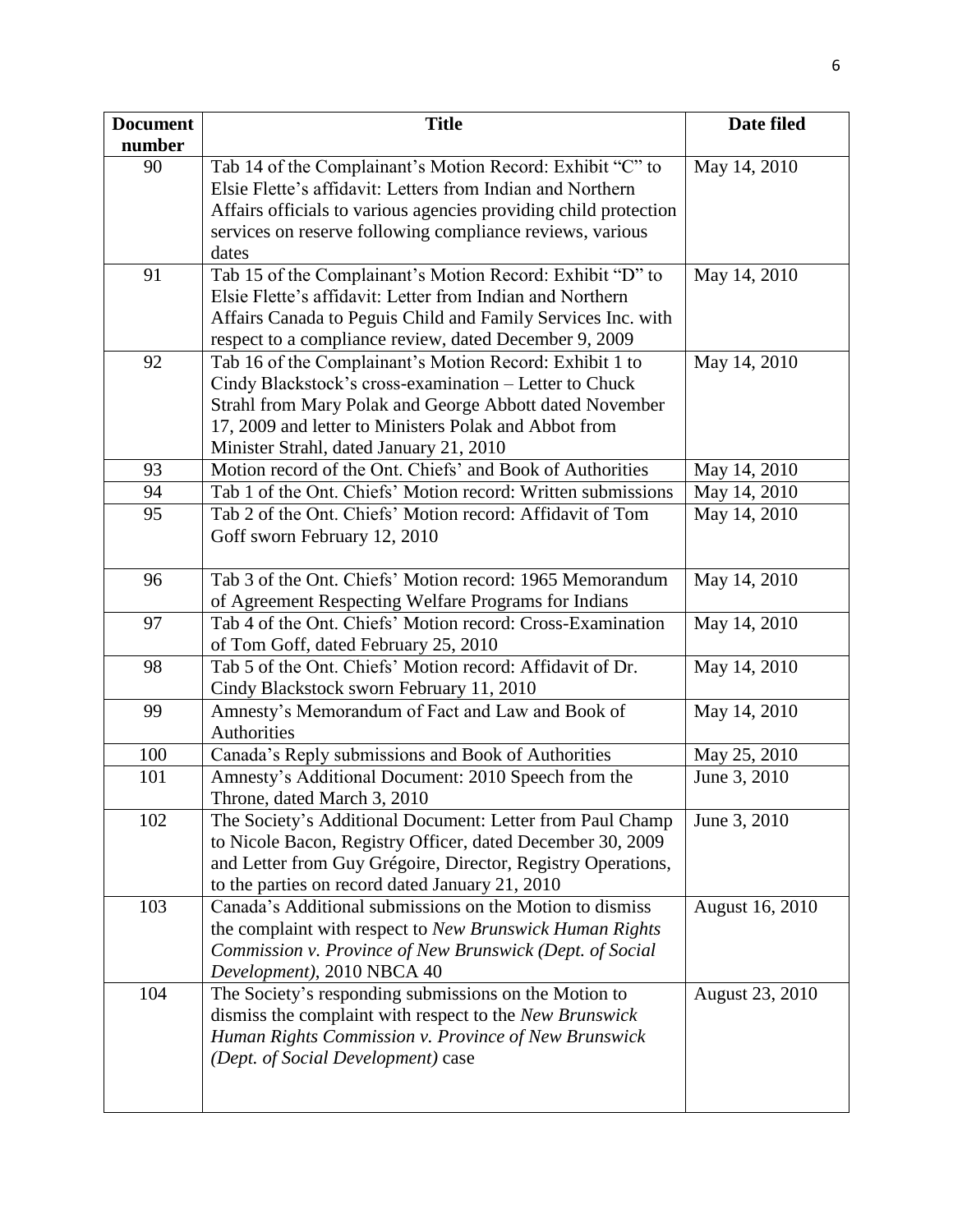| <b>Document</b> | <b>Title</b>                                                                                                                                                                                                                                                                                                                                                                              | Date filed            |
|-----------------|-------------------------------------------------------------------------------------------------------------------------------------------------------------------------------------------------------------------------------------------------------------------------------------------------------------------------------------------------------------------------------------------|-----------------------|
| number          |                                                                                                                                                                                                                                                                                                                                                                                           |                       |
| 105             | Commission's responding submissions on the Motion to<br>dismiss the complaint with respect to the New Brunswick<br>Human Rights Commission v. Province of New Brunswick<br>(Dept. of Social Development) case and Authorities                                                                                                                                                             | August 23, 2010       |
| 106             | AFN's responding submissions on the Motion to dismiss the<br>complaint with respect to the New Brunswick Human Rights<br>Commission v. Province of New Brunswick (Dept. of Social<br>Development) case and Authorities                                                                                                                                                                    | August 23, 2010       |
| 107             | The Ont. Chiefs' email supporting the Society's and the<br>Commission's submissions on the Motion to dismiss the<br>complaint with respect to the New Brunswick Human Rights<br>Commission v. Province of New Brunswick (Dept. of Social<br>Development) case                                                                                                                             | August 23, 2010       |
| 108             | Amnesty's email supporting the Society's and the<br>Commission's submissions on the Motion to dismiss the<br>complaint with respect to the New Brunswick Human Rights<br>Commission v. Province of New Brunswick (Dept. of Social<br>Development) case                                                                                                                                    | August 24, 2010       |
| 109             | Canada's Expert report by KPMG                                                                                                                                                                                                                                                                                                                                                            | September 15,<br>2010 |
| 110             | Canada's additional submissions on the Motion to dismiss the<br>complaint with respect to NIL/TU, O Child and Family<br>Services Society v. B.C. Government and Service Employees'<br>Union, 2010 SCC 45 and Communications, Energy and<br>Paperworkers Union of Canada v. Native Child and Family<br>Services of Toronto, 2010 SCC 46 and authorities                                    | December 9, 2010      |
| 111             | AFN's additional submissions on Canada's Endorsement of<br>the United Nations Declaration on the Rights of Indigenous<br>Peoples and Book of Authorities                                                                                                                                                                                                                                  | December 9, 2010      |
| 112             | Canada's responding submissions on AFN's additional<br>submissions with respect to Canada's Endorsement of the<br>United Nations Declaration on the Rights of Indigenous<br>Peoples and Authorities                                                                                                                                                                                       | December 17,<br>2010  |
| 113             | AFN's responding submissions on Canada's additional<br>submissions on the Motion to dismiss the complaint with<br>respect to NIL/TU, O Child and Family Services Society v.<br>B.C. Government and Service Employees' Union, 2010 SCC<br>45 and Communications, Energy and Paperworkers Union of<br>Canada v. Native Child and Family Services of Toronto, 2010<br>SCC 46 and Authorities | December 17,<br>2010  |